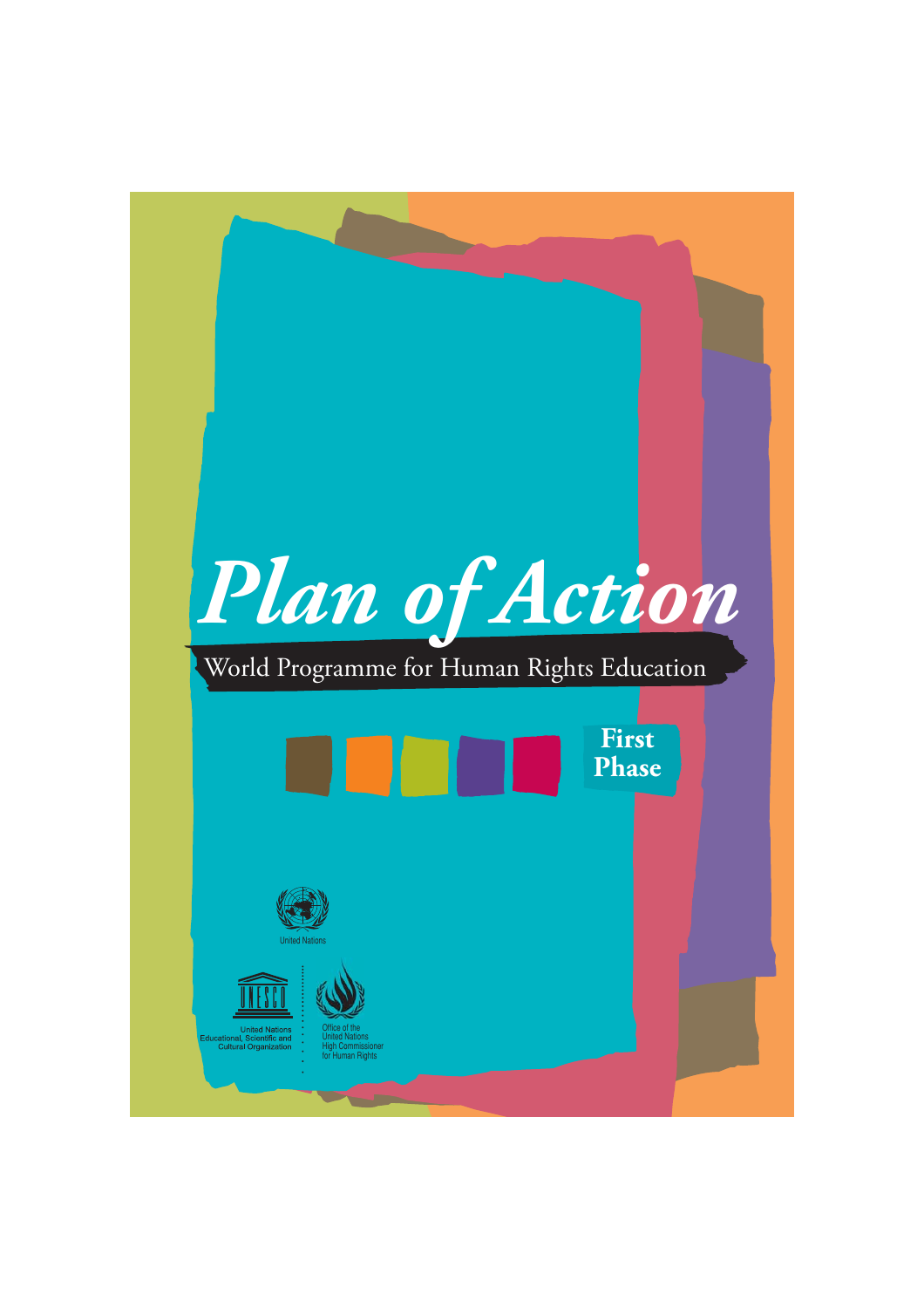*Plan of Action*

## World Programme for Human Rights Education







**United Nations** Educational, Scientific and<br>Cultural Organization Office of the United Nations High Commissioner for Human Rights

**New York and Geneva, 2006**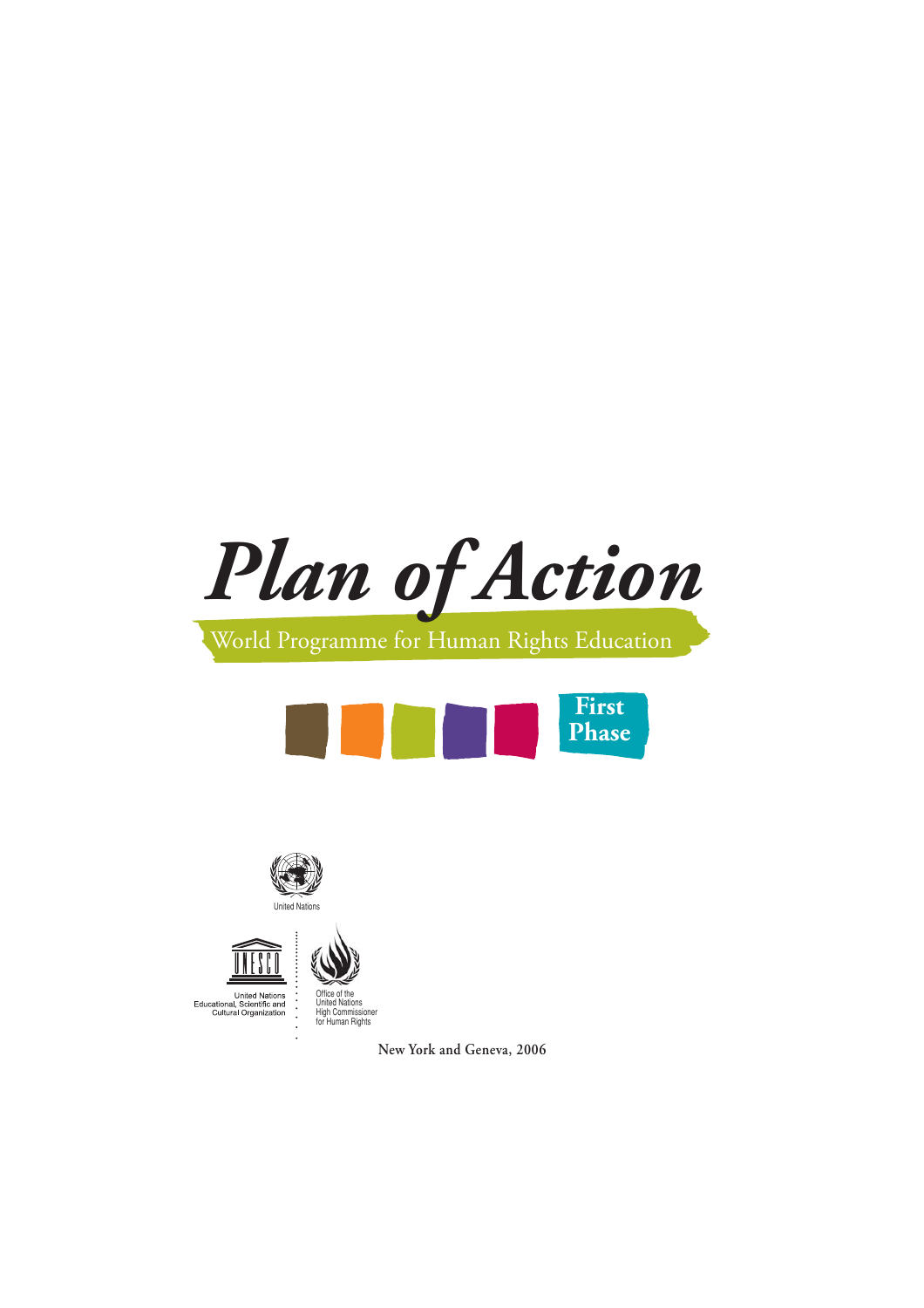**Material contained in this publication may be freely quoted or reprinted, provided credit is given and a copy of the publication containing the reprinted material is sent to OHCHR and UNESCO.**

**Correspondence regarding this publication should be addressed to:**

**Methodology, Education and Training Unit Research and Right to Development Branch Office of the United Nations High Commissioner for Human Rights Palais des Nations Avenue de la Paix 8-14 1211 Geneva 10 Switzerland**

**and**

**Section of Education for Peace and Human Rights Division for the Promotion of Quality Education Education Sector UNESCO 7, place de Fontenoy 75352 Paris 07 SP France** 

**Printed at UNESCO in Paris ED-2006/WS/53 - cld 25238**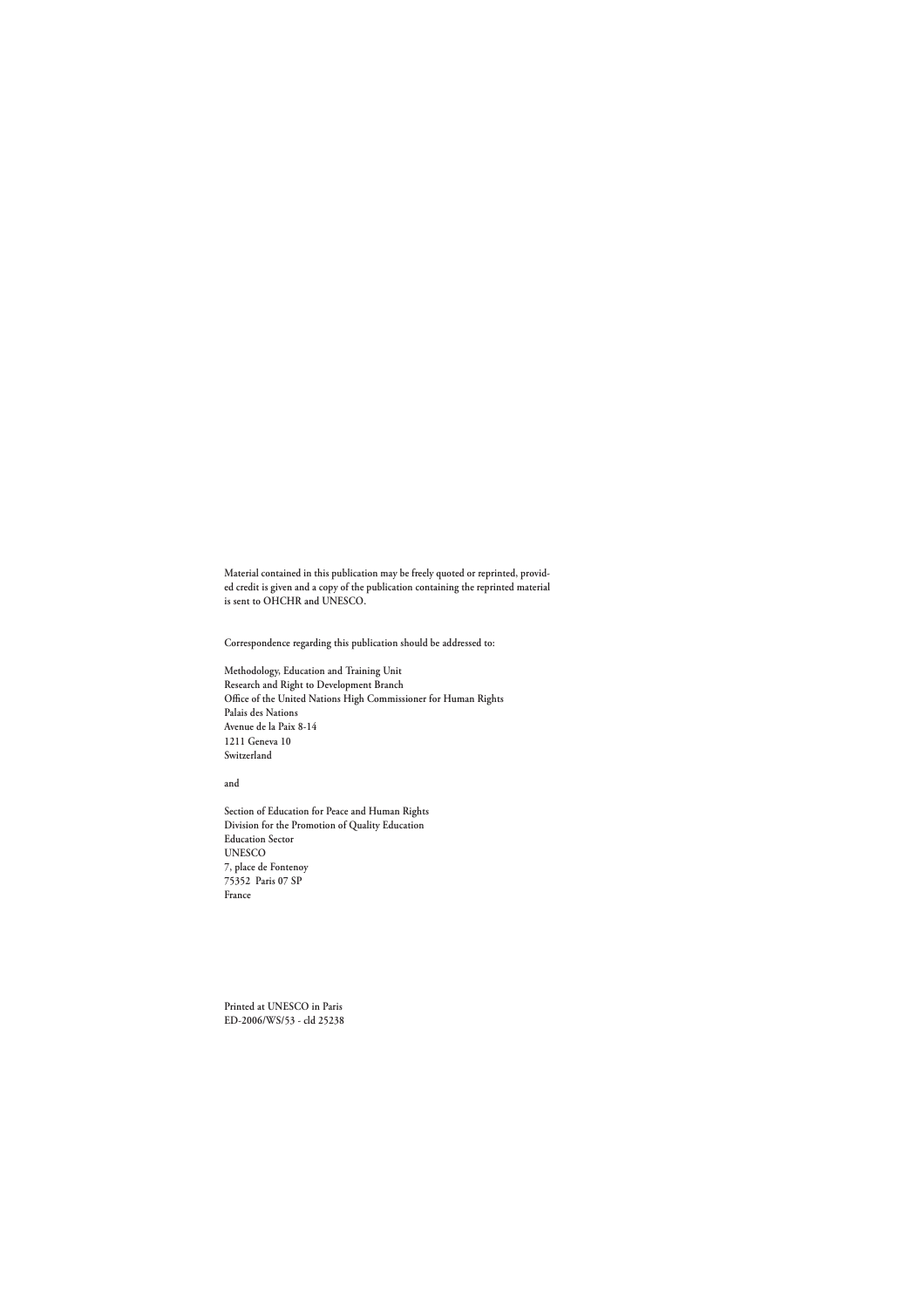#### *Foreword*

The international community is increasingly adopting intergovernmental frameworks at the **global level, such as the World Programme for Human Rights Education (from 2005 onwards), which aim at encouraging the development of sustainable national strategies and programmes**  in human rights education. In particular, the Plan of Action for the first phase (2005-2007) of **the World Programme, which is contained in this booklet, focuses on the integration of human rights education in primary and secondary school systems.** 

This international trend highlights a consensus that the education system plays a vital role **in fostering respect, participation, equality and non-discrimination in our societies. For the education system to play such a role, a comprehensive approach to implementing human rights education, addressing not only educational policies, processes and tools but also the environment within which education takes place, is needed.** 

**It is important to bear in mind, however, that international programmes can only support – and not substitute for – committed, vigorous and concerted national action. Ultimately, United Nations programmes acquire real value only if national and local actors take responsibility for implementing them in their communities, and use them as mobilization and advocacy tools.**

The Plan of Action for the first phase (2005-2007) of the World Programme was adopted by **all United Nations Member States in July 2005. It proposes a concrete strategy and practical guidance for implementing human rights education in primary and secondary schools.** 

This document is now in your hands. We hope it will provide ideas for developing new initia**tives, expanding those already existing and enhancing cooperation and partnership at all levels. We would like to appeal to all to get involved and participate in global human rights education**  efforts; the realization of human rights is our common responsibility, and its achievement will **depend entirely on the contribution that each and every one of us is willing to make.**

Chron

96 mag

 **Louise Arbour Koïchiro Matsuura United Nations High Commissioner Director-General of the United Nations** for Human Rights **Educational, Scientific and Cultural Organization**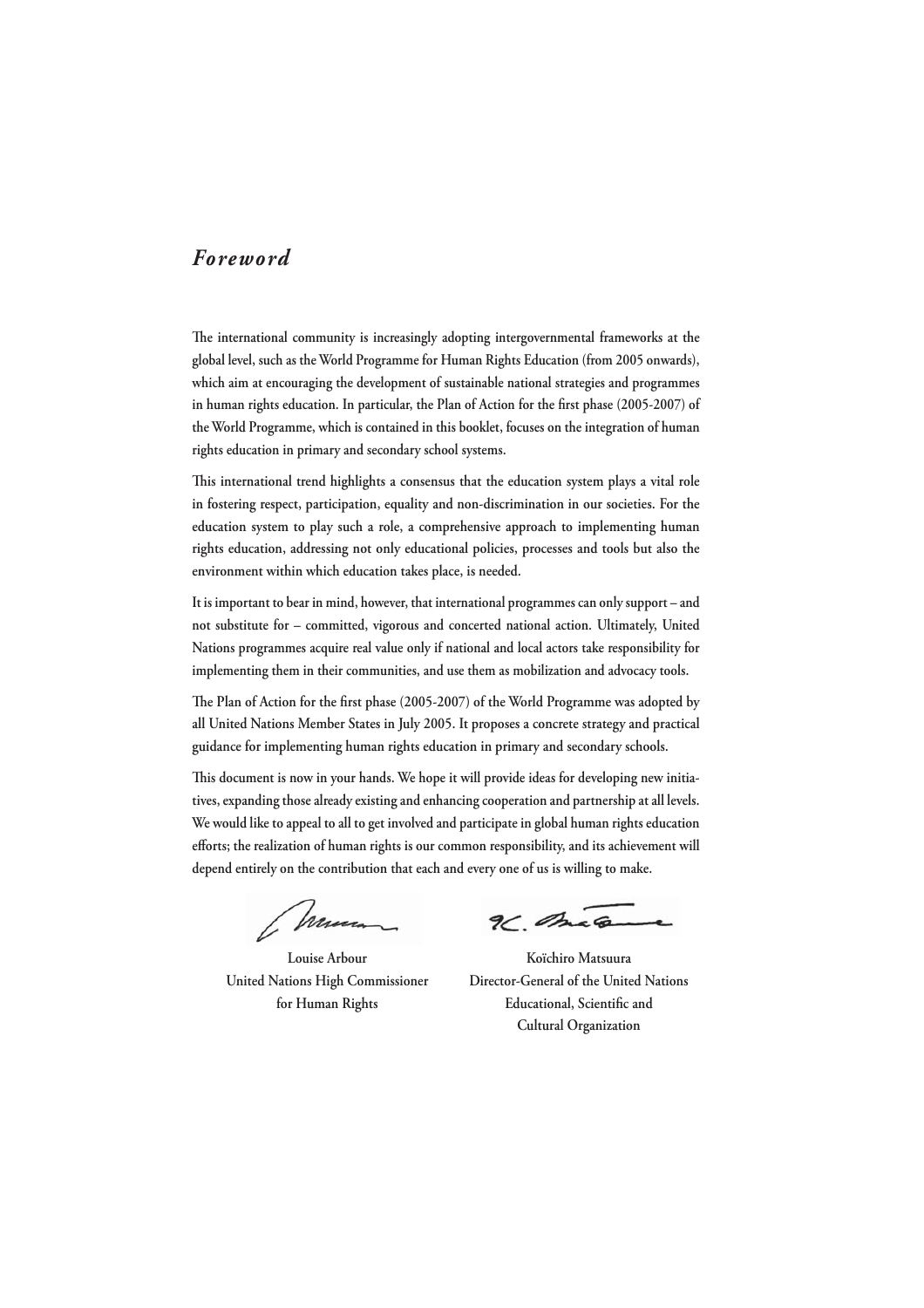## **C***ontents*

| Foreword<br>1 |                                                                                                 |    |
|---------------|-------------------------------------------------------------------------------------------------|----|
|               | Plan of action for the first phase (2005-2007) of the World Programme                           |    |
|               |                                                                                                 | 9  |
| L.            |                                                                                                 | 11 |
|               |                                                                                                 | 11 |
|               | B. Objectives of the World Programme for Human Rights Education                                 | 13 |
|               |                                                                                                 | 14 |
|               | II. The first phase (2005-2007): a plan of action for human rights                              |    |
|               |                                                                                                 | 15 |
|               |                                                                                                 | 15 |
|               |                                                                                                 | 17 |
|               |                                                                                                 | 20 |
|               |                                                                                                 | 21 |
|               |                                                                                                 | 21 |
|               |                                                                                                 | 22 |
|               |                                                                                                 | 25 |
|               |                                                                                                 | 25 |
|               |                                                                                                 | 27 |
|               |                                                                                                 | 29 |
|               |                                                                                                 | 29 |
|               |                                                                                                 | 30 |
|               |                                                                                                 | 33 |
|               |                                                                                                 | 35 |
|               | Appendix: Components of human rights education                                                  |    |
|               |                                                                                                 | 37 |
|               |                                                                                                 | 53 |
| I.            | General Assembly resolution 59/113 A of 10 December 2004, proclaiming                           |    |
|               |                                                                                                 | 53 |
| II.           | General Assembly resolution 59/113 B of 14 July 2005, adopting the revised draft plan of action |    |
|               | for the first phase (2005-2007) of the World Programme for Human Rights Education               | 55 |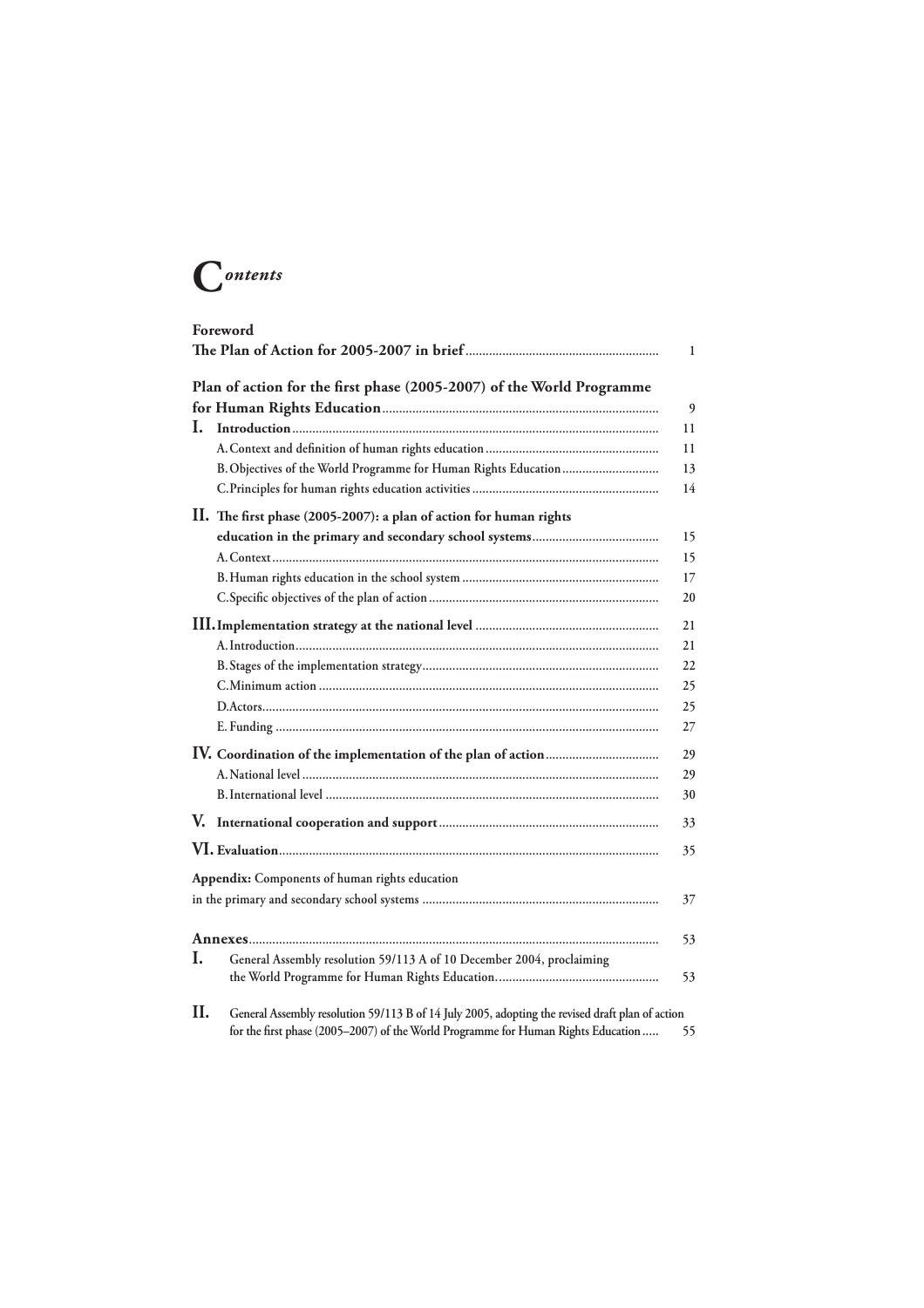## <span id="page-5-0"></span>**The Plan of Action for 2005-2007 in brief**

This section summarizes the Plan of Action for the first phase (2005-2007) of the **World Programme for Human Rights Education. It highlights key actions to be undertaken by ministries of education and other school and civil society actors**  working in partnership to integrate human rights education effectively in the primary and secondary school systems. The Plan of Action was adopted by all Mem**ber States of the United Nations General Assembly on 14 July 2005.1**

#### **I.** The World Programme for Human Rights Education (2005-ongoing)

#### *What is human rights education?*

Human rights education can be defined as education, training and information **aimed at building a universal culture of human rights. A comprehensive education in human rights not only provides knowledge about human rights and the mechanisms that protect them, but also imparts the skills needed to promote, defend and apply human rights in daily life. Human rights education fosters the attitudes and behaviours needed to uphold human rights for all members of society.**

**Human rights education activities should convey fundamental human rights prin**ciples, such as equality and non-discrimination, while affirming their interdepen**dence, indivisibility and universality. At the same time, activities should be practical - relating human rights to learners' real-life experience and enabling them to**  build on human rights principles found in their own cultural context. Through **such activities, learners are empowered to identify and address their human rights needs and to seek solutions consistent with human rights standards. Both what is**  taught and the way in which it is taught should reflect human rights values, en**courage participation and foster a learning environment free from want and fear.**

1. General Assembly resolution 59/113 B (see annex II below).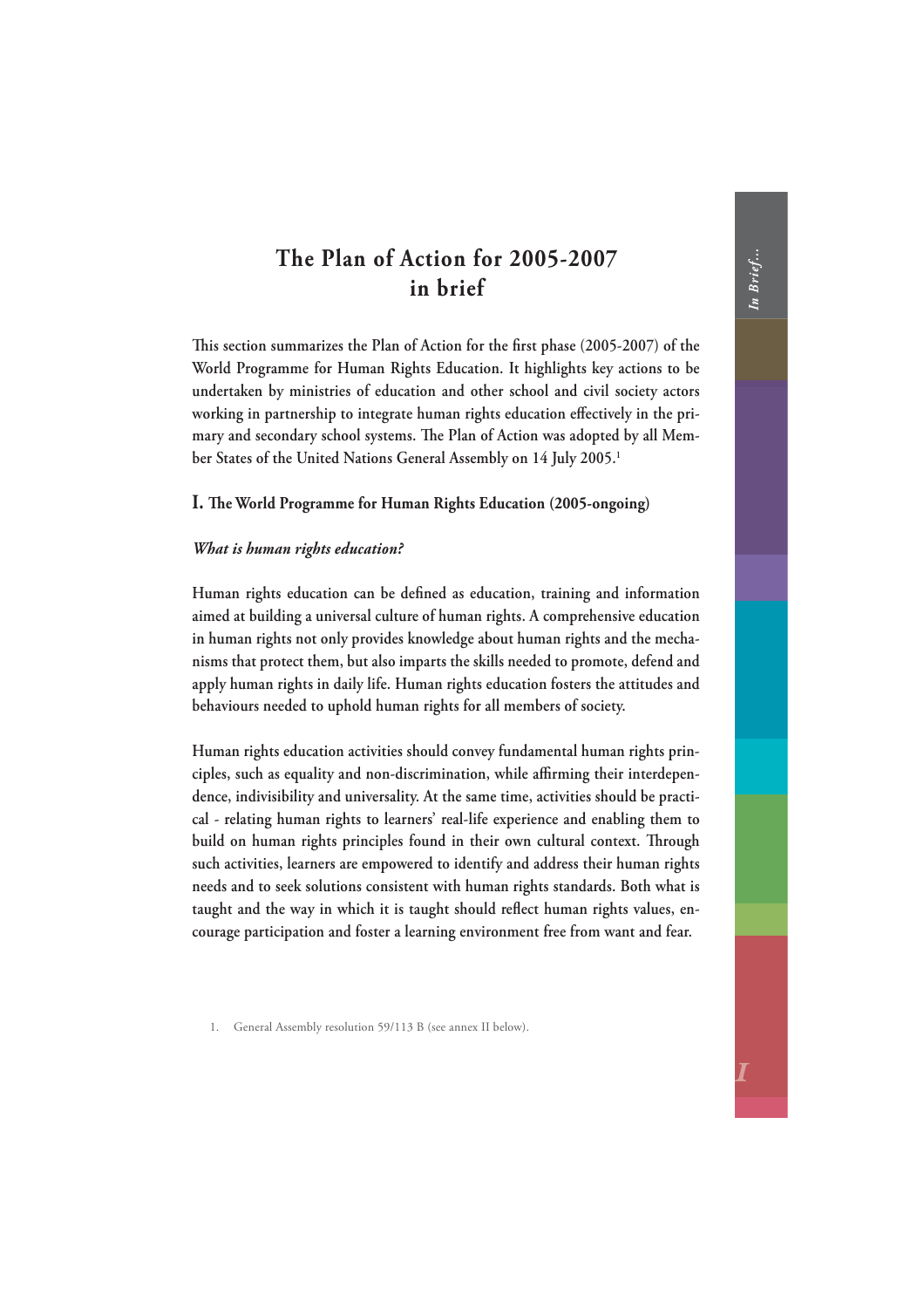#### *Why a World Programme for Human Rights Education?*

**On 10 December 2004, the General Assembly of the United Nations proclaimed the World Programme for Human Rights Education (2005-ongoing) to advance the implementation of human rights education programmes in all sectors.2**

**Building on the foundations laid during the United Nations Decade for Human**  Rights Education (1995-2004), this new initiative reflects the international com**munity's increasing recognition that human rights education produces far-reaching results. By promoting respect for human dignity and equality and participation in democratic decision-making, human rights education contributes to the long-term**  prevention of abuses and violent conflicts.

**To help make human rights a reality in every community, the World Programme seeks to promote a common understanding of the basic principles and methodologies of human rights education, to provide a concrete framework for action and to strengthen partnerships and cooperation from the international level down to the grass roots.**

#### **II. A Plan of Action for human rights education in the primary and secondary school systems**

**Unlike the limited time frame of the United Nations Decade for Human Rights Education (1995-2004), the World Programme is structured around an ongoing**  series of phases, the first of which covers the period 2005-2007 and focuses on the **primary and secondary school systems. Developed by a broad group of education**  and human rights practitioners from all continents, the Plan of Action for the first **phase proposes a concrete strategy and practical ideas for implementing human rights education nationally. Its key elements are highlighted below.**

#### *A "rights-based approach" to education*

**Human rights education is widely considered to be integral to every child's right to a quality education, one that not only teaches reading, writing and arithmetic,** 

2. General Assembly resolution 59/113 A (see annex I below).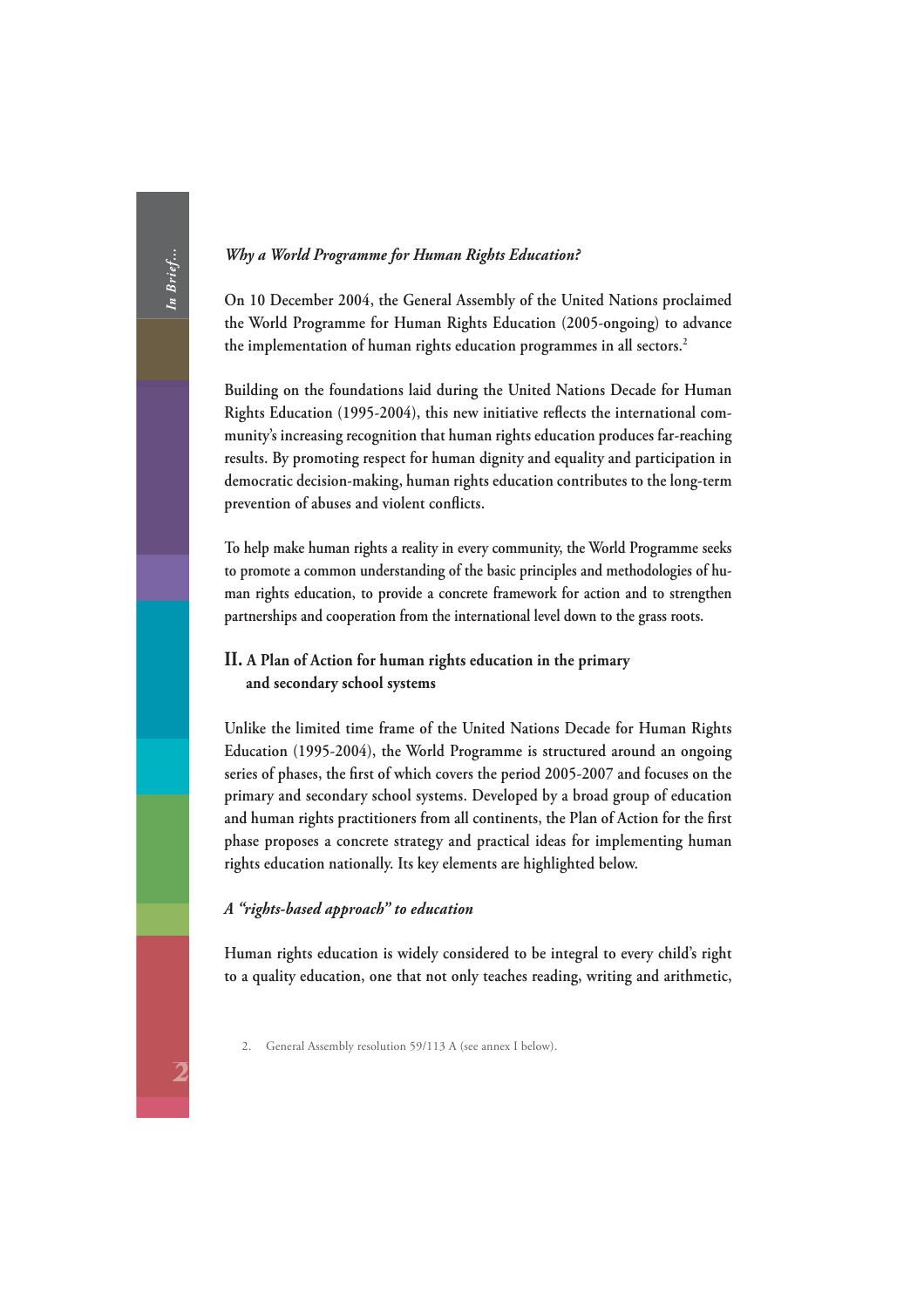**but also strengthens the child's capacity to enjoy the full range of human rights and promotes a culture which is infused by human rights values.** 

**Human rights education promotes a holistic, rights-based approach that includes both "human rights through education," ensuring that all the components and processes of education – including curricula, materials, methods and training – are conducive to the learning of human rights, and "human rights in education," ensuring that the human rights of all members of the school community are respected.**

Although many factors contribute to effective integration of this approach in primary and secondary schools, research and experience worldwide have identified five key components for success:

- **1. Educational policies. Understood as statements of commitment on the part of a Government, educational policies - including legislation, plans of action, curricula, training policies and so on - should explicitly promote a rights**based approach to education. These statements infuse human rights through**out the education system. Policies are developed in a participatory manner**  in cooperation with all stakeholders and fulfil a country's international treaty **obligations to provide and promote quality education, such as those called for in the Convention on the Rights of the Child.**
- 2. Policy implementation. To be effective, policies need a consistent imple**mentation strategy, including measures such as the allocation of adequate re sources and the setting-up of coordination mechanisms, that ensures coherence, monitoring and accountability. Such a strategy should take into account the multiplicity of stakeholders at both the national level (***e.g.***, ministry of education, teacher training institutions, research bodies, non-governmental organizations) and the local level (***e.g.***, local government, head teachers and**  their staff, parents and students), and involve them in putting educational **policy into practice.**
- 3. The learning environment. Human rights education strives towards an en**vironment where human rights are practised and lived in the daily life of the whole school community. As well as cognitive learning, human rights education includes the social and emotional development of all those involved in**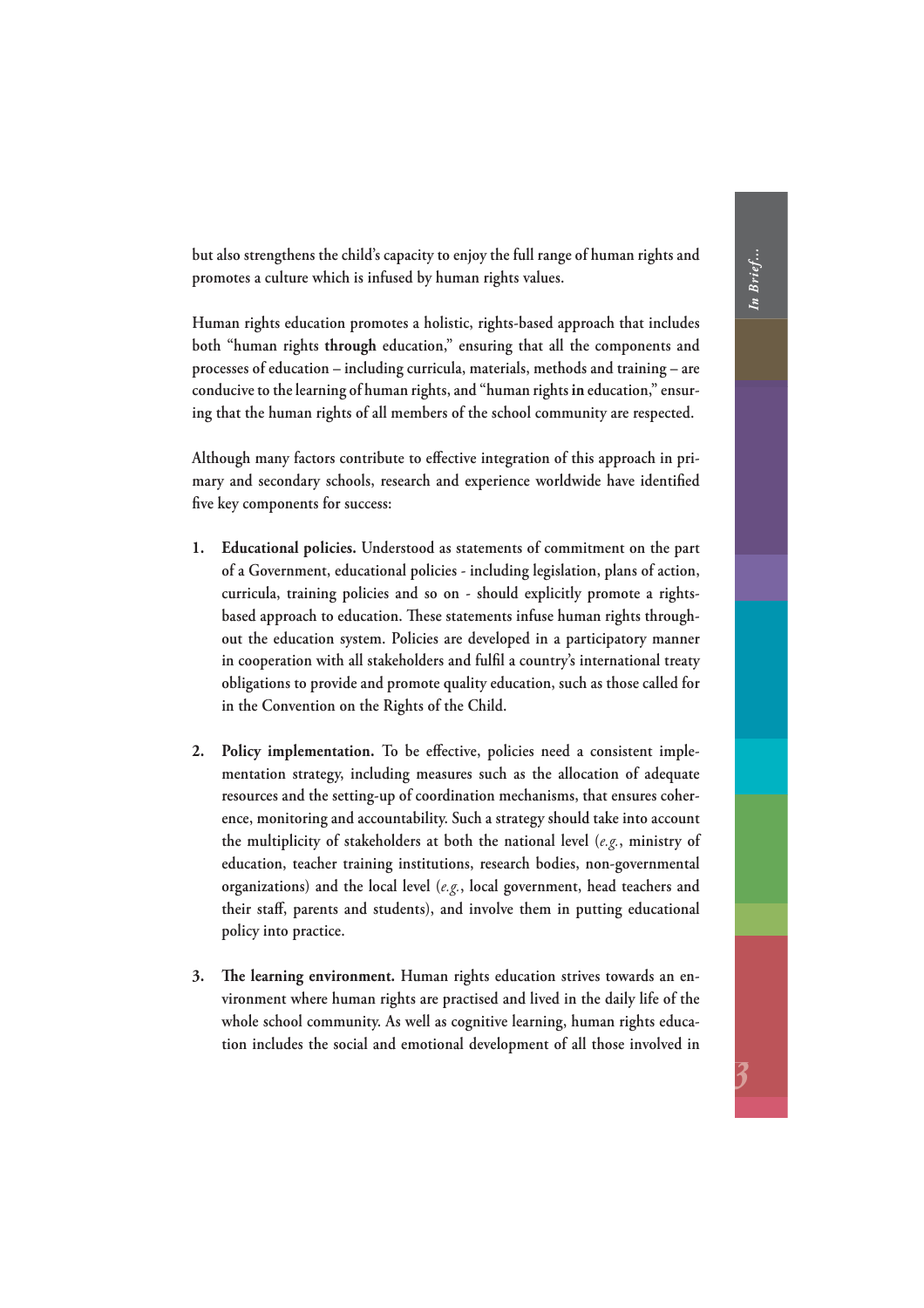**the learning and teaching process. A rights-based environment respects and promotes the human rights of all school actors and is characterized by mutual understanding, respect and responsibility. It enables children to express their**  views freely and to participate in school life, and offers them appropriate op**portunities for interacting with the wider community.**

- **4. Teaching and learning. Introducing or improving human rights education**  requires a holistic approach to teaching and learning that reflects human **rights values. Starting as early as possible, human rights concepts and practices are integrated into all aspects of education. For example, curriculum content and objectives are rights-based, methodologies are democratic and participatory, and all materials and textbooks are consistent with human rights values.**
- **5. Education and professional development of school personnel. For the school to serve as a model of human rights learning and practice, all teachers and staff need to be able to both transmit and model human rights values. Education and professional development must foster educators' knowledge about, commitment to and motivation for human rights. Furthermore, as rights-holders themselves, school personnel need to work and learn in a context of respect for their dignity and rights.**

Practical guidance on how to implement these five components in the school sys**tem is provided in the appendix to the Plan of Action.**

#### *Should human rights education be a national priority?*

**By providing a set of guiding principles to support educational reform and helping to respond to current challenges faced by education systems worldwide, human rights**  education can improve the national education system's overall effectiveness, which **in turn plays a fundamental role in economic, social and political development. In particular:** 

 **• By promoting child-centred and participatory teaching and learning, human rights education improves the quality of learning achievements;**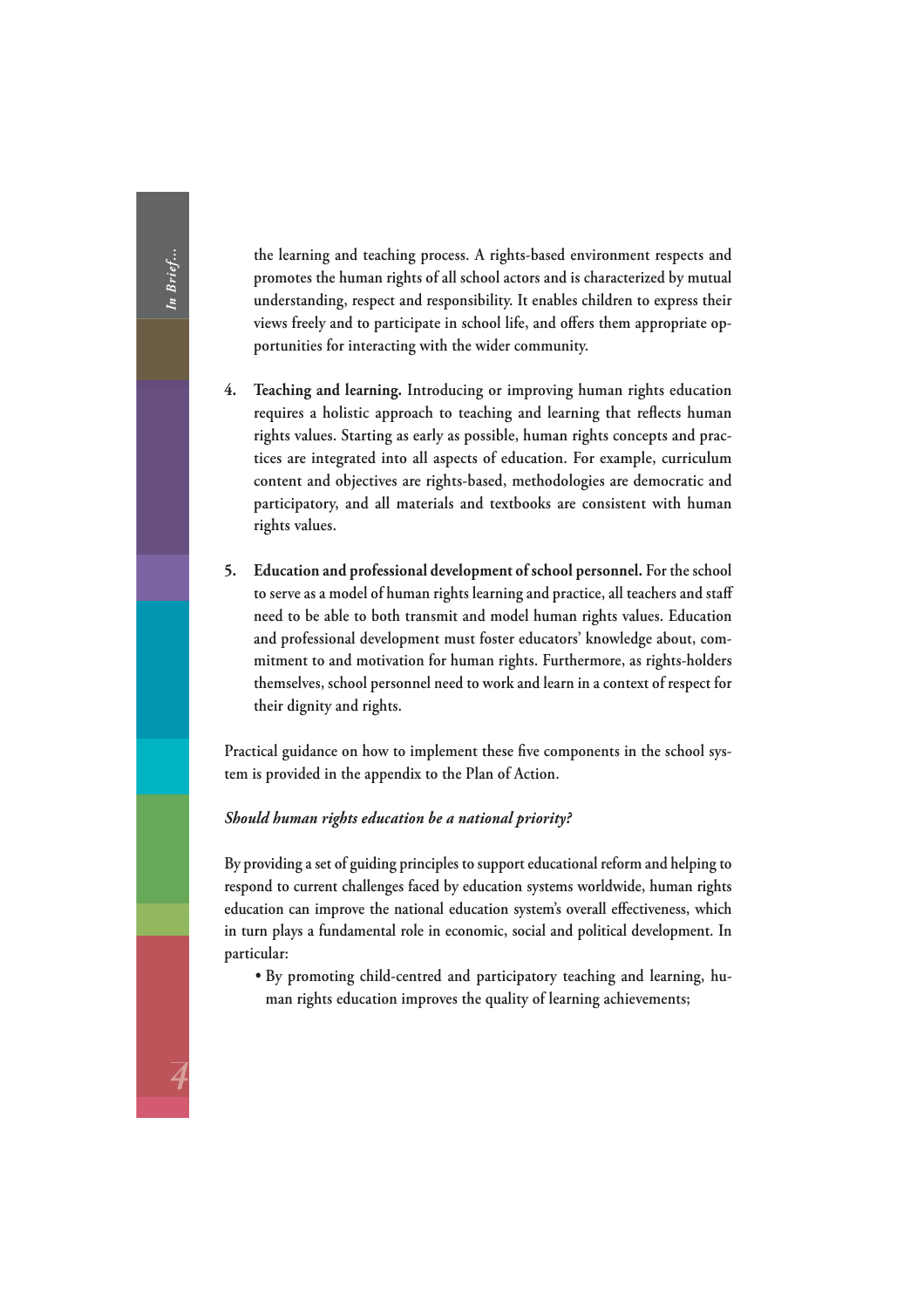- **By promoting learning environments that are inclusive and that foster equal opportunities, diversity and non-discrimination, human rights education supports access to and participation in schooling;**
- **By supporting the social and emotional development of the child and by fostering democratic values, human rights education contributes to social** cohesion and conflict prevention.

#### *A concrete strategy for national action*

**To encourage and support human rights education in primary and secondary school systems, the Plan of Action assumes a process of change involving simulta**neous actions in several areas, especially the five key components described above. It recognizes that the situation of human rights education in school systems differs **widely from country to country, from well-developed policies and actions to little or none. Whatever the status of human rights education or the situation or type of education system, the development of human rights education should be on each country's education agenda. Each country should establish realistic goals and means for action in accordance with its national context, priorities and capacity.**

The Plan of Action proposes four stages for the national process of planning, im**plementation and evaluation of human rights education in the school system (***i.e.***, the "national implementation strategy").**

**Stage 1:** *Where are we?* **- Analyse the current situation of human rights education in the school system.** 

This first stage calls for a national study on human rights education in the school **system. With wide dissemination and discussion, this report can serve as a basis for developing a national implementation strategy for human rights education in stage 2.**

**Stage 2:** *Where do we want to go and how?* **- Set priorities and develop a national implementation strategy.**

The strategy developed in this stage addresses the five key components (*i.e.*, edu**cational policies, policy implementation, the learning environment, teaching and learning, education and professional development) and focuses on issues that can**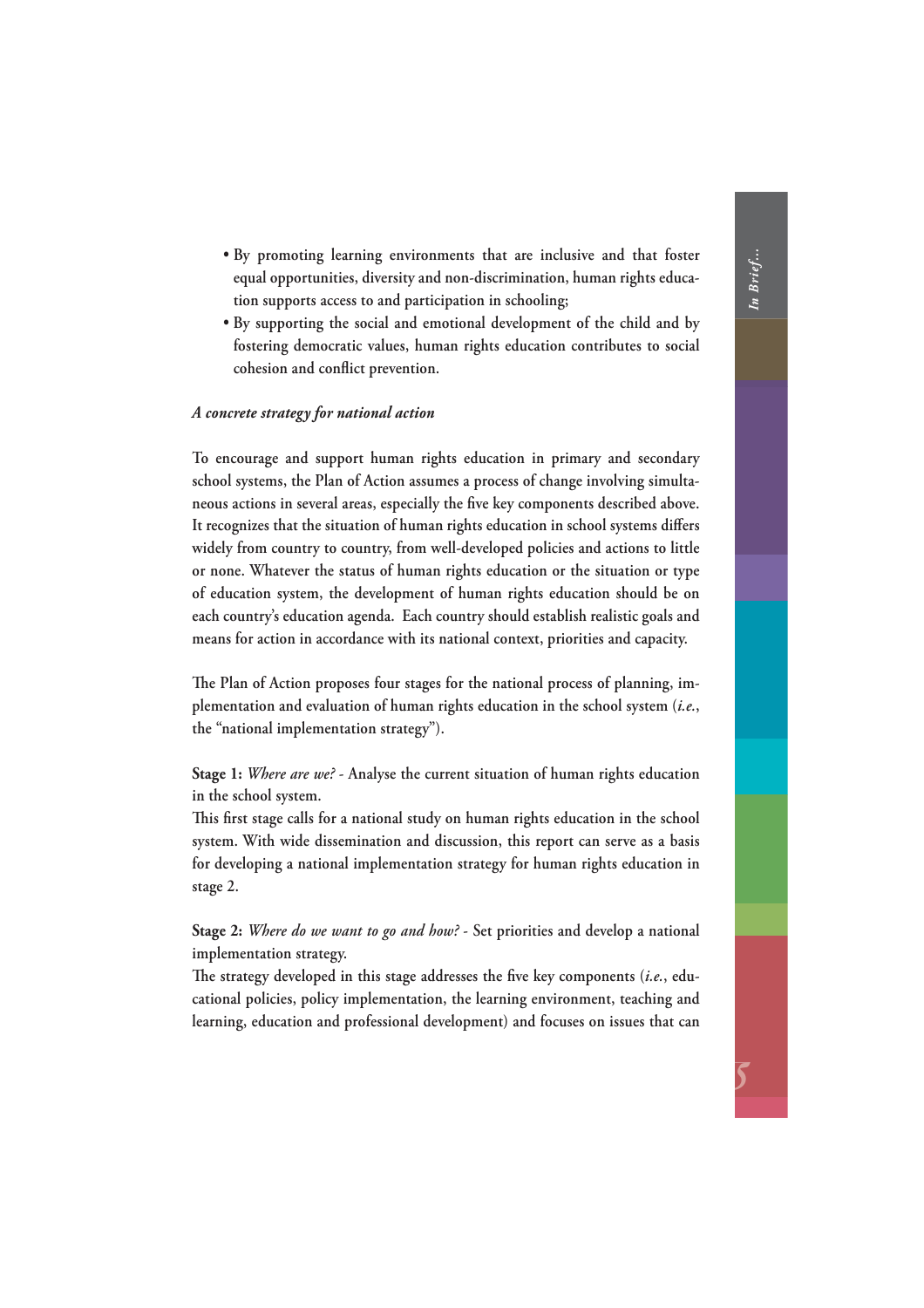**have a sustainable impact. It sets realistic objectives and priorities and anticipates at least some implementation during 2005-2007.**

#### **Stage 3:** *Getting there* **- Implement and monitor activities.**

**In this stage, the national implementation strategy is widely disseminated and**  put into practice. Its progress is monitored using fixed milestones. Outcomes will **vary according to national priorities, but might include legislation, new or revised learning materials and methodologies, training courses or non-discriminatory policies protecting all members of the school community.** 

#### **Stage 4:** *Did we get there and with what success?* **- Evaluate.**

**Using evaluation as a means of both accountability and learning for the future, this stage calls for an assessment of what the implementation strategy has accomplished. It results in a report on the national implementation strategy for human rights education in schools, with recommendations for future action based on lessons learned.**

During this first phase (2005-2007) of the World Programme, Member States are **encouraged to undertake, as a minimum, stages 1 and 2 and initiate stage 3. Work**  in this area would then continue beyond the World Programme's first phase.

**Funding for human rights education could be found among the resources allocated to the national education system in general, and in particular by optimizing funds already committed to quality education, coordinating external funds based on the actions set out in this Plan of Action and creating partnerships between the public and private sectors.**

#### *Who should be involved?*

**As ministries of education (or equivalent institutions) have the main responsibility for primary and secondary education, the implementation strategy proposed in the Plan of Action addresses their functions, such as educational policy development, programme planning, research, teacher training, development and dissemination of materials. However, others should be involved in the implementation of the Plan of Action, namely teachers training institutions, national human rights institutions, teachers' associations, non-governmental organizations, parents' and students' associations, and so on.**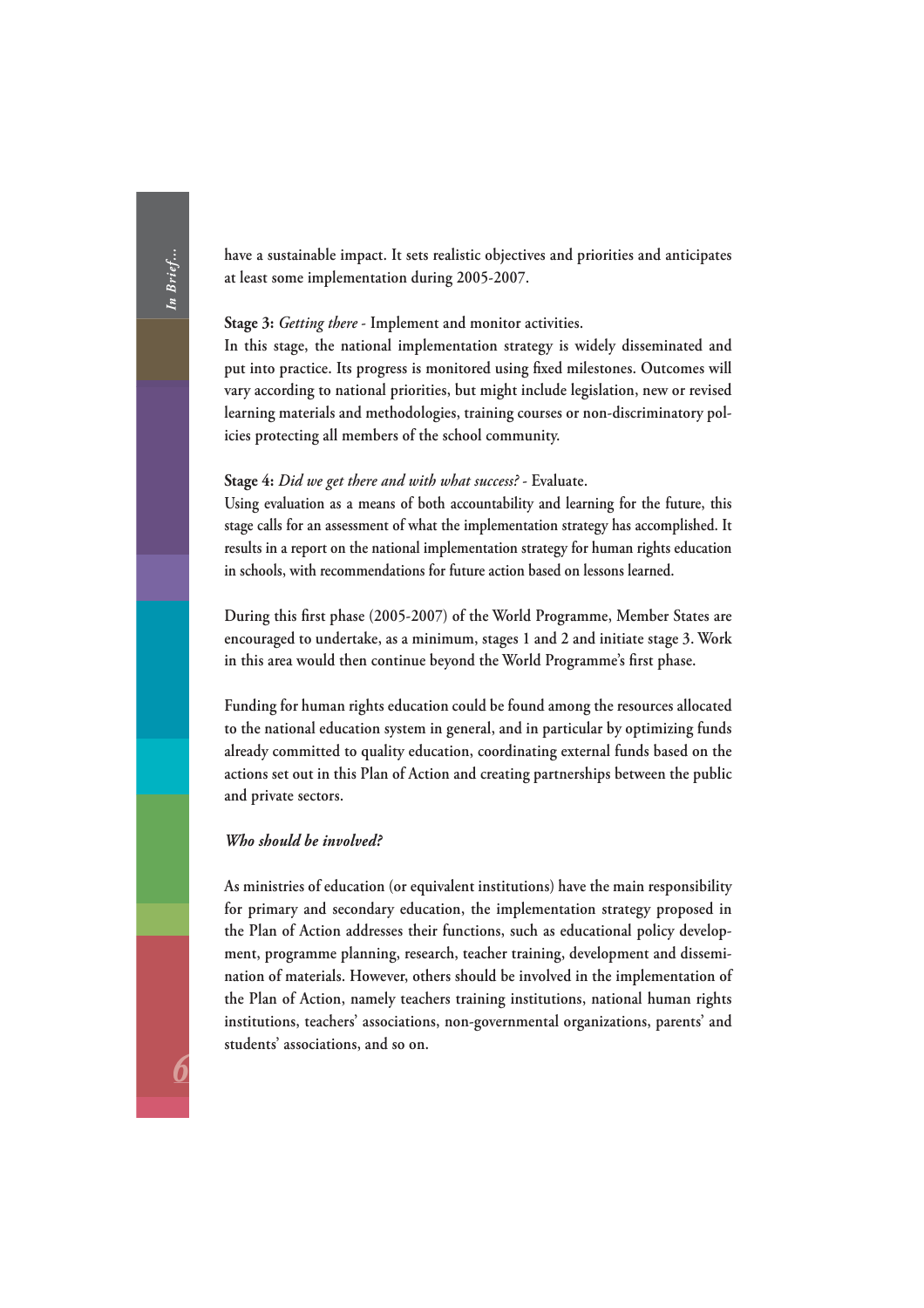**Other key national agencies should also be involved in all stages of planning and implementation, especially educational research institutions, teachers' unions and professional organizations, legislative bodies and national committees for intergovernmental organizations. It is also suggested that additional stakeholders, such as other ministries, youth organizations, the media, religious institutions, community leaders, minority groups and the business community, should be involved**  to ensure effective implementation.

#### *What are the coordination mechanisms?*

The Plan of Action recommends a sequence of coordination mechanisms from the **national level to the international level.**

**At the national level, ministries of education are invited to create or designate a unit within their structure responsible for coordinating the development and monitoring of the national implementation strategy for human rights education**  in the school system. This unit will also be responsible for liaising with the United **Nations. Every country is also encouraged to identify and support a resource centre for collecting and disseminating related initiatives and information (good practices from diverse contexts and countries, educational materials, events).**

**At the international level, the Plan of Action proposes the creation of a United Na**tions inter-agency coordinating committee, composed of the Office of the United **Nations High Commissioner for Human Rights (OHCHR), the United Nations**  Educational, Scientific and Cultural Organization (UNESCO), the United Na**tions Children's Fund (UNICEF), the United Nations Development Programme**  (UNDP) and other relevant international agencies. With the Office of the High **Commissioner providing its secretariat, this committee will meet regularly to follow up on the implementation of the Plan of Action, mobilize resources and support actions at country level, as well as ensure United Nations system-wide support to the national implementation strategy. United Nations entities that monitor a country's compliance with its treaty obligations and other relevant United Nations mechanisms will be called upon to emphasize and report on progress in human rights education in the school system.**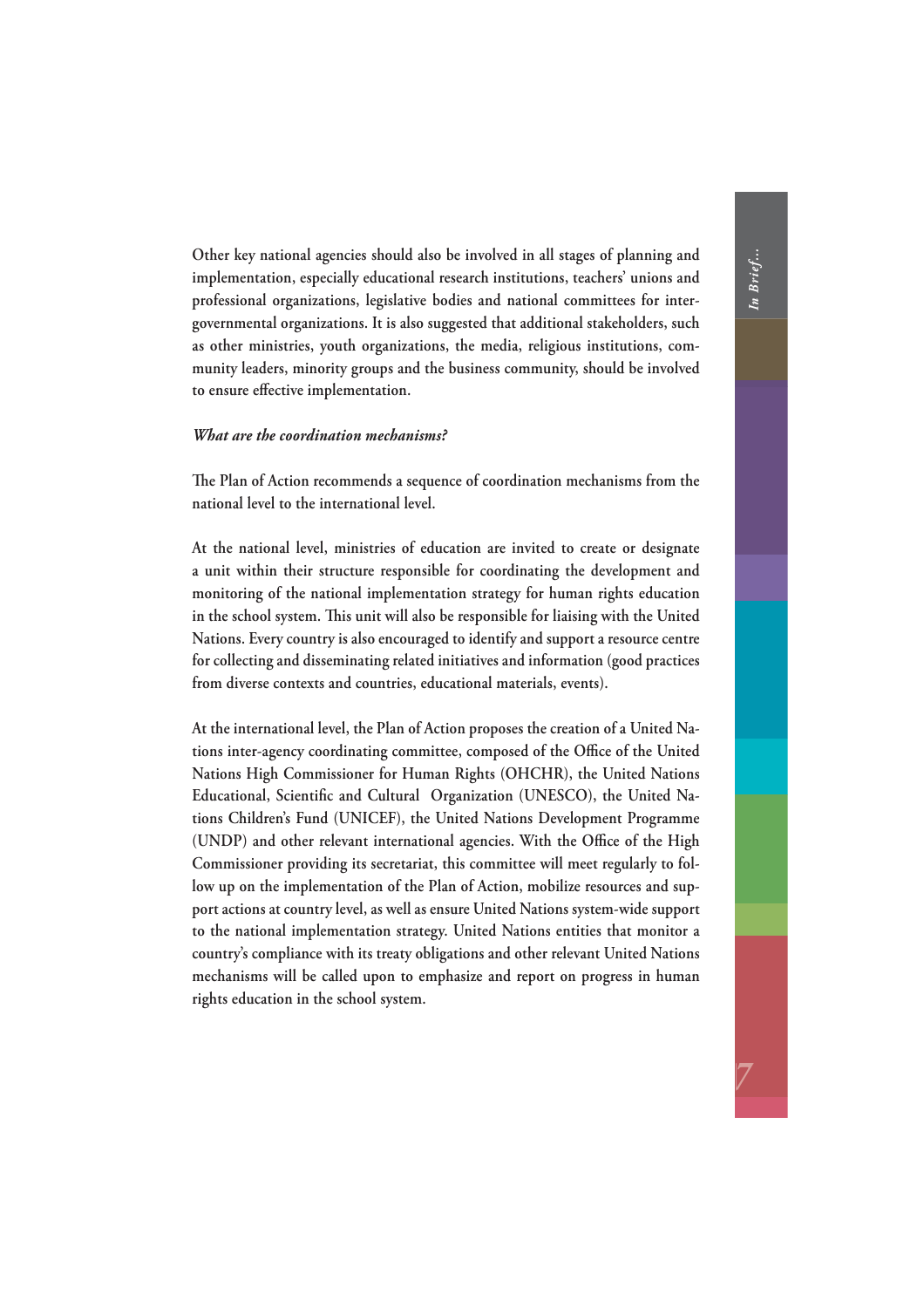At the conclusion of the first phase (2005-2007) of the World Programme, each **country will evaluate its actions and report to the United Nations inter-agency coordinating committee. On the basis of these reports, the committee will prepare**  a final report for the General Assembly in 2008.

#### *What kind of support is available from the United Nations?*

The national implementation strategies of Member States can be supported by **international cooperation from the United Nations system and other international and regional intergovernmental organizations, organizations of ministers of edu**cation, non-governmental organizations and financial institutions. The close col**laboration of these actors is indispensable to maximize resources, avoid duplication and ensure coherence.**

These bodies may assist in a variety of ways, for instance:

- **In the elaboration, implementation and monitoring of the national implementation strategy, in direct contact with the ministries of education or other relevant national actors;**
- **By facilitating information-sharing at all levels, including through the iden**tification, collection and dissemination of good practices as well as informa**tion about available materials, institutions and programmes;**
- **By encouraging the development of human rights education networks;**
- **By supporting training and research.**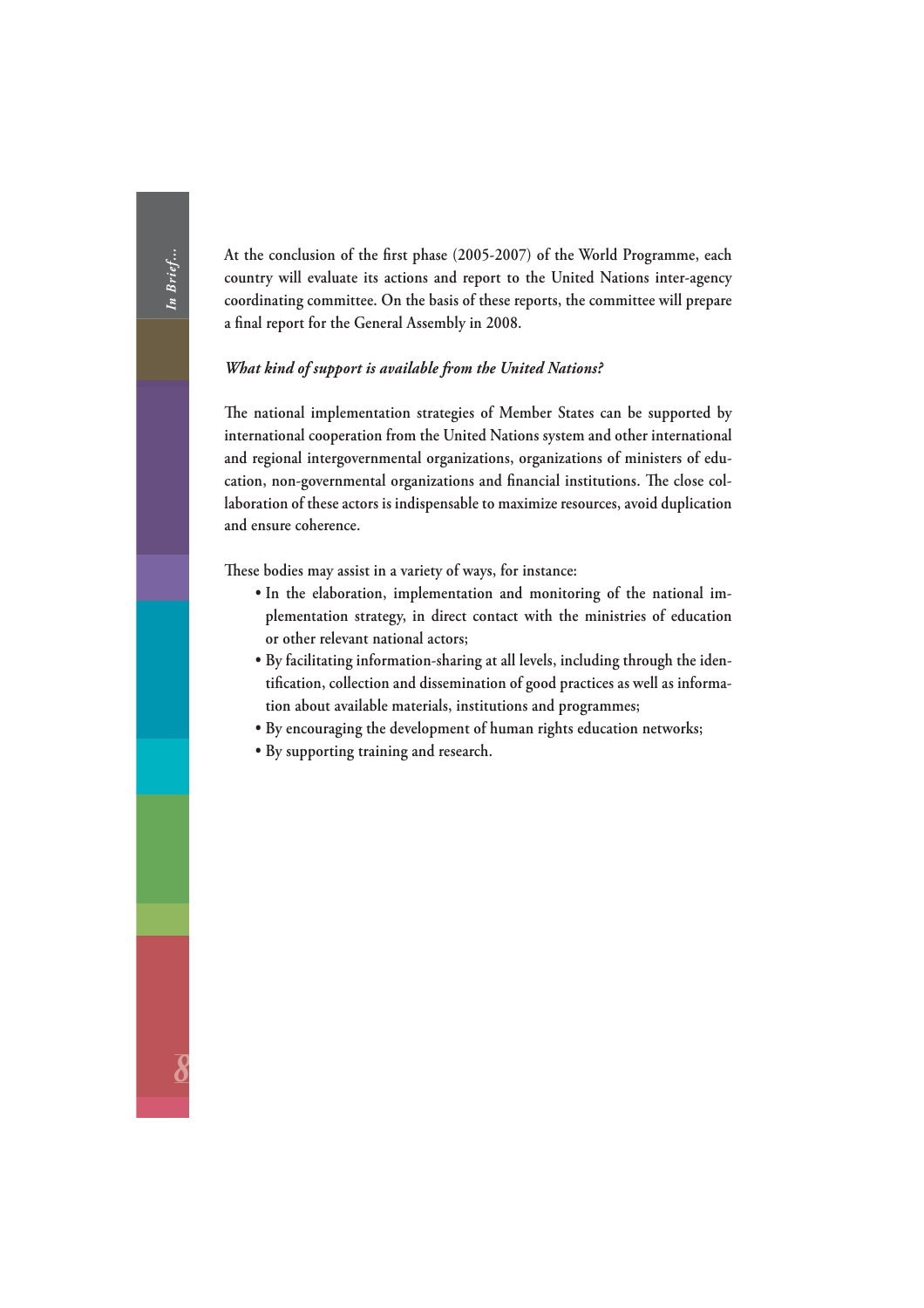<span id="page-13-0"></span>*Plan of action for the first phase (2005-2007) of the World Programme for Human Rights Education*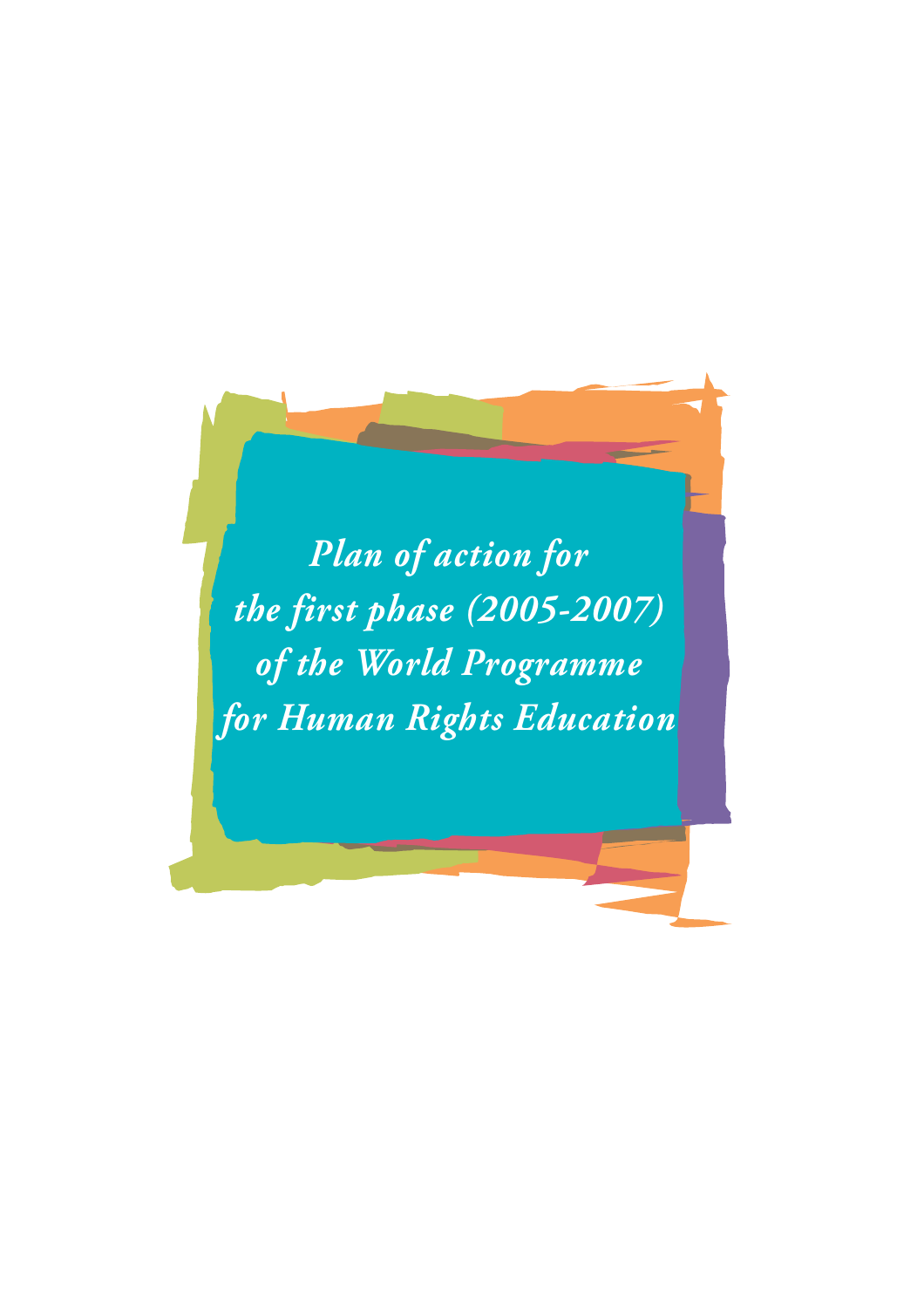# *Introduction*

"The World Conference on Human Rights considers human rights edu*cation, training and public information essential for the promotion and achievement of stable and harmonious relations among communities and for fostering mutual understanding, tolerance and peace" (Vienna Declaration and Programme of Action, Part II. D, para. 78).*

#### *A. Context and definition of human rights education*

<span id="page-14-0"></span>**I**

- **1.** The international community has increasingly expressed consensus on the **fundamental contribution of human rights education to the realization of human rights. Human rights education aims at developing an understanding of our common responsibility to make human rights a reality in every community and in society at large. In this sense, it contributes to the long-term**  prevention of human rights abuses and violent conflicts, the promotion of **equality and sustainable development and the enhancement of people's participation in decision-making processes within a democratic system, as stated in Commission on Human Rights resolution 2004/71.**
- **2. Provisions on human rights education have been incorporated in many international instruments, including the Universal Declaration of Human Rights (article 26), the International Covenant on Economic, Social and Cultural Rights (article 13), the Convention on the Rights of the Child (article 29), the Convention on the Elimination of All Forms of Discrimination against Women (article 10), the International Convention on the Elimination of All Forms of Racial Discrimination (article 7), the Vienna Declaration and Programme of Action (Part I, paras. 33-34 and Part II, paras. 78-82) and the Declaration**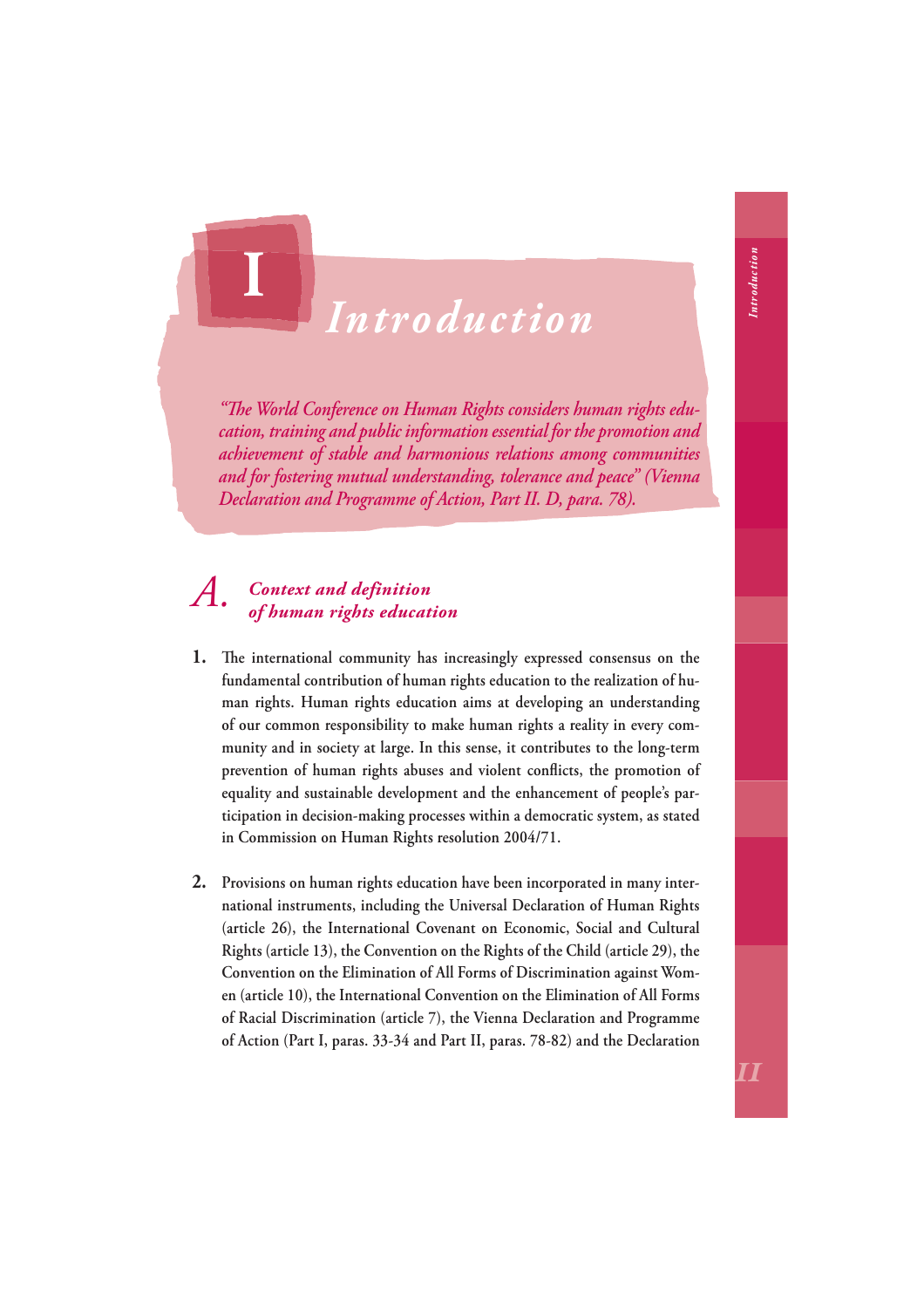**and Programme of Action of the World Conference against Racism, Racial Discrimination, Xenophobia and Related Intolerance, held in Durban, South Africa, in 2001 (Declaration, paras. 95-97 and Programme of Action, paras. 129-139).**

- 3. In accordance with these instruments, which provide elements of a defini**tion of human rights education as agreed upon by the international com**munity, human rights education can be defined as education, training and **information aiming at building a universal culture of human rights through the sharing of knowledge, imparting of skills and moulding of attitudes directed to:**
	- (a) The strengthening of respect for human rights and fundamental **freedoms;**
	- (b) The full development of the human personality and the sense of its dig**nity;**
	- (c) The promotion of understanding, tolerance, gender equality and friend**ship among all nations, indigenous peoples and racial, national, ethnic, religious and linguistic groups;**
	- (d) The enabling of all persons to participate effectively in a free and demo**cratic society governed by the rule of law;**
	- (e) The building and maintenance of peace;
	- (f) The promotion of people-centred sustainable development and social jus**tice.**
- **4. Human rights education encompasses:** 
	- **(a) Knowledge and skills learning about human rights and mechanisms for their protection, as well as acquiring skills to apply them in daily life;**
	- **(b) Values, attitudes and behaviour developing values and reinforcing attitudes and behaviour which uphold human rights;**
	- **(c) Action taking action to defend and promote human rights.**
- **5. With a view to encouraging human rights education initiatives, Member**  States have adopted various specific international frameworks for action, such **as the World Public Information Campaign on Human Rights, focusing on the development and dissemination of human rights information materials,**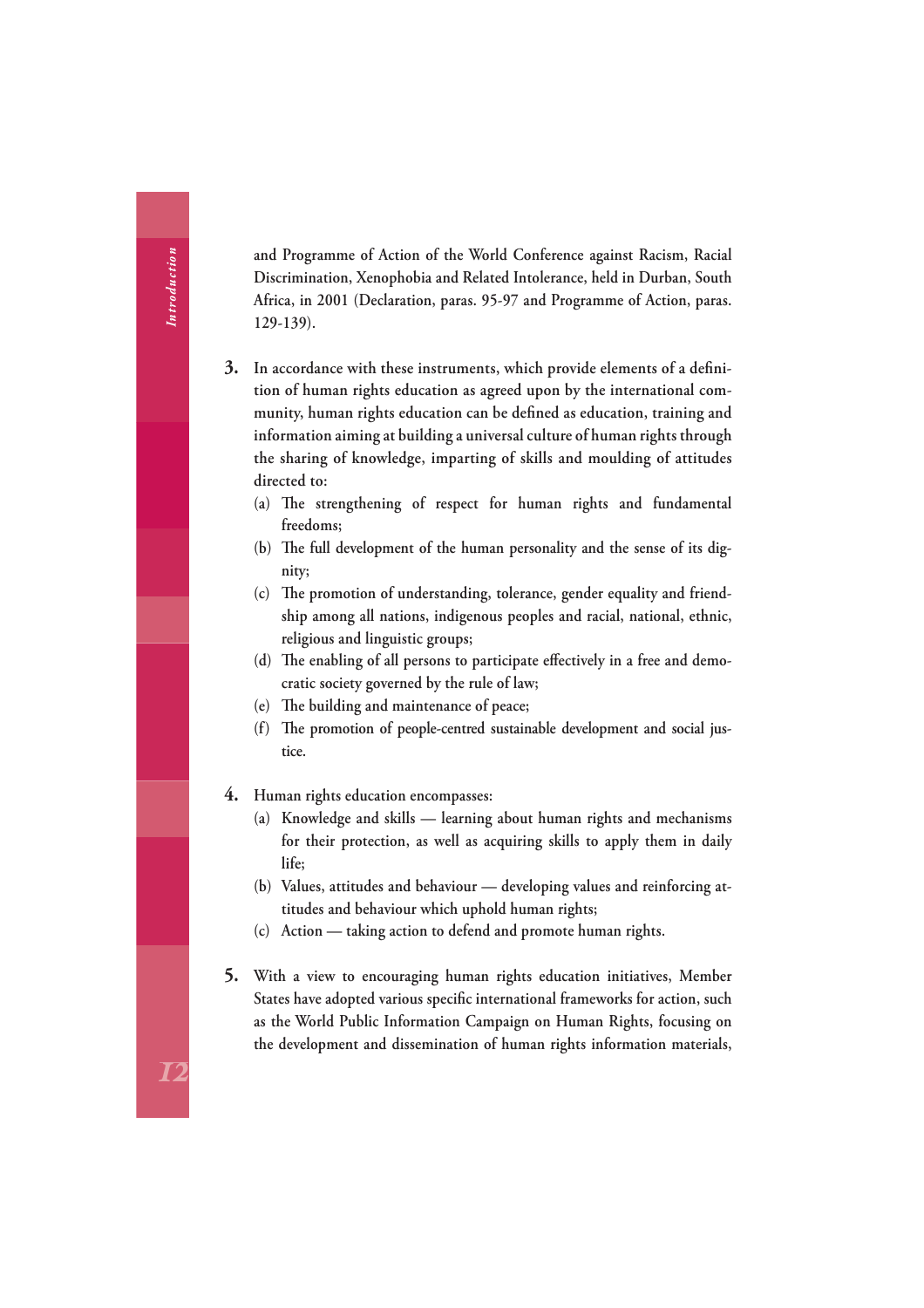<span id="page-16-0"></span>**the United Nations Decade for Human Rights Education, 1995-2004 and its Plan of Action, encouraging the elaboration and implementation of compre**hensive, effective and sustainable strategies for human rights education at the **national level, and the International Decade for a Culture of Peace and Non-Violence for the Children of the World (2001-2010).**

**6. In 2004, the Economic and Social Council, welcoming Commission on Human Rights resolution 2004/71, requested the General Assembly to proclaim,**  at its fifty-ninth session, a world programme for human rights education, to **begin on 1 January 2005 and to be structured in consecutive phases, in order**  to further focus national human rights education efforts on specific sectors/issues periodically identified by the Commission on Human Rights.

# *B. Objectives of the World Programme for Human Rights Education*

- **7. Th e objectives of the World Programme for Human Rights Education are:**
	- **(a) To promote the development of a culture of human rights;**
	- **(b) To promote a common understanding, based on international instruments, of basic principles and methodologies for human rights education;**
	- **(c) To ensure a focus on human rights education at the national, regional and international levels;**
	- **(d) To provide a common collective framework for action by all relevant actors;**
	- **(e) To enhance partnership and cooperation at all levels;**
	- **(f) To take stock of and support existing human rights education programmes, to highlight successful practices, and to provide an incentive to continue and/or expand them and to develop new ones.**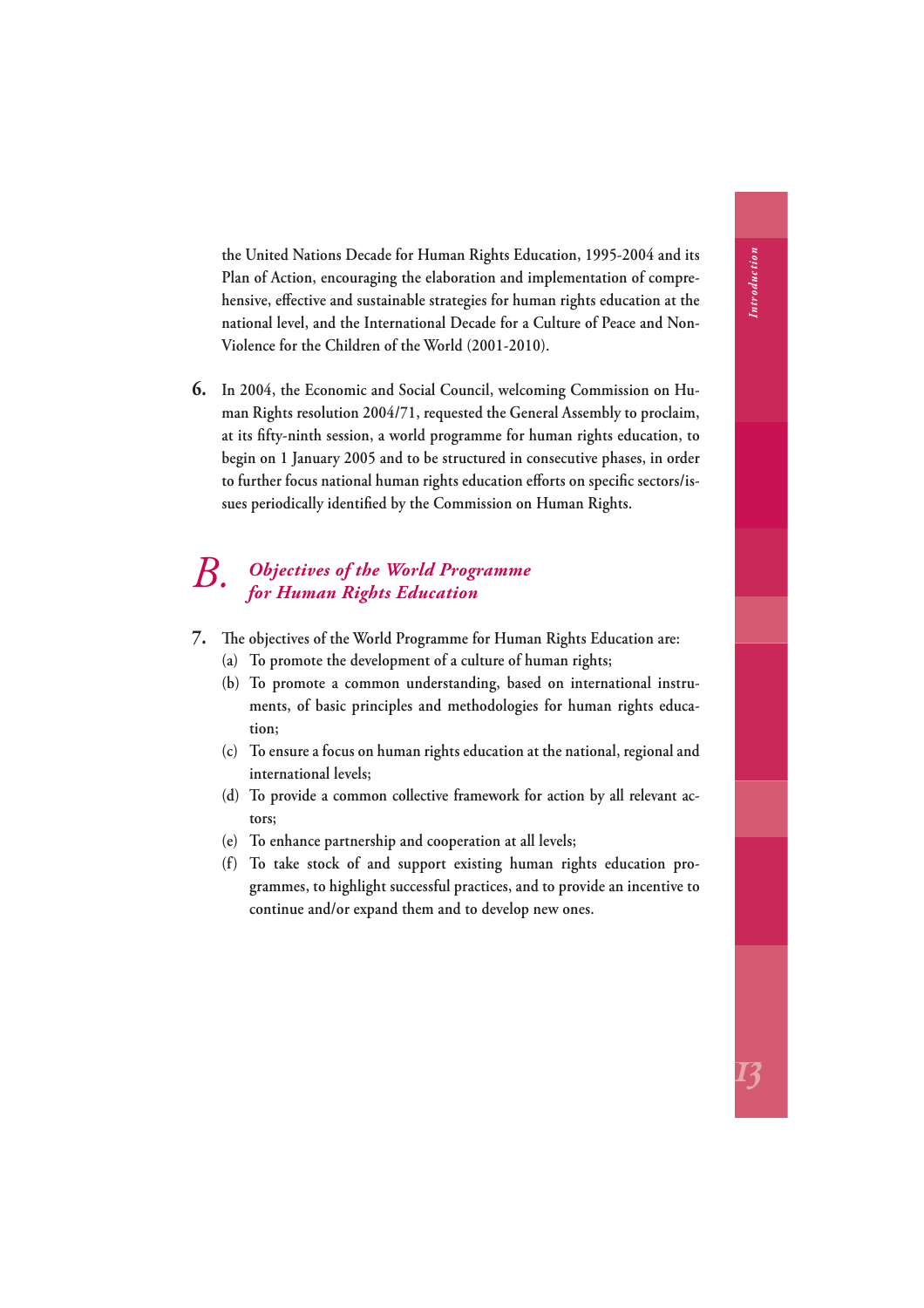#### <span id="page-17-0"></span>*C. Principles for human rights education activities1*

- **8. Educational activities within the World Programme shall:**
	- **(a) Promote the interdependence, indivisibility and universality of human rights, including civil, political, economic, social and cultural rights and the right to development;**
	- (b) Foster respect for and appreciation of differences, and opposition to dis**crimination on the basis of race, sex, language, religion, political or other opinion, national, ethnic or social origin, physical or mental condition, and on other bases;**
	- **(c) Encourage analysis of chronic and emerging human rights problems (in**cluding poverty, violent conflicts and discrimination), which would lead **to solutions consistent with human rights standards;**
	- **(d) Empower communities and individuals to identify their human rights needs and to ensure that they are met;**
	- (e) Build on the human rights principles embedded within the different cul**tural contexts and take into account historical and social developments in each country;**
	- **(f) Foster knowledge of and skills to use local, national, regional and international human rights instruments and mechanisms for the protection of human rights;**
	- **(g) Make use of participatory pedagogies that include knowledge, critical analysis and skills for action furthering human rights;**
	- **(h) Foster teaching and learning environments free from want and fear that encourage participation, enjoyment of human rights and the full development of the human personality;**
	- **(i) Be relevant to the daily life of the learners, engaging them in a dialogue about ways and means of transforming human rights from the expression of abstract norms to the reality of their social, economic, cultural and political conditions.**

<sup>1.</sup> The section on the principles for human rights education activities is based on the guidelines for national plans of action for human rights education developed within the United Nations Decade for Human Rights Education, 1995-2004 (A/52/469/Add.1 and Corr.1).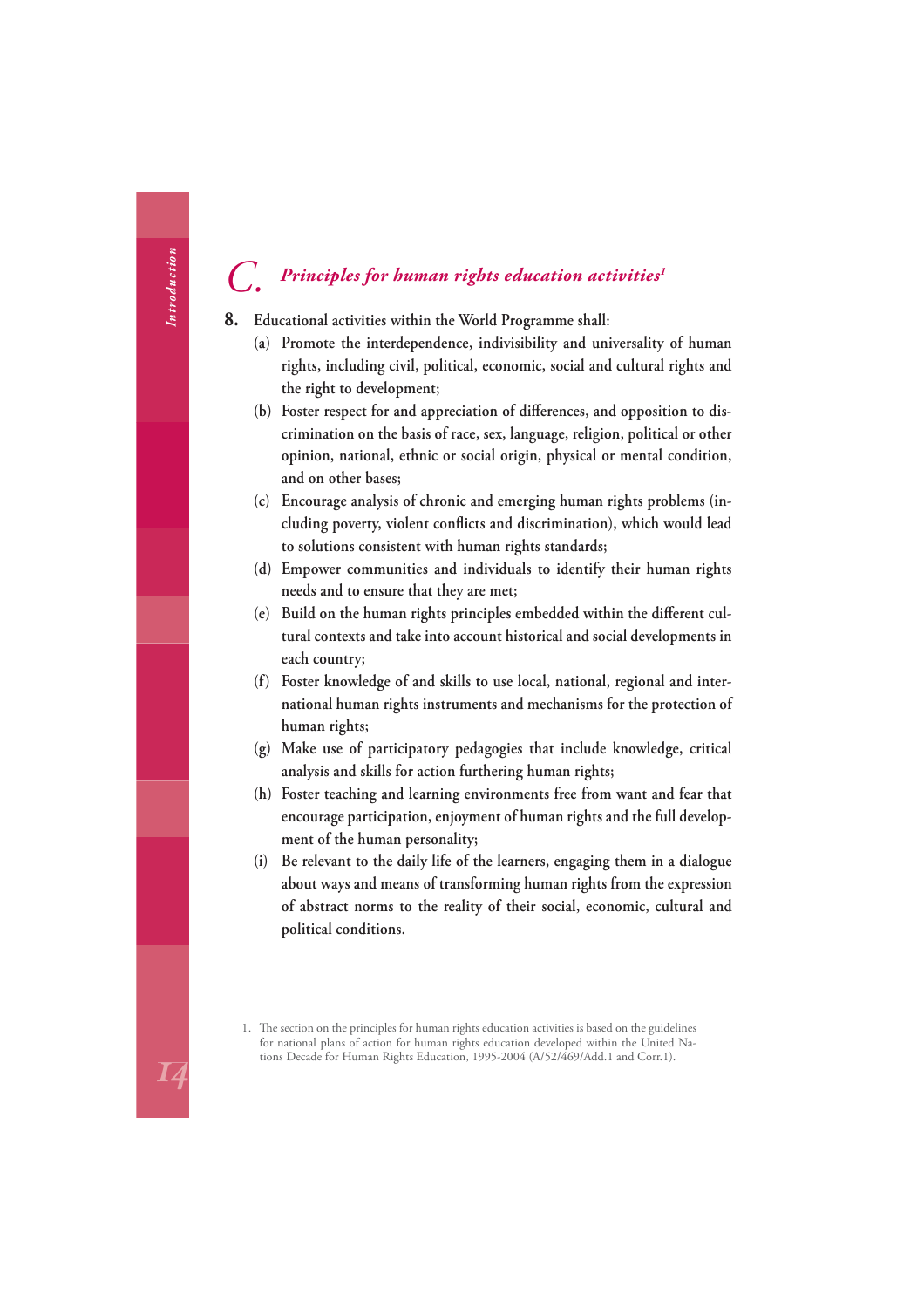<span id="page-18-0"></span>

*The first phase (2005-2007): a plan of action for human rights education in the primary and secondary school systems*

"The World Conference on Human Rights reaffirms that States are duty*bound ... to ensure that education is aimed at strengthening the respect of human rights and fundamental freedoms [and that] this should be integrated in the educational policies at the national as well as international levels" (Vienna Declaration and Programme of Action, Part I, para. 33).*

**9. In accordance with resolution 2004/71 of the Commission on Human Rights,**  the first phase (2005-2007) of the World Programme for Human Rights Edu**cation will focus on the primary and secondary school systems.**

## *A. Context*

10. The plan of action draws on the principles and frameworks set by interna**tional human rights instruments such as the Universal Declaration of Human Rights, the Convention on the Rights of the Child and related guidelines adopted by the Committee on the Rights of the Child (in particular, general comment No. 1 (2001) on the aims of education), the 1993 Vienna Declaration and Programme of Action and the Declaration and Integrated Framework of Action on Education for Peace, Human Rights and Democracy. It also draws on international declarations and programmes on education.**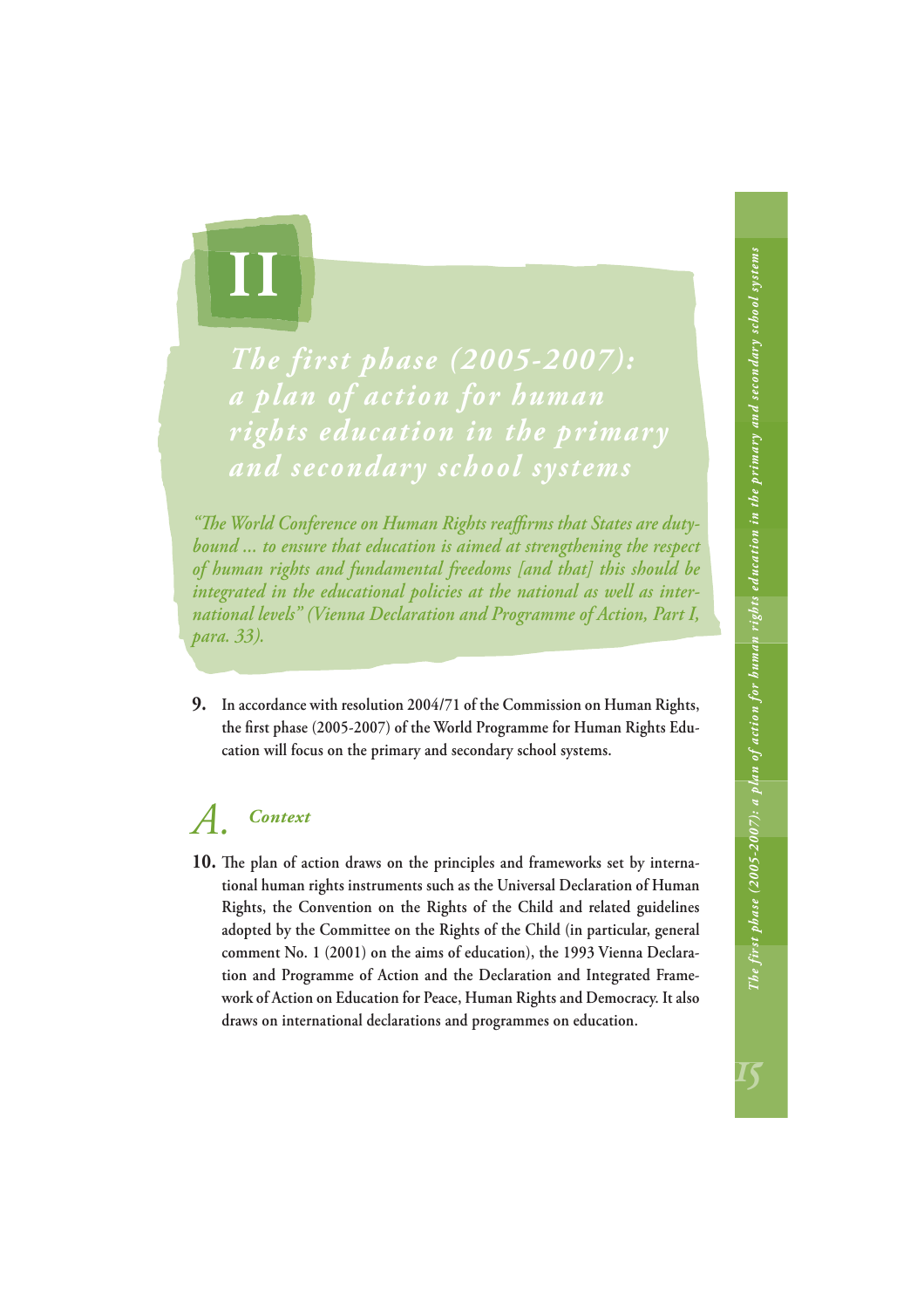- 11. The Dakar Framework for Action on Education For All: Meeting Our Collective Commitments, adopted at the World Education Forum in 2000,<sup>2</sup> the **major international platform and collective commitment to the achievement**  of the goals and targets of Education For All (EFA), reaffirmed a vision of **education supported by the Universal Declaration of Human Rights and the Convention on the Rights of the Child and geared towards learning to live together. In the Dakar Framework, education is considered key "to sustainable development and peace and stability" (para. 6), by fostering social cohesion and empowering people to become active participants in social transformation. Goal 6 of the Dakar Framework is to improve all aspects of the quality of education, ensuring their excellence so that recognized and measurable learning outcomes are achieved by all, especially in literacy, numeracy and essential life skills.3 It provides the basis for a concept of quality education that goes beyond reading, writing and arithmetic, and which, while necessarily dynamic, is strongly rights-based and entails democratic citizenship, values and solidarity as important outcomes.**
- **12. A rights-based quality education encompasses the concept of education for sustainable development as contained in the Plan of Implementation of the World Summit on Sustainable Development. Education is seen as a process for addressing important questions such as rural development, health care, community involvement, HIV/AIDS, the environment, traditional and indigenous knowledge, and wider ethical issues such as human values and human rights. It is further stated that the success in the struggle for sustainable development requires an approach to education that strengthens "our engagement in support of other values — especially justice and fairness — and the aware**ness that we share a common destiny with others".<sup>4</sup> The World Programme
	- 2. See United Nations Educational, Scientific and Cultural Organization, *Final Report of the World Education Forum, Dakar, Senegal, 26-28 April 2000*, Paris, 2000.
	- 3. According to general comment No. 1 (2001) of the Committee on the Rights of the Child on the aims of education, life skills include "the ability to make well-balanced decisions; to resolve conflicts in a non-violent manner; and to develop a healthy lifestyle, good social relationships and responsibility, critical thinking, creative talents, and other abilities which give children the tools needed to pursue their options in life" (Official Records of the Gen*eral Assembly, Fifty-seventh Session, Supplement No. 41* (A/57/41), annex VIII, appendix, para. 9).
	- 4. UNESCO, "Education for Sustainability: from Rio to Johannesburg: lessons learned from a decade of commitment" (Paris, 2002).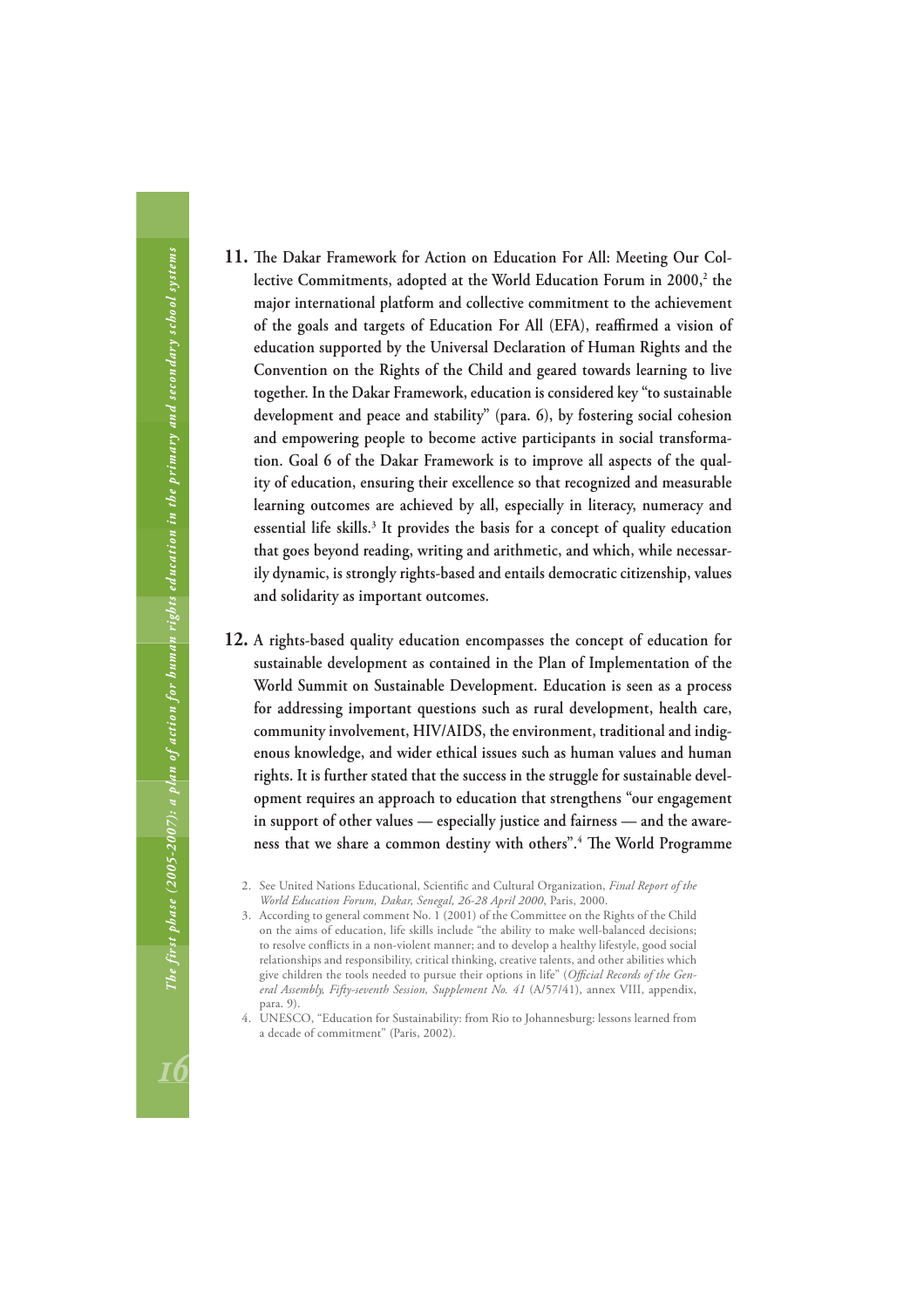<span id="page-20-0"></span>**for Human Rights Education would create synergies with the United Nations Decade of Education for Sustainable Development (2005-2014), coupling efforts to address issues of common concern.**

- **13. One of the Millennium Development Goals adopted by the international community on the occasion of the United Nations Millennium Summit in 2000 is the promotion of universal access to primary education, which is still a major challenge. Although enrolment rates have been increasing in several regions, the quality of education remains low for many. For example, gender biases, threats to the physical and emotional security of girls and genderinsensitive curricula can all conspire against the realization of the right to**  education (A/56/326, para. 94). This plan of action aims at contributing to **the achievement of this Millennium Development Goal by promoting rightsbased quality education.**
- 14. The plan of action is also placed within the context of action of Member States **and others to promote the universal right to literacy, in particular within the framework of the United Nations Literacy Decade (2003-2012), literacy be**ing a key learning tool towards the fulfilment of the right to education.

## *B. Human rights education in the school system*

**15. Human rights education is widely considered to be an integral part of the right to education. As stated by the Committee on the Rights of the Child in its general comment No. 1, "the education to which each child has a right is one designed to provide the child with life skills, to strengthen the child's capacity to enjoy the full range of human rights and to promote a culture which is infused by appropriate human rights values" (para. 2). Such education "is for**  every child an indispensable tool for her or his efforts to achieve in the course **of her or his life a balanced, human rights-friendly response to the challenges that accompany a period of fundamental change driven by globalization, new technologies and related phenomena" (para. 3).**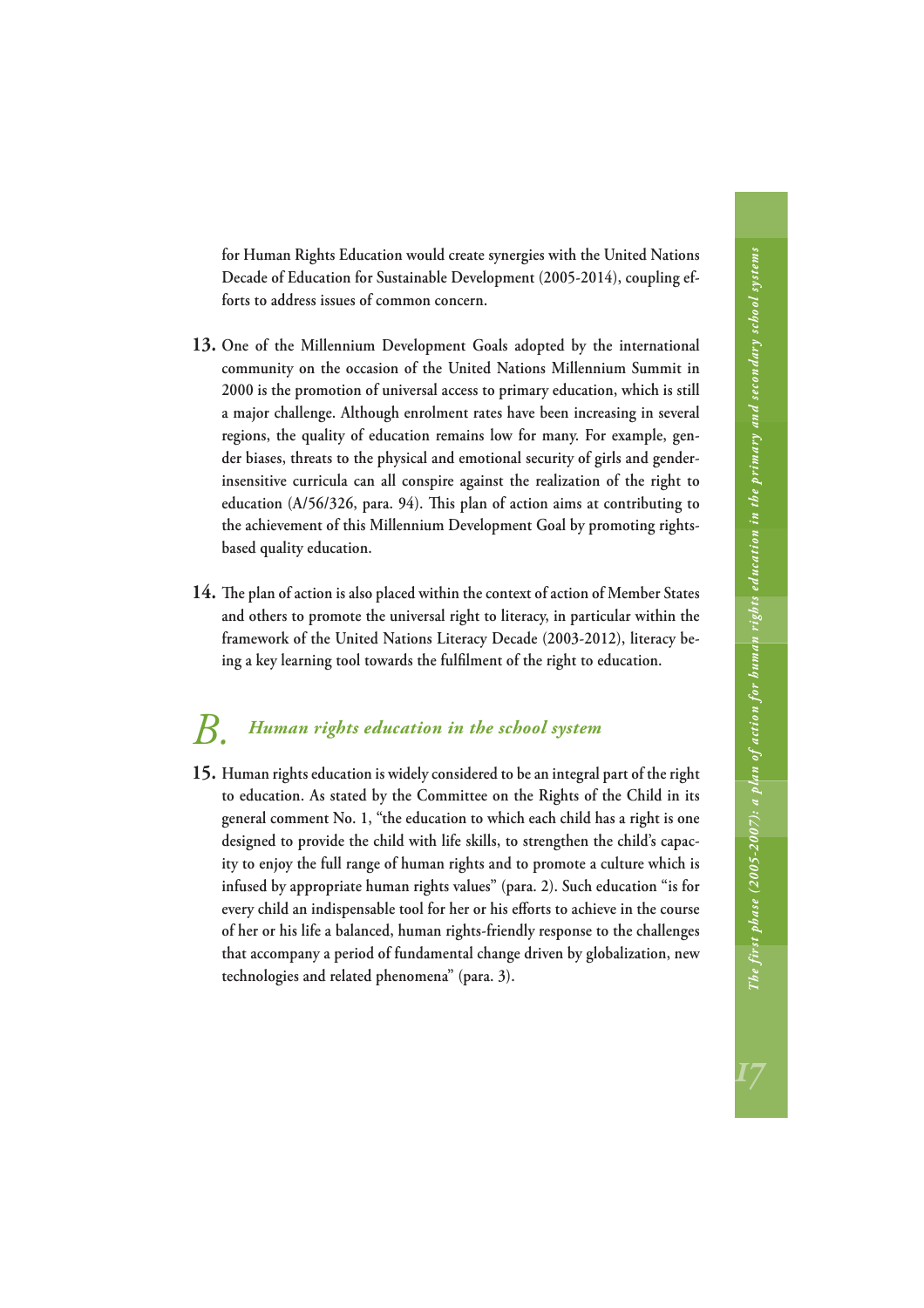- 16. The Convention on the Rights of the Child attaches particular importance to **the process by which education is to be promoted, as underlined in the general**  comment: "Efforts to promote the enjoyment of other rights must not be un**dermined, and should be reinforced, by the values imparted in the educational**  process. This includes not only the content of the curriculum but also the **educational processes, the pedagogical methods and the environment within which education takes place".5 Accordingly, human rights should be learned through both content transmission and experience, and should be practised at all levels of the school system.**
- **17. In this sense, human rights education promotes a rights-based approach to education and should be understood as a process that includes:**
	- **(a) "Human rights through education": ensuring that all the components and processes of learning, including curricula, materials, methods and training are conducive to the learning of human rights;**
	- **(b) "Human rights in education": ensuring the respect of the human rights of all actors, and the practice of rights, within the education system.**
- 18. Therefore, human rights education in the primary and secondary school sys**tems includes:**
	- **(a) Policies developing in a participatory way and adopting coherent educational policies, legislation and strategies that are human rights-based, including curriculum improvement and training policies for teachers and other educational personnel;**
	- **(b) Policy implementation planning the implementation of the abovementioned educational policies by taking appropriate organizational measures and by facilitating the involvement of all stakeholders;**
	- **(c) Learning environment the school environment itself respects and promotes human rights and fundamental freedoms. It provides the opportunity for all school actors (students, teachers, staff and administrators and**

<sup>5.</sup> In general comment No. 1, the Committee on the Rights of the Child also stated that "it should be emphasized that the type of teaching that is focused primarily on accumulation of knowledge, prompting competition and leading to an excessive burden of work on children, may seriously hamper the harmonious development of the child to the fullest potential of his or her abilities and talents" (Official Records of the General Assembly, Fifty*seventh Session, Supplement No. 41* (A/57/41), annex VIII, appendix, para. 12).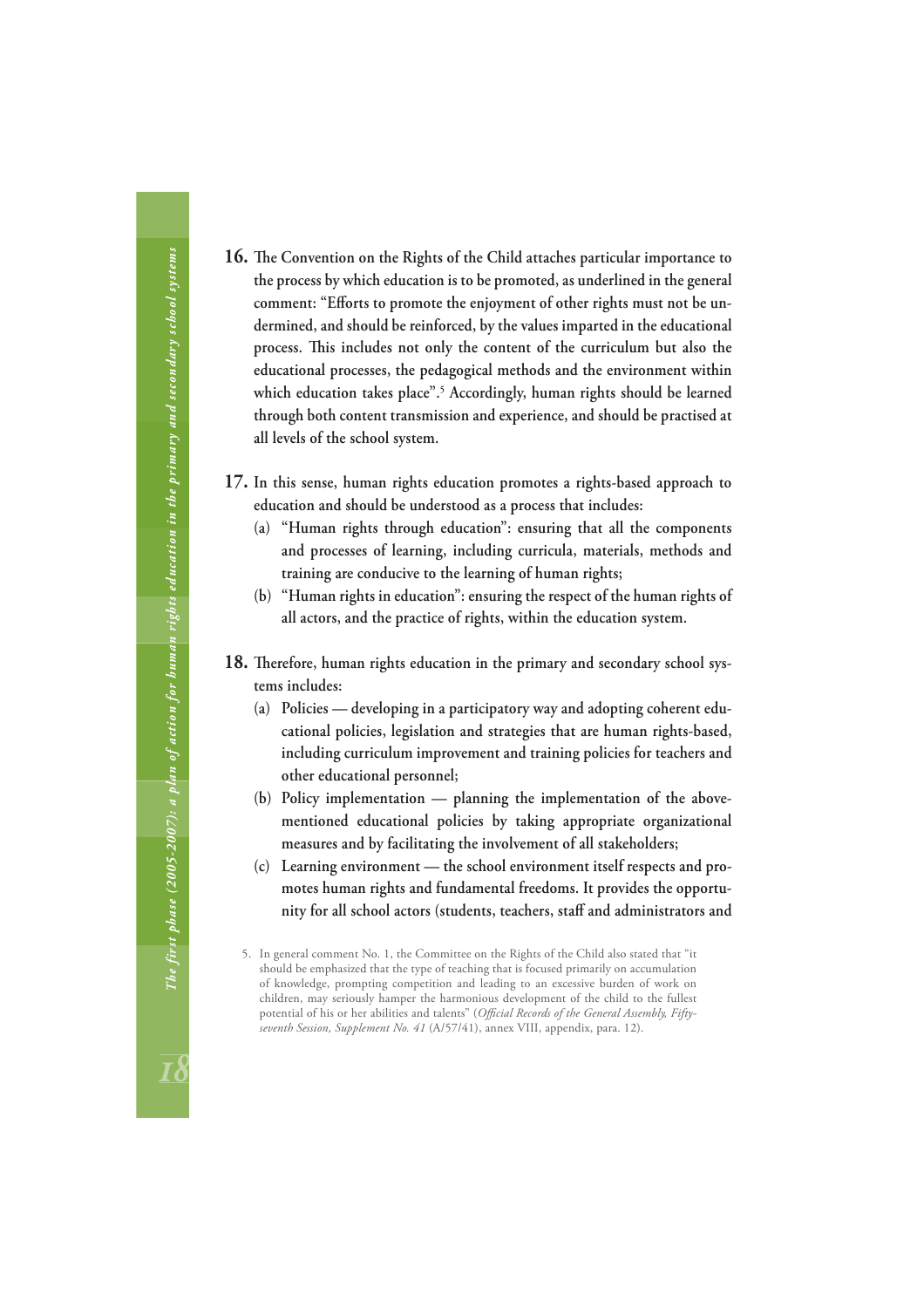**parents) to practise human rights through real-life activities. It enables children to express their views freely and to participate in school life;6**

- **(d) Teaching and learning all teaching and learning processes and tools are rights-based (for instance, the content and objectives of the curriculum, participatory and democratic practices and methodologies, appropriate materials including the review and revision of existing textbooks, etc.);**
- **(e) Education and professional development of teachers and other personnel — providing the teaching profession and school leadership, through preand in-service training, with the necessary knowledge, understanding, skills and competencies to facilitate the learning and practice of human rights in schools, as well as with appropriate working conditions and status.**

A detailed description of the five components and related courses of action, to **serve as a reference tool, is provided in the appendix.**

- **19. By promoting a rights-based approach to education, human rights education**  enables the education system to fulfil its fundamental mission to secure quality education for all. Accordingly, it contributes to improving the effectiveness **of the national education system as a whole, which in turn has a fundamental role in each country's economic, social and political development. It provides,**  among others, the following benefits:
	- **(a) Improved quality of learning achievements by promoting child-centred and participatory teaching and learning practices and processes, as well as a new role for the teaching profession;**
	- **(b) Increased access to and participation in schooling by creating a rightsbased learning environment that is inclusive and welcoming and fosters universal values, equal opportunities, diversity and non-discrimination;**
	- (c) A contribution to social cohesion and conflict prevention by supporting **the social and emotional development of the child and by introducing democratic citizenship and values.**

<sup>6.</sup> General comment No. 1 also states that "The participation of children in school life, the creation of school communities and student councils, peer education and peer counselling, and the involvement of children in school disciplinary proceedings should be promoted as part of the process of learning and experiencing the realization of rights" (ibid., para. 8).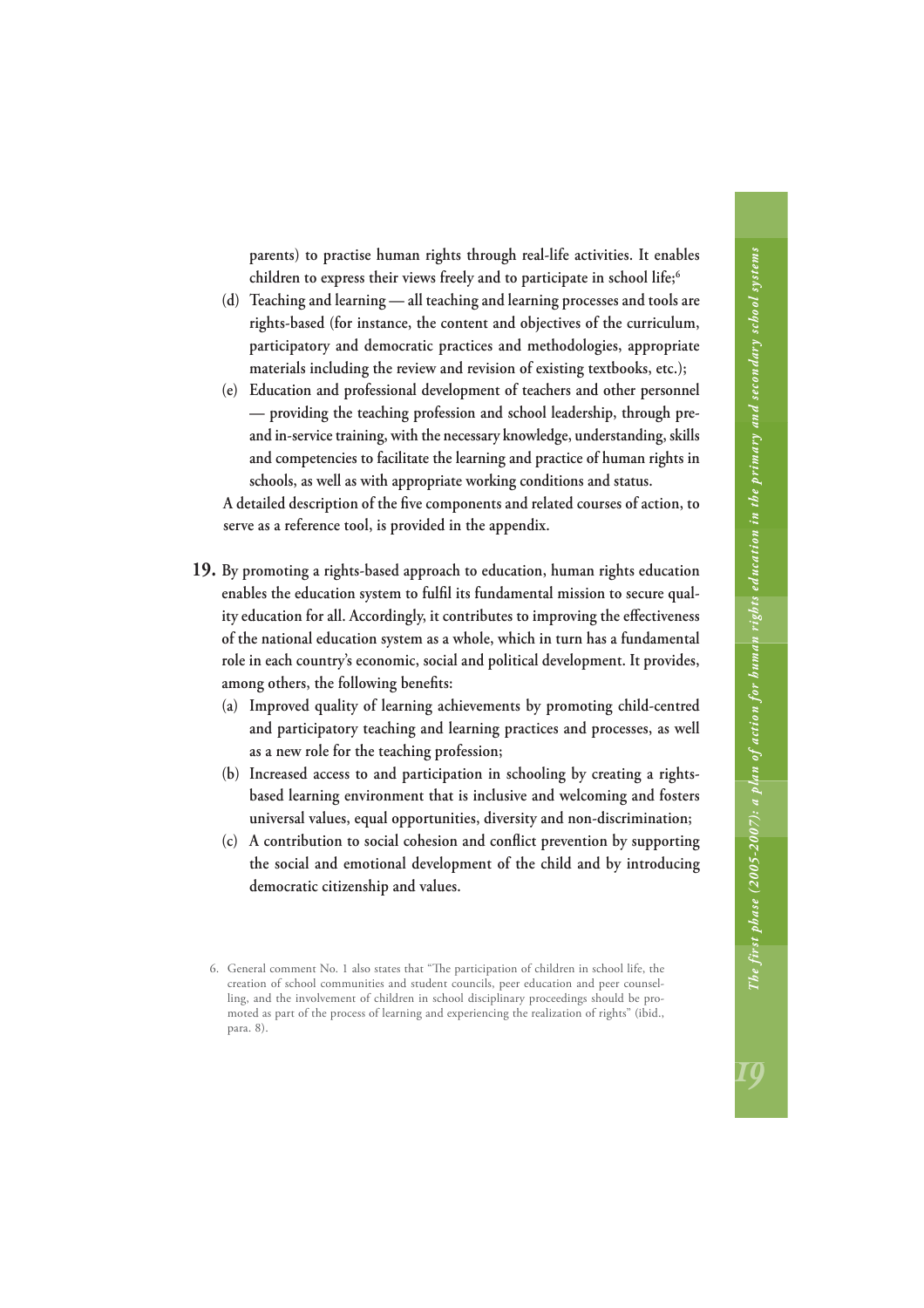<span id="page-23-0"></span>**20.** All efforts taking place in the school system towards peace education, citizen**ship and values education, multicultural education, global education or education for sustainable development do include human rights principles in their content and methodologies. It is important that all of them, using this plan of action as a reference, promote a rights-based approach to education, which goes beyond teaching and learning and aims at providing a platform for systemic improvement of the school sector in the context of national education reforms.**

## *C. Specific objectives of the plan of action*

- **21. Considering the overall objectives of the World Programme for Human Rights**  Education (see sect. I above), this plan aims to achieve the following specific **objectives:**
	- **(a) To promote the inclusion and practice of human rights in the primary and secondary school systems;**
	- **(b) To support the development, adoption and implementation of compre**hensive, effective and sustainable national human rights education strate**gies in school systems, and/or the review and improvement of existing initiatives;**
	- **(c) To provide guidelines on key components of human rights education in the school system;**
	- **(d) To facilitate the provision of support to Member States by international, regional, national and local organizations;**
	- **(e) To support networking and cooperation among local, national, regional and international institutions.**
- 22. This plan provides:
	- (a) A definition of human rights education in the school system based on **internationally agreed principles;**
	- **(b) A user-friendly guide to developing and/or improving human rights education in the school system, by proposing concrete actions for implementation at the national level;**
	- (c) A flexible guide which can be adapted to different contexts and situations and to different types of education systems.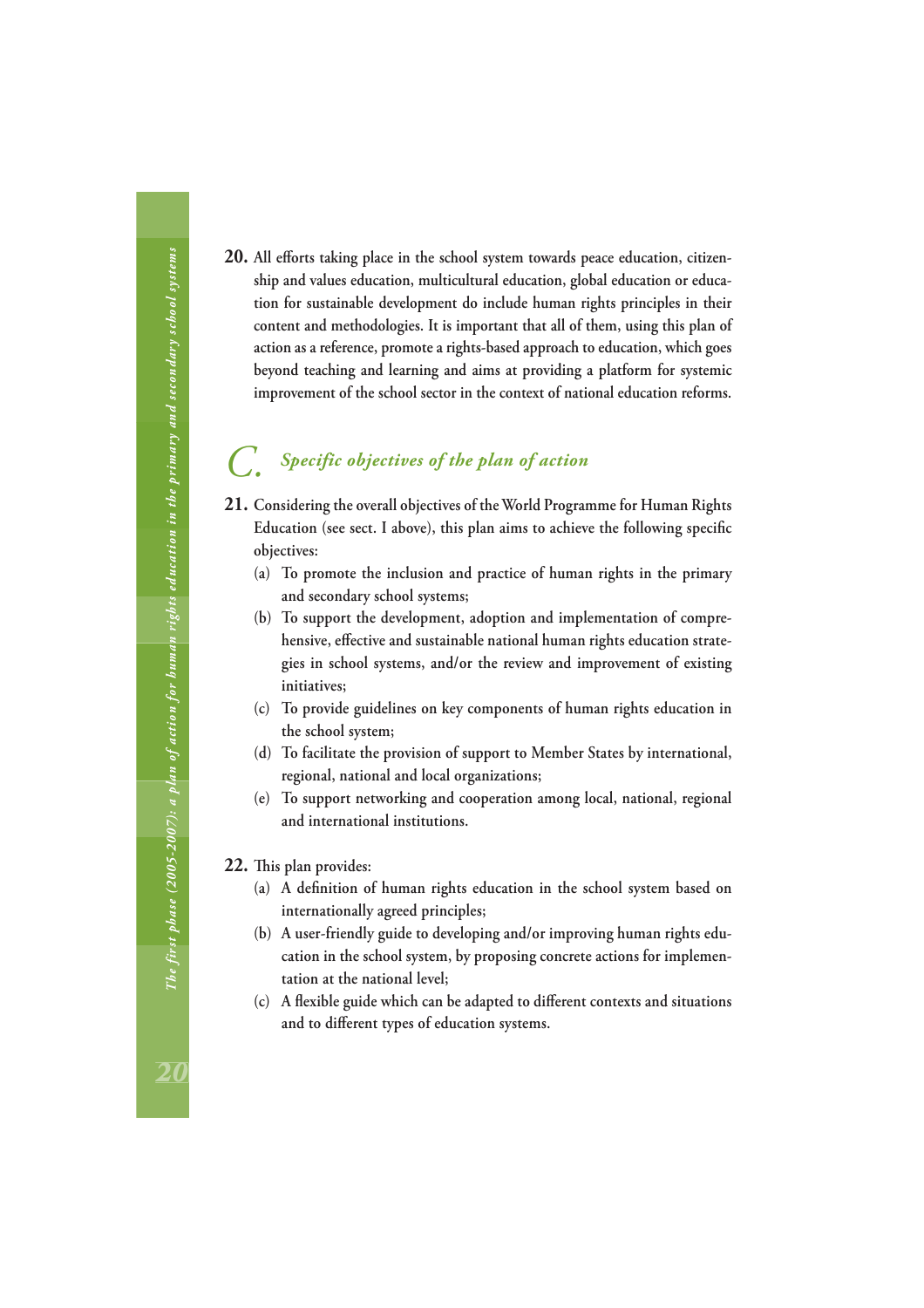<span id="page-24-0"></span>

## *Implementation strategy at the national level*

## *A. Introduction*

- **23. Th is plan is an incentive and a means to develop and strengthen human rights education in primary and secondary school systems at the national level. Its underlying assumption is that a process of change and improvement should**  happen by taking several simultaneous actions in different areas (see appendix). To be effective, such a process should be organized along the lines of **widely accepted stages of a development cycle. Realistic goals and means for action need to be established in accordance with a country's context, priorities**  and capacity, and based on previous national efforts (such as those undertaken **within the framework of the United Nations Decade for Human Rights Education, 1995-2004).**
- 24. This plan and its implementation strategy recognize that the situation of human rights education in school systems differs from country to country. For **instance, human rights education may be largely missing in some countries; other countries may have national policies and programmes, but little implementation; in other cases there may be grass-roots initiatives and projects in schools, often supported by international organizations, but not necessarily part of a national policy; other countries may be very supportive of human rights education with well-developed national policies and actions. Whatever the situation and the type of education system, the development or improvement of human rights education is to be on each country's education agenda.**
- 25. The implementation strategy addresses primarily the ministries of education, **which have the main responsibility for primary and secondary education at**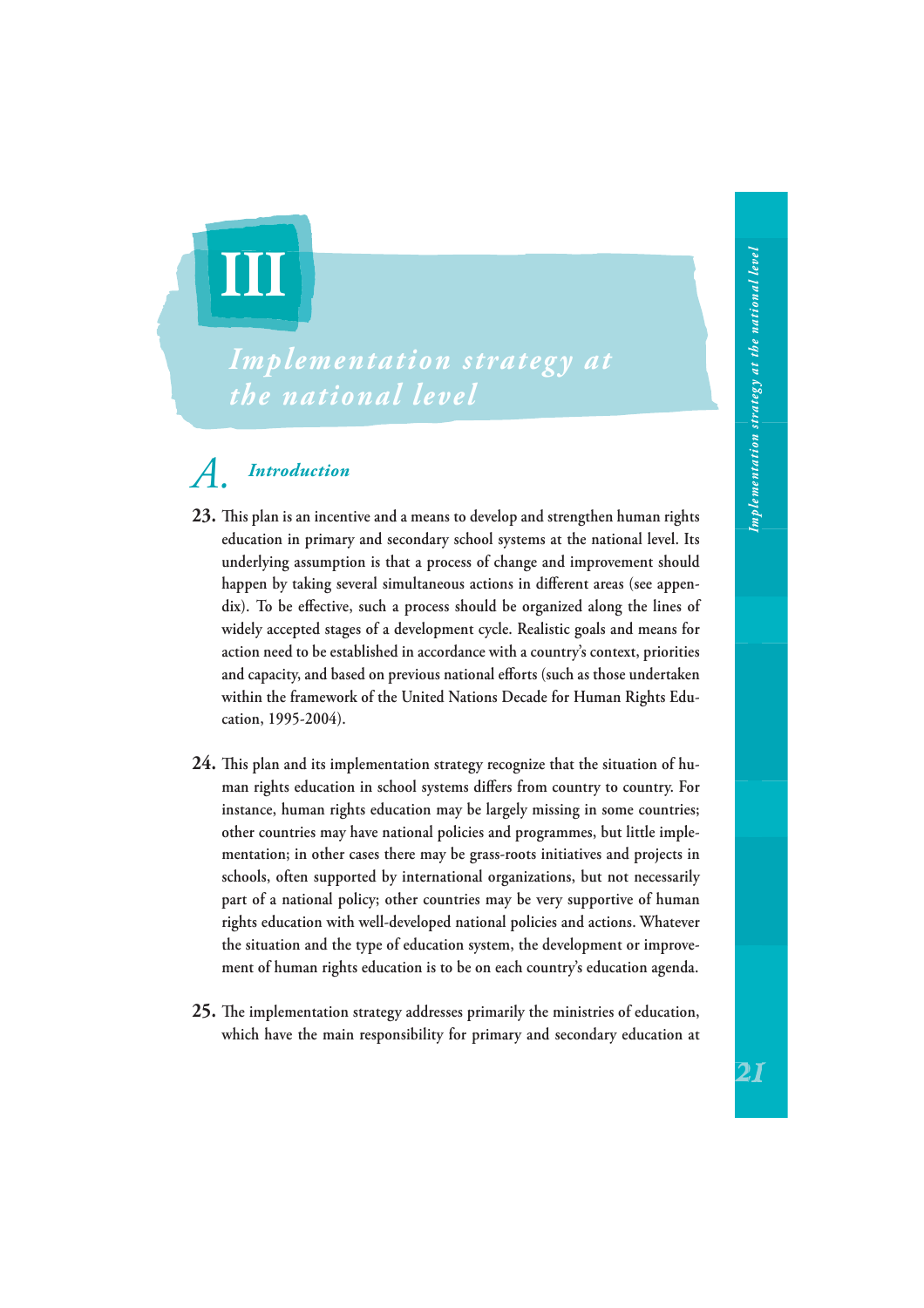<span id="page-25-0"></span>**national level. Ministries of education are therefore the main leaders and ac**tors. The implementation strategy also addresses other relevant institutions **(see paras. 28-30 below), which should be involved in all stages of planning and implementation.**

## *B. Stages of the implementation strategy*

26. This section proposes four stages to facilitate the process of planning, implementation and evaluation of human rights education in the school system.<br>They provide guidelines to assist Member States in implementing this plan of **action.**

#### **Stage 1: Analysis of the current situation of human rights education in the school system**

#### *Actions*

- **Address the question: Where are we?**
- **Collect information on and analyse the following:**
	- **Current situation of the primary and secondary school system, including the situation of human rights in schools;**
	- Historical and cultural backgrounds that may influence human rights **education in the school system;**
	- **Human rights education initiatives, if any, in primary and secondary school systems;**
	- **Achievements and shortcomings of and obstacles to initiatives undertaken within the United Nations Decade for Human Rights Education, 1995-2004;**
	- **Involvement of various actors, such as governmental institutions, national human rights institutions, universities, research institutes and non-governmental organizations, in human rights education in the school system;**
	- **Good human rights education practice existing at national and regional levels;**
	- **Role of similar types of education (education for sustainable development, peace education, global education, multicultural education, citizenship and values education) that may exist in the country.**
- **Determine which measures and components of human rights education exist already, based on the reference tool provided in the appendix. Other**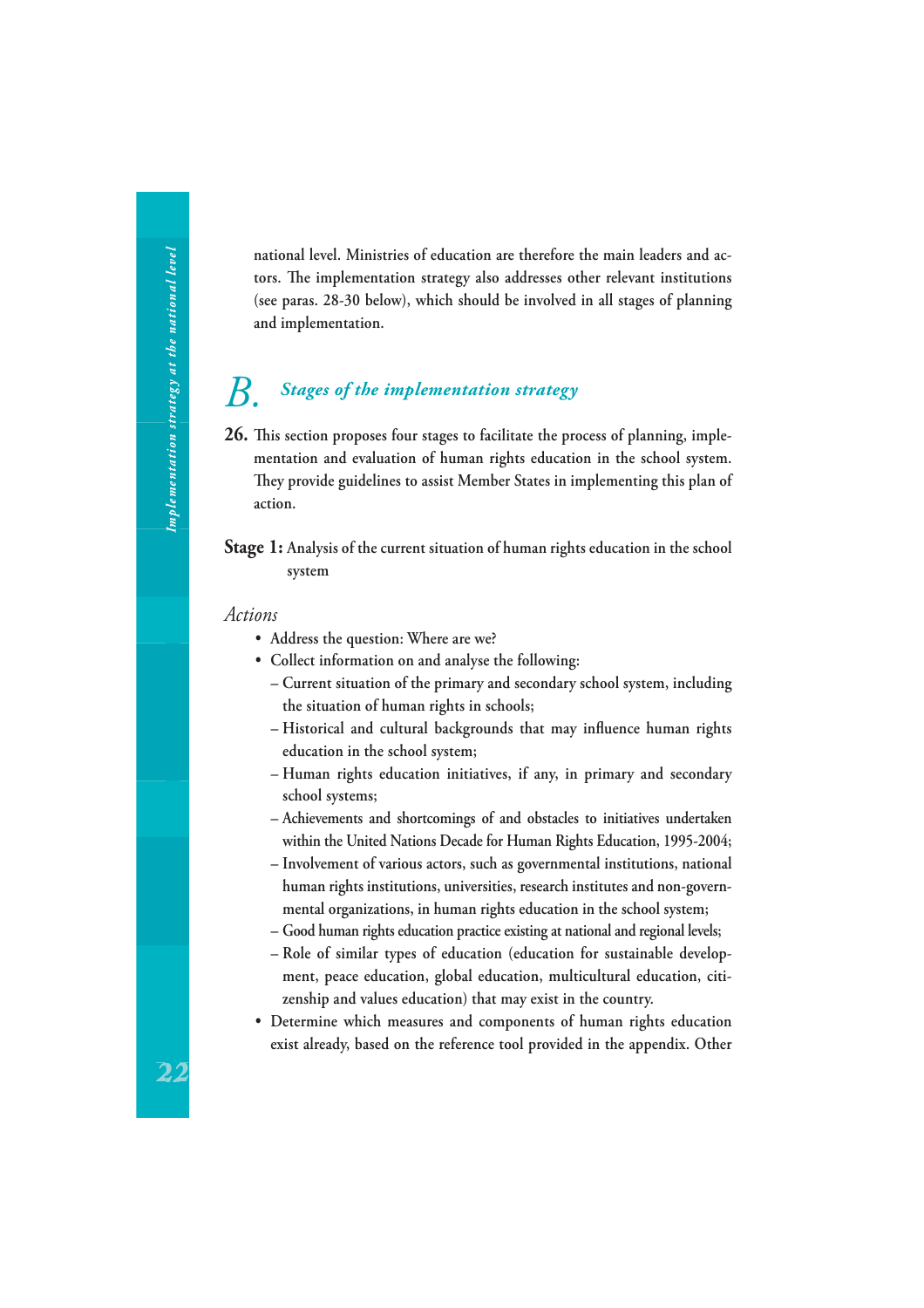**elements for the analysis would be the national reports to the United Nations treaty bodies, as well as reports produced within the framework of the Decade at national and international levels.**

- **Identify key features and areas by analysing and determining advantages, disadvantages, as well as opportunities for and limitations to human rights education in the school system.**
- **Draw conclusions on the state of existence and implementation of human rights education.**
- **Consider how to build on advantages and lessons learned, and how to use opportunities.**
- **Consider changes and measures that are necessary to deal with disadvantages and limitations.**

#### *Outputs*

- **National study on human rights education in the primary and secondary school systems.**
- **Wide dissemination of the results of the study at the national level through, for example, publications, a conference or public debate to elaborate orientations for the national implementation strategy for human rights education in the school system.**

**Stage 2: Setting priorities and developing a national implementation strategy**

*Actions*

- **Address the question: Where do we want to go and how?**
- Define a mission statement, that is, the basic goal for implementing human **rights education in the school system.**
- **Fix objectives using the appendix as a reference.**
- Set priorities on the basis of the findings of the national study. These pri**orities may take into consideration the most pressing needs and/or the opportunities available.**
- **Focus on issues potentially leading to impact: What can we really do?**
- **Give priority to measures that will secure sustainable change vis-à-vis ad hoc activities.**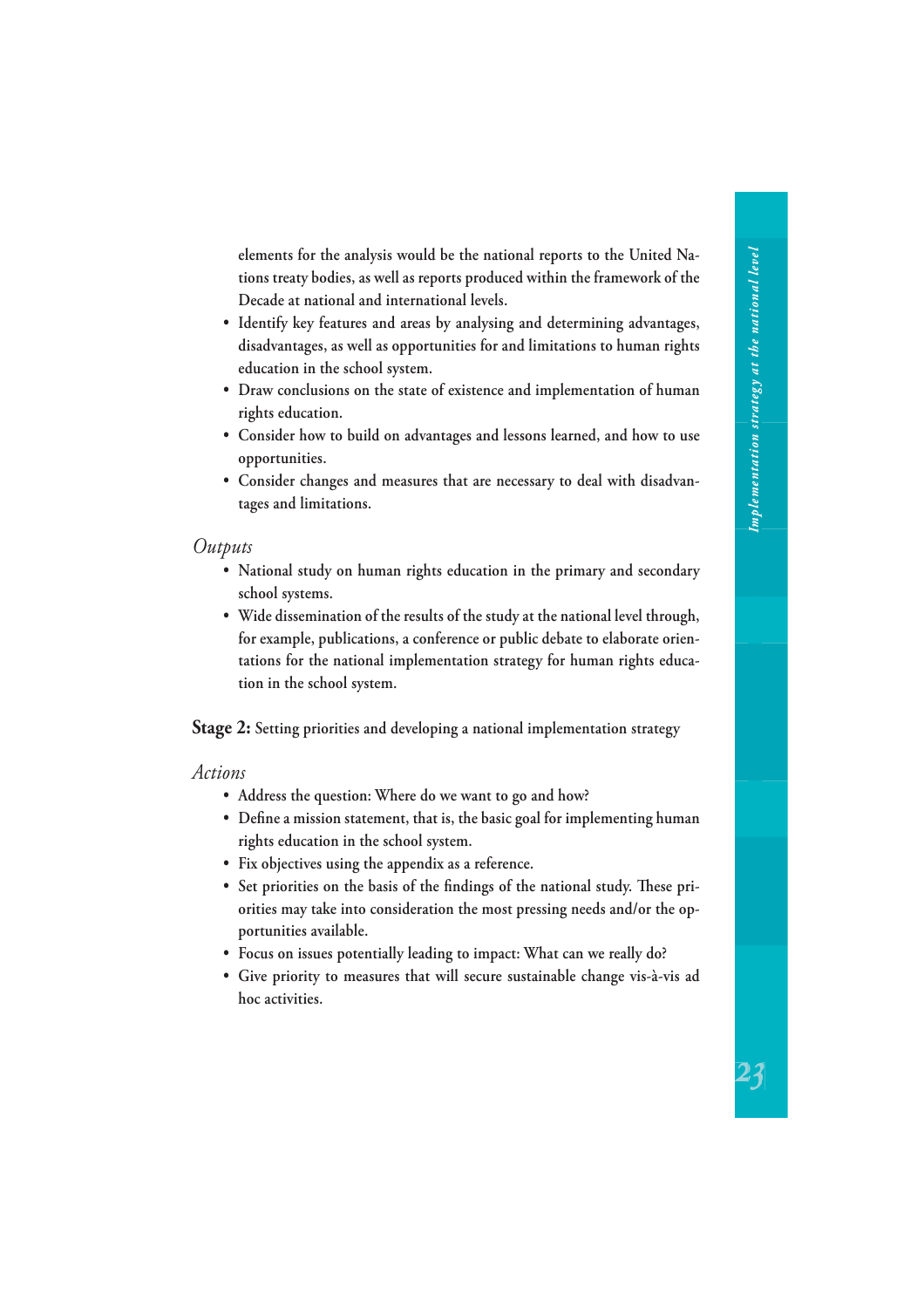- **Set the direction of the national implementation strategy and link objectives with available resources, by identifying: - Inputs: allocation of available resources (human, financial, time); – Activities (tasks, responsibilities, time frame and milestones); – Outputs: concrete products (for example, new legislation, studies, capacitybuilding seminars, educational materials, revision of textbooks, etc.); – Outcomes: achieved results.**
	- *Output*

**A national implementation strategy for human rights education in the pri**mary and secondary school system that identifies objectives and priorities and **foresees at least some implementation activities for the period 2005-2007.**

#### **Stage 3: Implementing and monitoring**

#### *Actions*

- The guiding idea should be: getting there.
- **Disseminate the national implementation strategy.**
- **Initiate the implementation of the planned activities within the national implementation strategy.**
- Monitor the implementation using fixed milestones.

#### *Output*

**Depending on the priorities of the national implementation strategy, outputs can be, for instance, legislation, mechanisms for coordination of the national implementation strategy, new or revised textbooks and learning materials, training courses, participatory teaching and/or learning methodologies or non-discriminatory policies protecting all members of the school community.**

#### **Stage 4: Evaluating**

#### *Actions*

24

- **Address the question: Did we get there and with what success?**
- **Adopt evaluation as a method of accountability and a means to learn and to improve a possible next phase of activities.**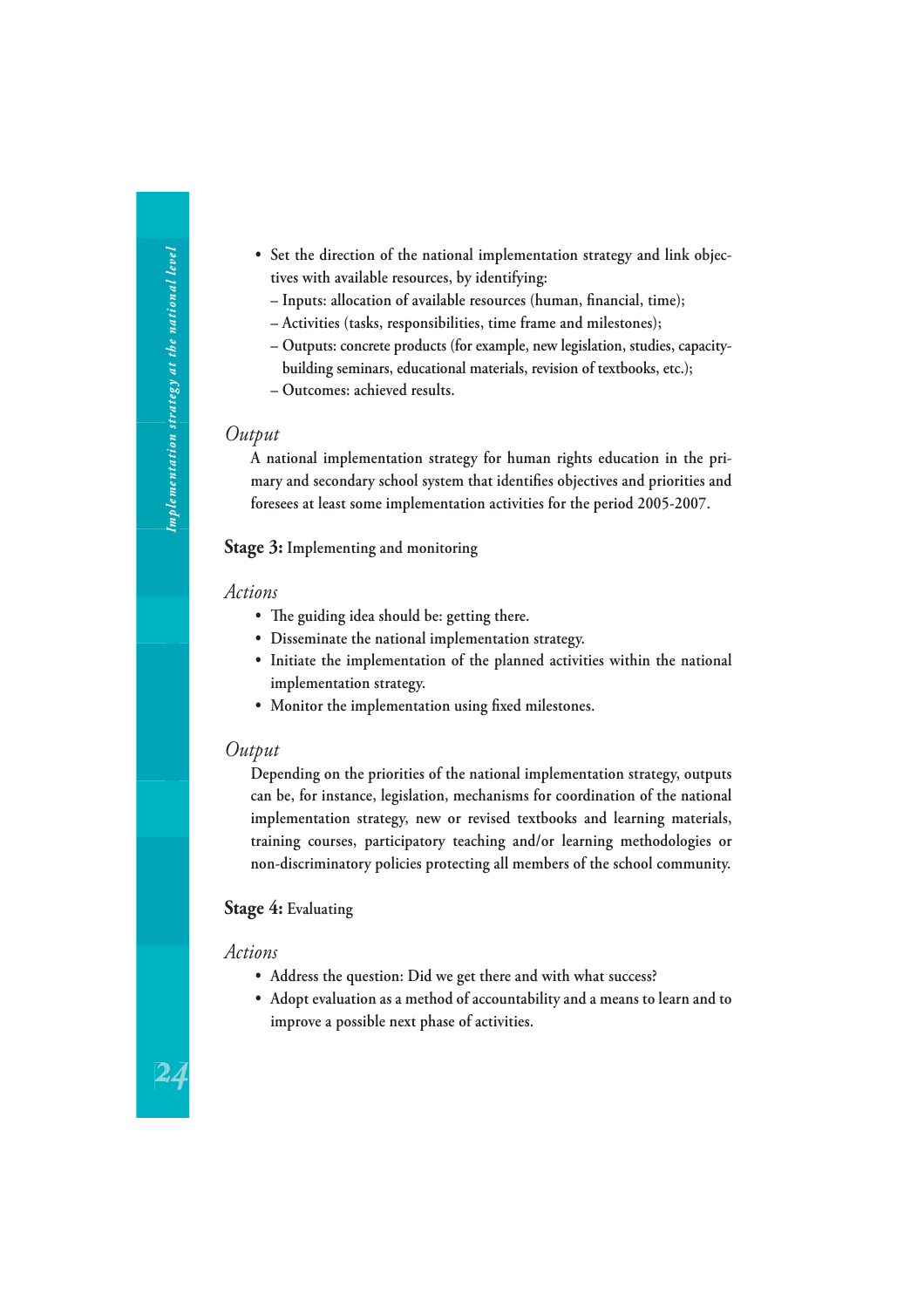- <span id="page-28-0"></span> **• Use self-evaluation as well as independent external evaluation to review implementation.**
- Check the fulfilment of the set objectives and examine the implementation **process.**
- **Acknowledge, disseminate, and celebrate the achievement of results.**

#### *Outputs*

- **National report on the outcomes of the national implementation strategy for human rights education in the primary and secondary school system.**
- **Recommendations for future action based on lessons learned throughout the implementation process.**

## *C. Minimum action*

- **27. Member States are encouraged to undertake as minimum action during the**  first phase (2005-2007) of the World Programme the following:
	- **(a) An analysis of the current situation of human rights education in the school system (stage 1);**
	- **(b) Setting of priorities and the development of the national implementation strategy (stage 2);**
	- (c) The initial implementation of planned activities.

## *D. Actors*

- **28. Main responsibility for the implementation of this plan of action rests with the ministries of education through their relevant agencies dealing with such concerns as:**
	- **(a) Educational policy;**
	- **(b) Programme planning;**
	- **(c) Curriculum development;**
	- **(d) Teaching and learning material development;**
	- **(e) Pre- and in-service training of teachers and other educational personnel;**
	- **(f) Teaching and learning methodologies;**
	- **(g) Inclusive education;**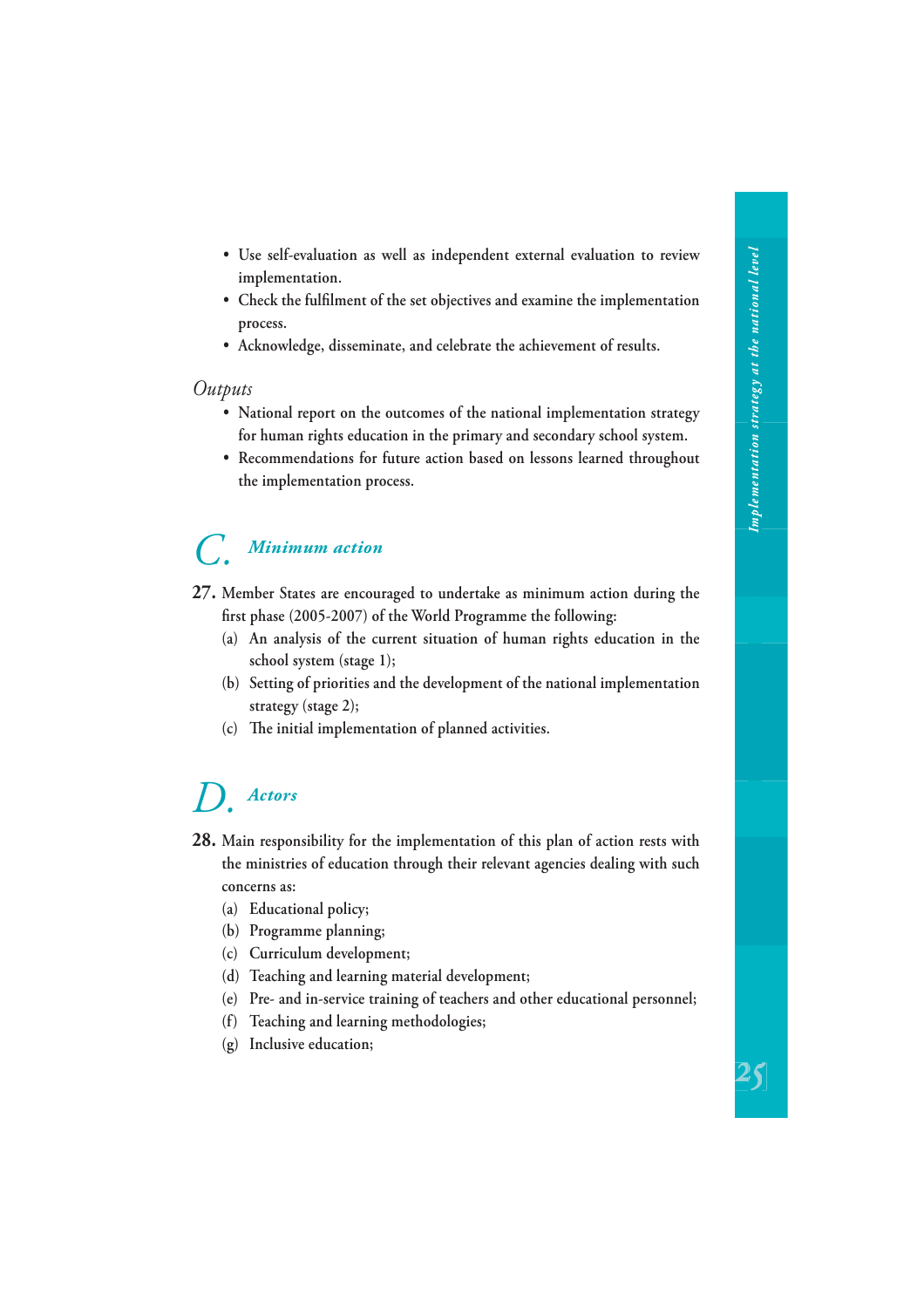- **(h) Regional/provincial/local administration;**
- **(i) Research;**
- **(j) Dissemination of information.**
- **29.** The implementation of this plan of action needs the close collaboration of **other institutions, namely:**
	- **(a) Teachers' colleges and faculties of education of universities;**
	- **(b) Teachers' unions, professional organizations and accrediting institutions;**
	- **(c) National, federal, local and state legislative bodies, including education, development and human rights parliamentary committees;**
	- **(d) National human rights institutions such as ombudsmen and human rights commissions;**
	- **(e) National commissions for UNESCO;**
	- **(f) National/local groups/organizations, including, for example, national committees for the United Nations Children's Fund (UNICEF) and other community-based organizations;**
	- **(g) National branches of international non-governmental organizations;**
	- **(h) Parents' associations;**
	- **(i) Students' associations;**
	- **(j) Education research institutes;**
	- **(k) National and local human rights resource and training centres.**
- **30. It also needs the support of other stakeholders such as:** 
	- **(a) Other relevant ministries (welfare, labour, justice, women, youth);**
	- **(b) Youth organizations;**
	- **(c) Media representatives;**
	- **(d) Religious institutions;**
	- **(e) Cultural, social and community leaders;**
	- **(f) Indigenous peoples and minority groups;**
	- (g) The business community.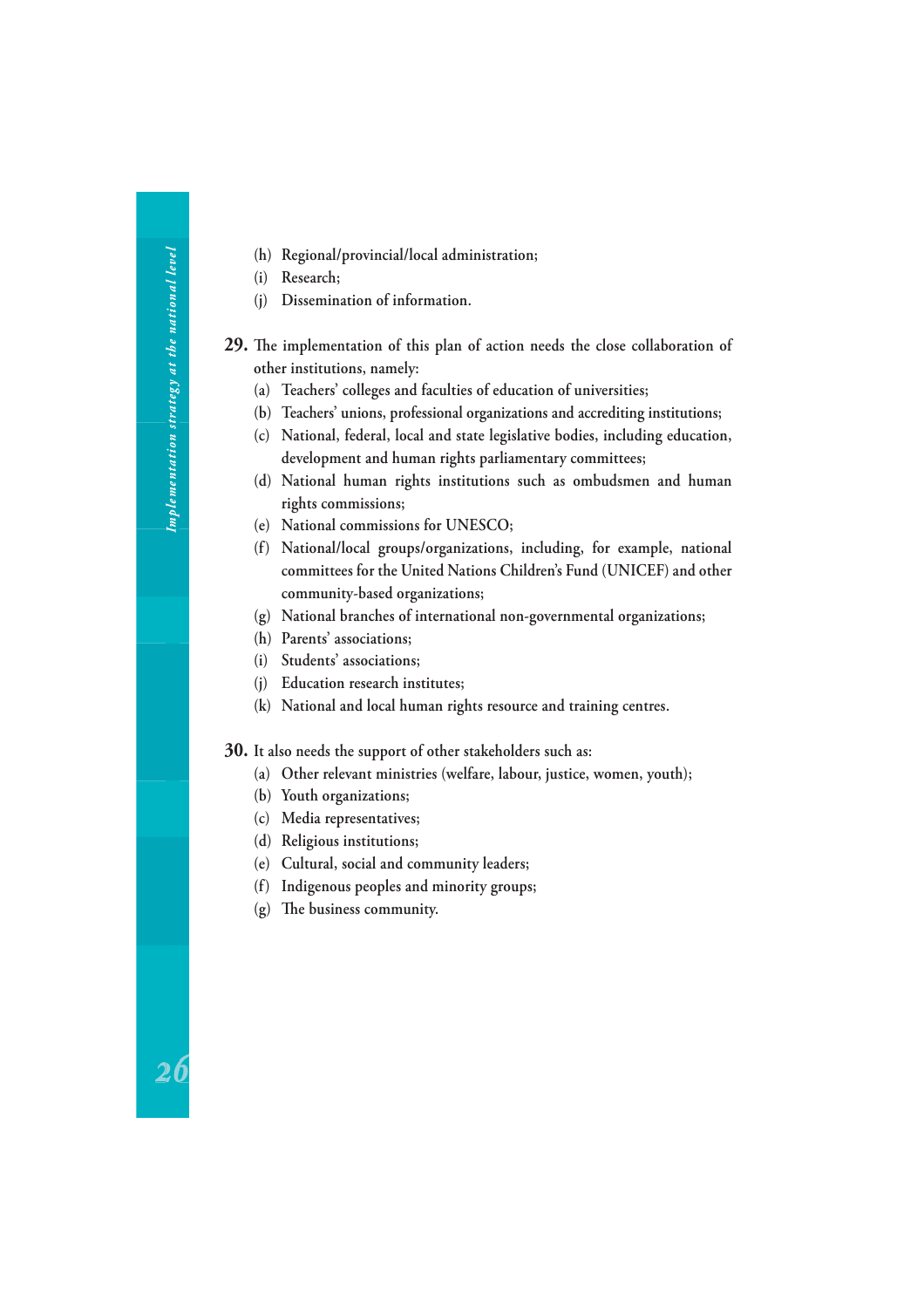## <span id="page-30-0"></span>*E. Funding*

- **31. As mentioned in section II above, human rights education in the national**  education system can also assist in improving the system's effectiveness. It **provides a set of guiding principles to support educational reform and helps to respond to current challenges of education systems worldwide, such as access to and equal opportunities in education, the contribution of education to social inclusion and cohesion, the role and status of teachers, the relevance of education for students and the society, the improvement of students' achievements and educational governance.**
- **32. Having this in mind, funding for human rights education can be made available also within the context of resources allocated to the national education system in general, and in particular by:**
	- **(a) Optimizing already committed national funds to quality education in order to implement this plan;**
	- **(b) Coordinating external funds and allocation practices based on the actions set out in this plan;**
	- **(c) Creating partnerships between the public and private sectors.**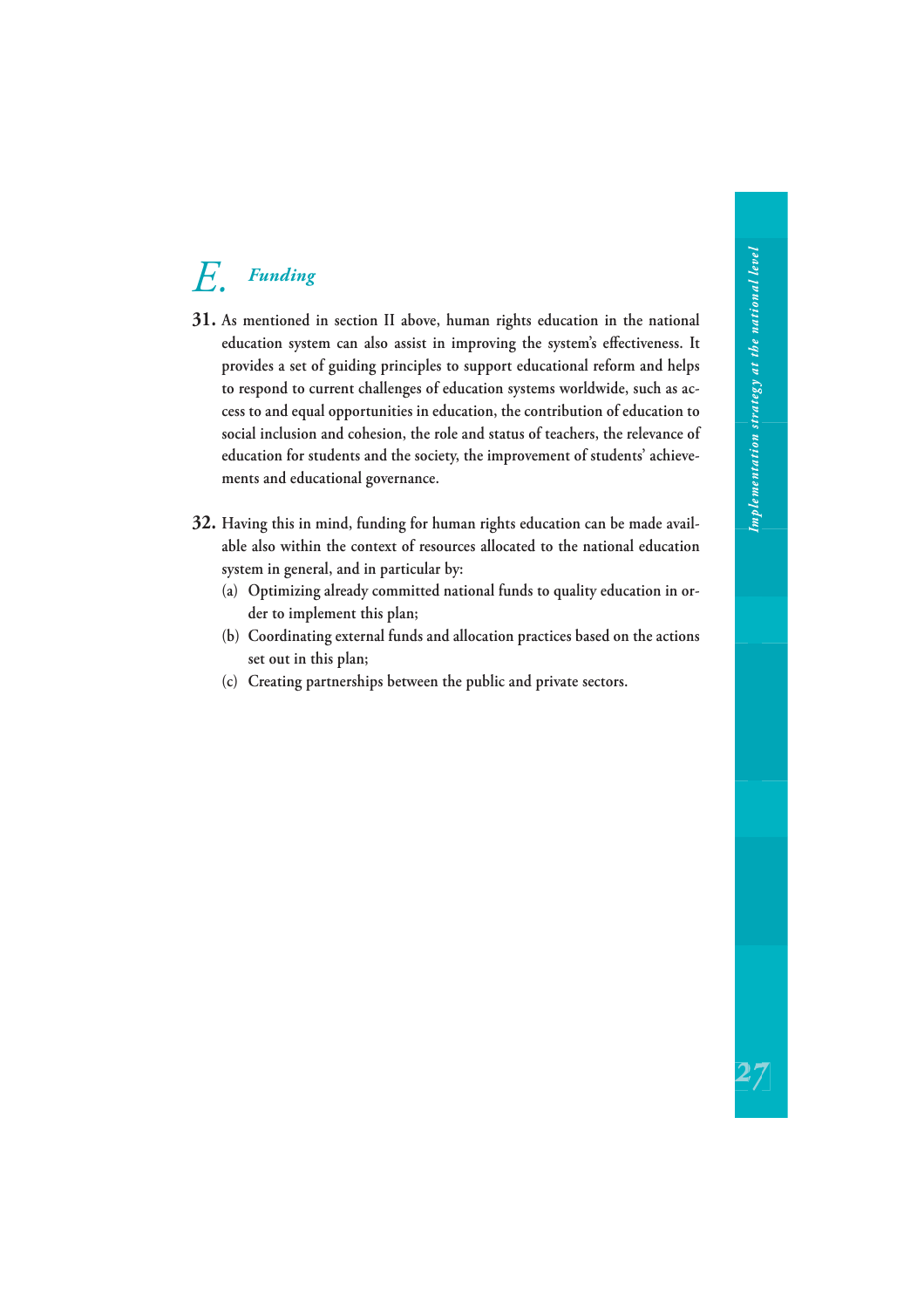<span id="page-31-0"></span>

## *Coordination of the implementation of the plan of action*

## *A. National level*

- **33. Main responsibility for the implementation of the plan of action shall rest with**  the ministry of education in each country. The ministry should assign or strength**en a relevant department or unit responsible for coordinating the elaboration, implementation and monitoring of the national implementation strategy.**
- **34.** The coordinating department or unit would engage relevant departments with**in the ministry of education, other ministries and concerned national actors (see sect. III, paras. 28-30, above) in the elaboration, implementation and monitoring of the national implementation strategy. In this regard, it could facilitate the establishment of a human rights education coalition of those actors.**
- **35.** The coordinating department or unit would be called upon to provide up**dated and detailed information on national progress made in this area to the United Nations inter-agency coordinating committee (see para. 38 below).**
- **36. Moreover, the coordinating department or unit would work in close cooperation with relevant national agencies responsible for the elaboration of country reports to the United Nations treaty bodies, in order to ensure that progress in human rights education is included in those reports.**
- **37. Member States are also encouraged to identify and support a resource centre for collecting and disseminating initiatives and information (good practices from diverse contexts and countries, educational materials, events) on human rights education at national level.**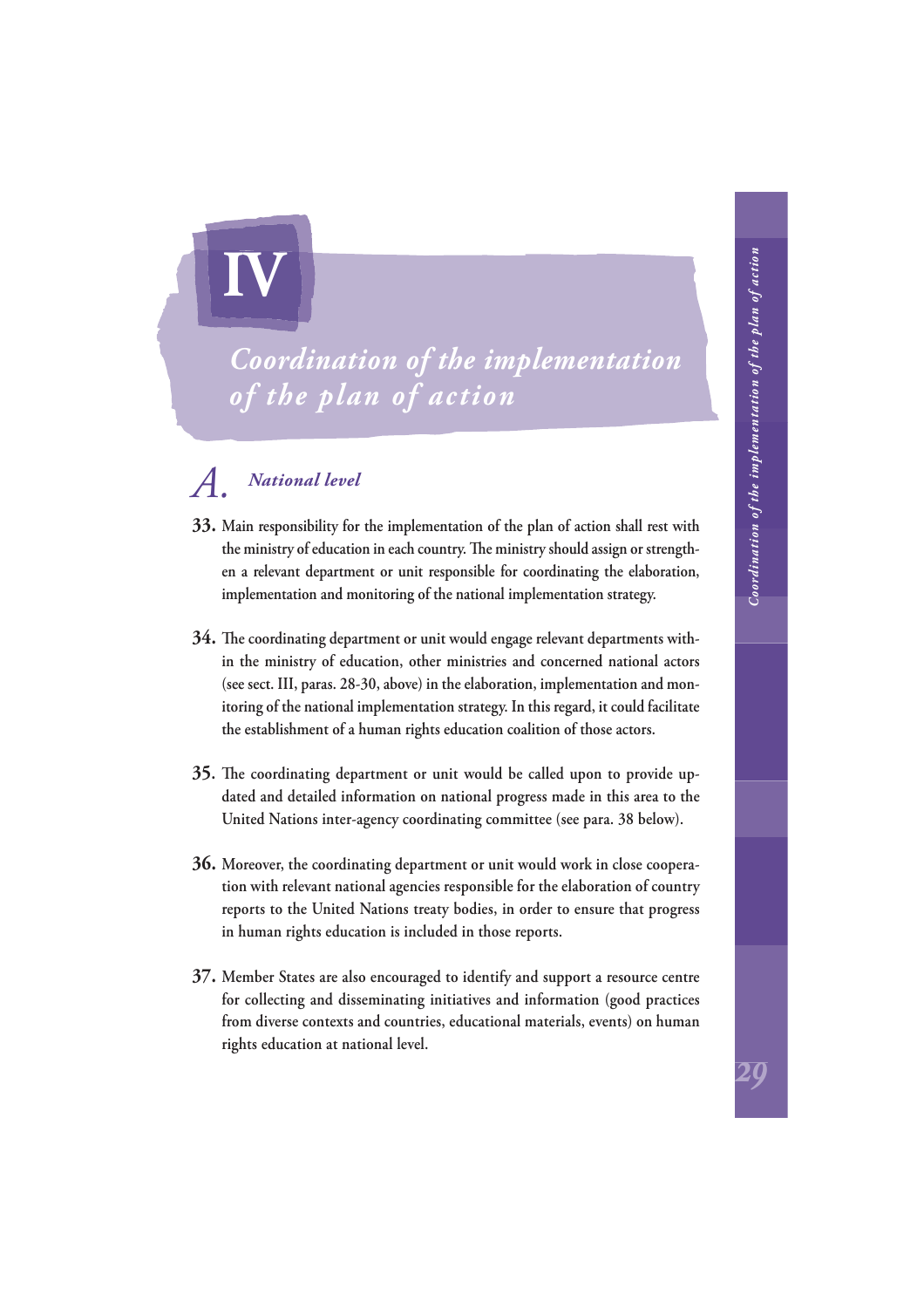## <span id="page-32-0"></span>*B. International level*

- **38. A United Nations inter-agency coordinating committee, composed of OHCHR, UNESCO, UNICEF, the United Nations Development Programme (UNDP) and other relevant international agencies, including the World Bank, will be set up and be responsible for the international coordination of activities under this**  plan of action. The secretariat of this committee will be provided by OHCHR.
- **39.** The committee will meet regularly to follow up on the implementation of this **plan of action, mobilize resources and support actions at country level. In this regard, it may invite to its meetings, on an ad hoc basis, other relevant international and regional institutions, experts and actors, such as members of the United Nations treaty bodies, the Special Rapporteur of the Commission on Human Rights on the right to education and others.**
- **40.** The committee will be responsible for liasing with the United Nations country **teams or international agencies' country presences to ensure the follow-up of the plan of action and United Nations system-wide support to the national implementation strategy, in line with the Secretary-General's reform programme, which provides for coordinated United Nations action at the country level to support national human rights protection systems (A/57/387 and Corr.1, action 2).**
- **41.** The United Nations treaty bodies, when examining reports of States parties, will **be called upon to place emphasis on the obligation of States parties to imple**ment human rights education in the school systems and to reflect that emphasis **in their concluding observations.**
- **42. Furthermore, all relevant thematic and country mechanisms of the Commission on Human Rights (including the Special Rapporteurs and representatives, in particular the Special Rapporteur on the right to education, as well as working groups) will be called upon to include systematically in their reports progress in human rights education in the school system, as relevant to their mandate.**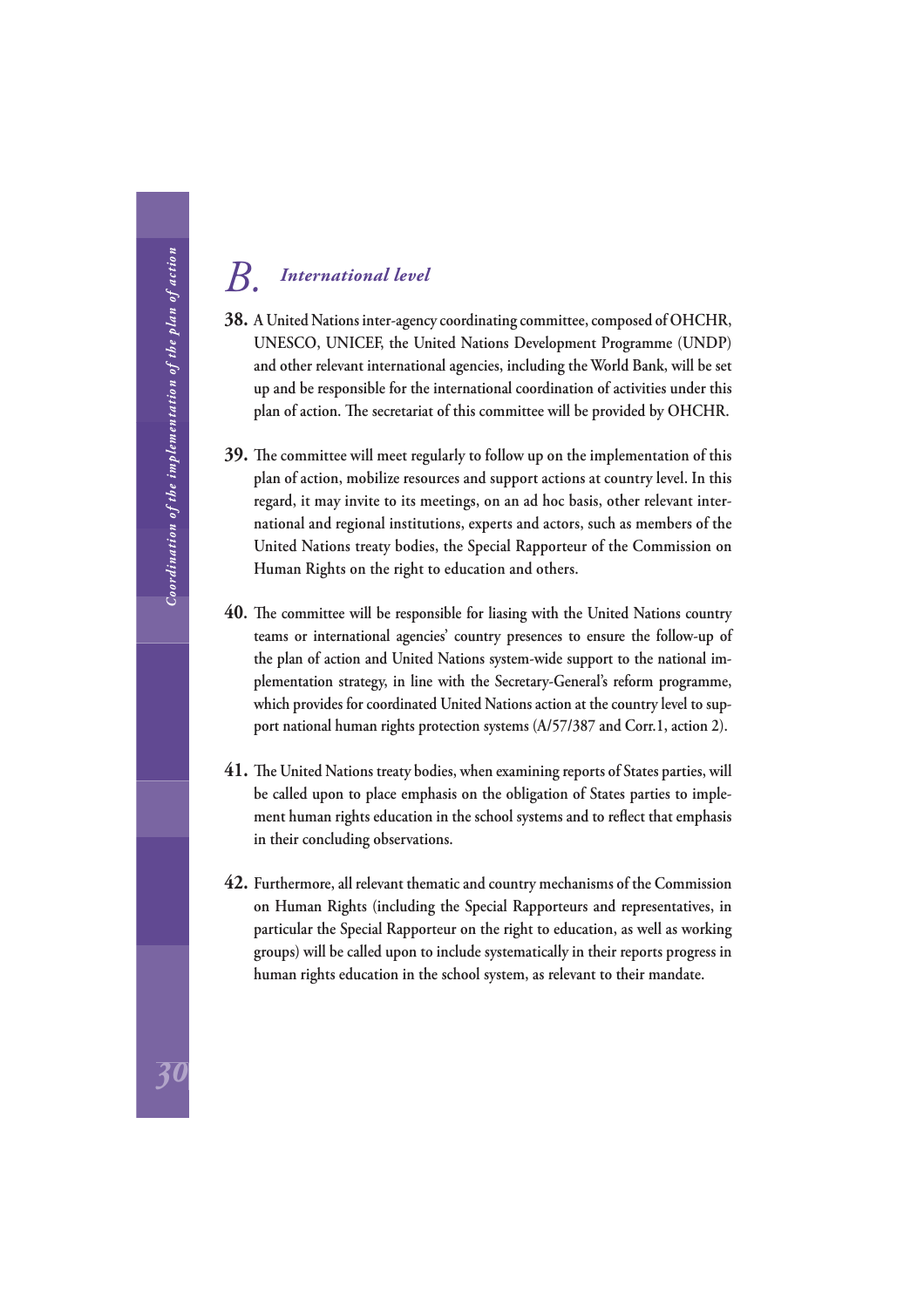43. The committee may consider seeking assistance of regional and subregional institutions and organizations with a view to monitoring more effectively the **implementation of this plan of action.**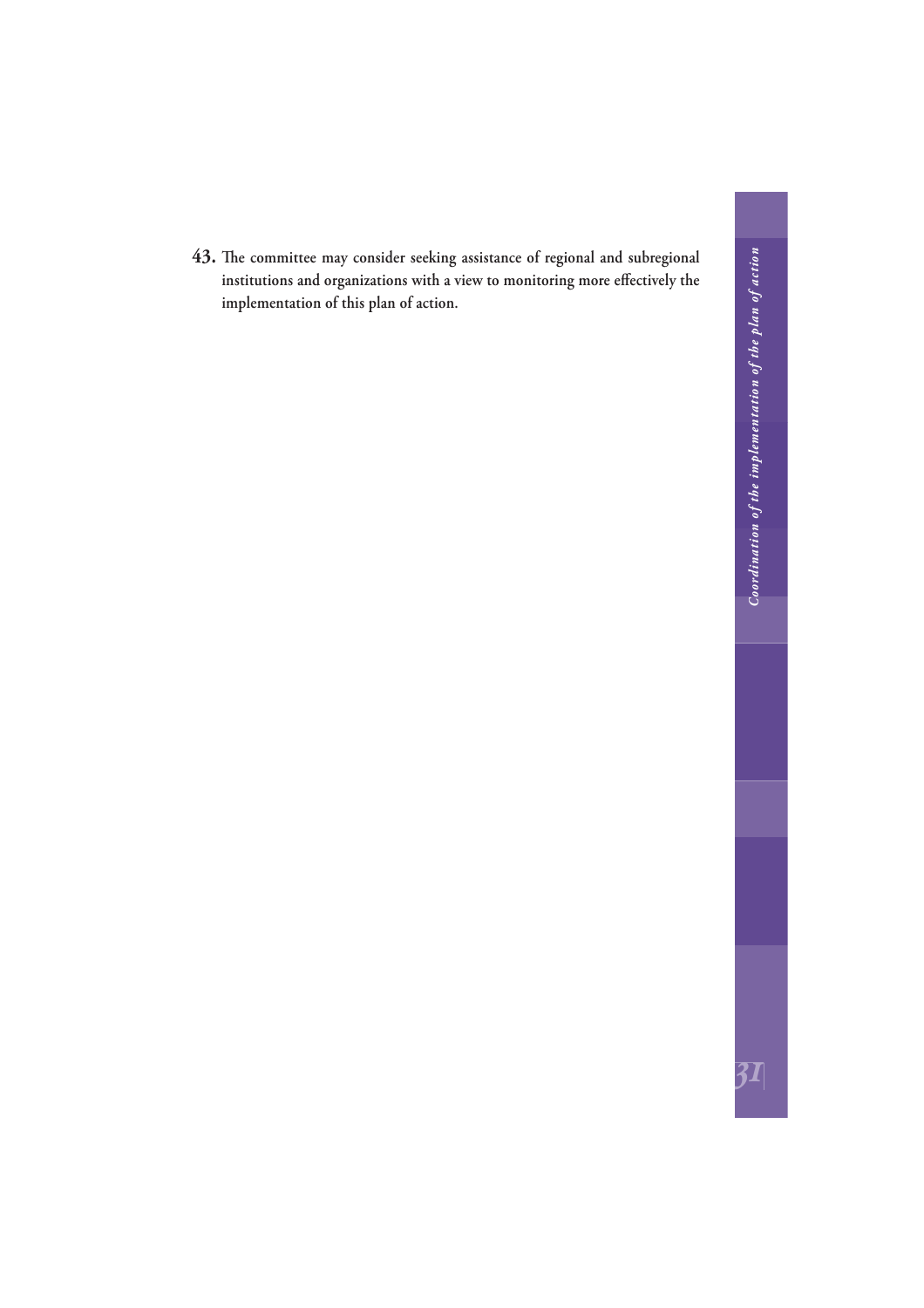**44. International cooperation and support towards the implementation of this plan of action will be provided by:** 

(a) The United Nations system;

<span id="page-34-0"></span>**V**

- **(b) Other international intergovernmental organizations;**
- **(c) Regional intergovernmental organizations;**
- **(d) Regional organizations of ministers of education;**
- **(e) International and regional forums of ministers of education;**
- **(f) International and regional non-governmental organizations;**
- **(g) Regional human rights resource and documentation centres;**
- (h) International and regional financial institutions (World Bank, regional **development banks, etc.), as well as bilateral funding agencies.**
- **45. It is indispensable that those actors collaborate closely in order to maximize resources, avoid duplication and ensure coherence for the implementation of this plan of action.**
- **46.** The objective of international cooperation and support will be the strengthen**ing of national and local capacities for human rights education in the primary and secondary school systems within the framework of the national implementation strategy dealt with in section III of this plan of action.**
- 47. The above-mentioned organizations and institutions may consider undertak**ing, inter alia, the following actions:**
	- **(a) Support ministries of education in the elaboration, implementation and monitoring of the national implementation strategy, including the development of related specialized tools;**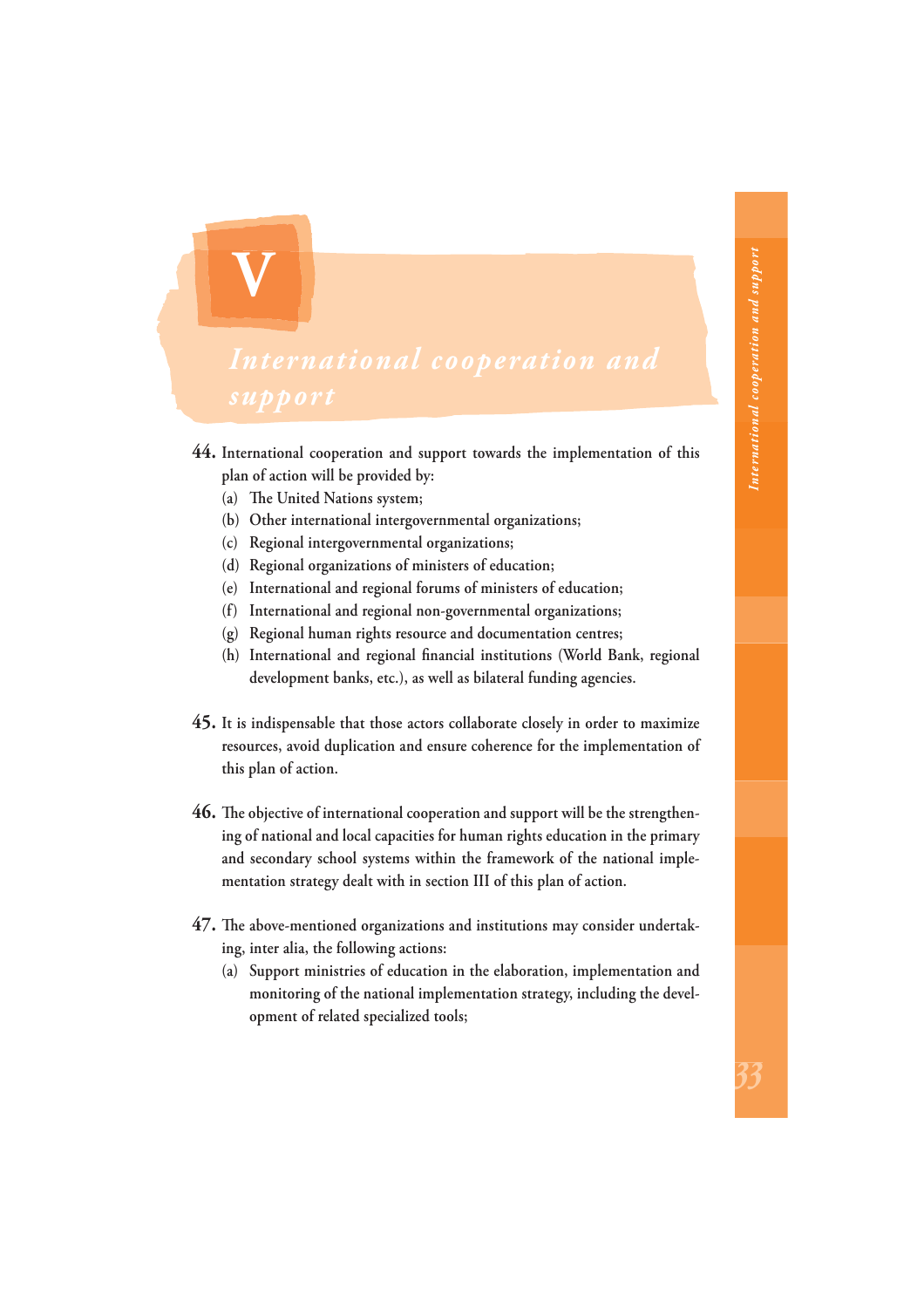- **(b) Provide support to other national actors involved, in particular national and local non-governmental organizations, professional associations and other civil society organizations;**
- **(c) Facilitate information-sharing among concerned actors at the national, regional and international levels by identifying, collecting and disseminating information on good practices, as well as on available materials, institutions and programmes, through traditional and electronic means;**
- **(d) Support existing networks among actors in human rights education and promote the creation of new ones at the national, regional and international levels;**
- (e) Support effective human rights training (including training on participa**tory teaching and learning methodologies) for teachers, teacher trainers,**  education officials and employees of non-governmental organizations;
- **(f) Support research on the implementation of national human rights education in schools, including studies on practical measures for its improvement.**
- **48. In order to mobilize resources to support the implementation of this plan of**  action, international and regional financial institutions, as well as bilateral **funding agencies will be called upon to explore ways of linking their funding programmes on education to this plan of action and to human rights education in general.**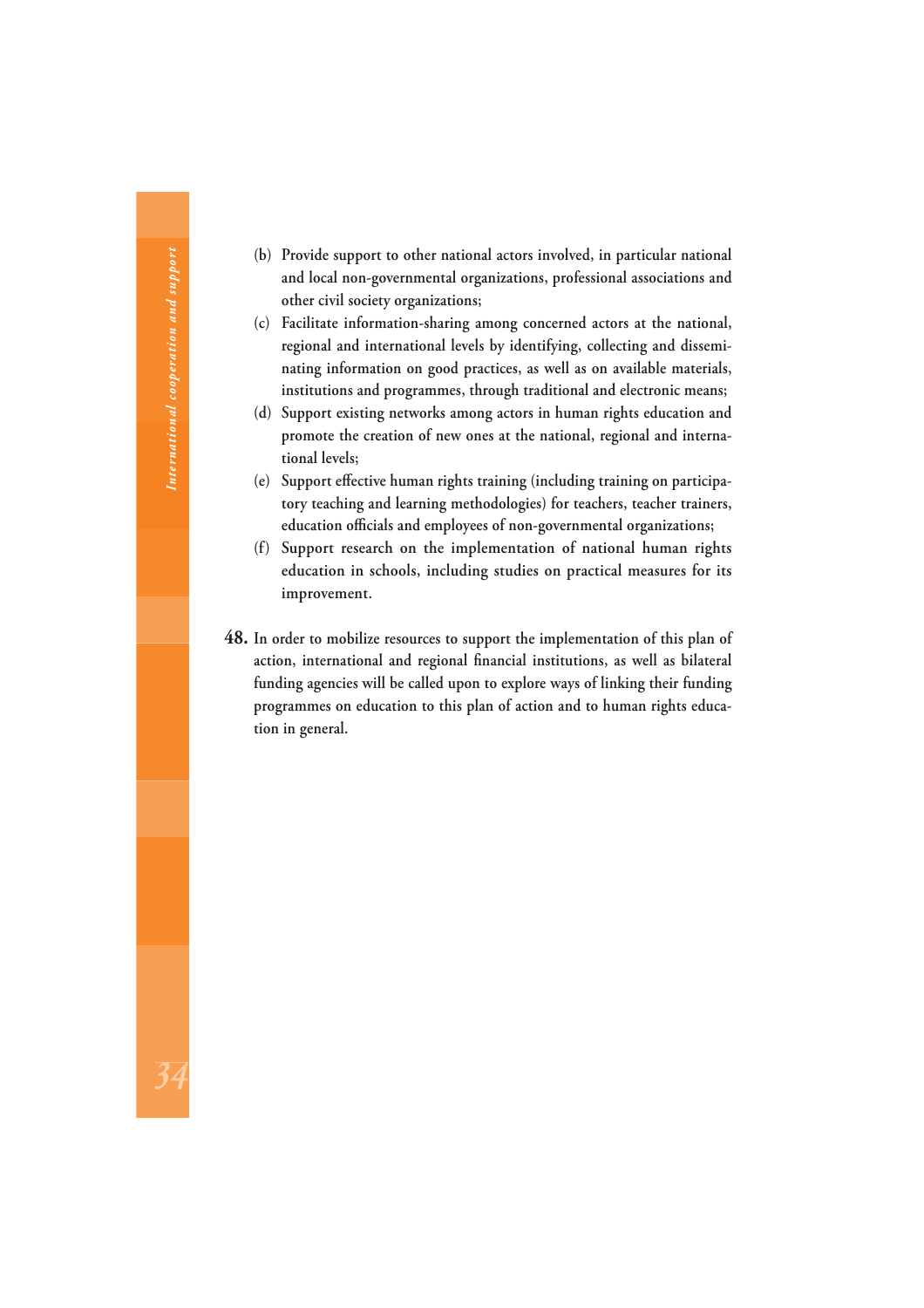# <span id="page-36-0"></span>*Evaluation* **VI**

- **49.** At the conclusion of the first phase (2005-2007) of the World Programme, **each country will undertake an evaluation of actions implemented under this**  plan of action. The evaluation will take into consideration progress made in **a number of areas, such as legal frameworks and policies, curricula, teaching and learning processes and tools, revision of textbooks, teacher training, im**provement of the school environment, etc. The Member States will be called upon to provide their final national evaluation report to the United Nations **inter-agency coordinating committee.**
- **50. To this end, international and regional organizations will provide assistance to build or strengthen national capacities for evaluation.**
- **51.** The inter-agency coordinating committee will prepare a final evaluation re**port based on national evaluation reports, in cooperation with relevant in**ternational, regional and non-governmental organizations. The report will be **submitted to the General Assembly at its sixty-third session (2008).**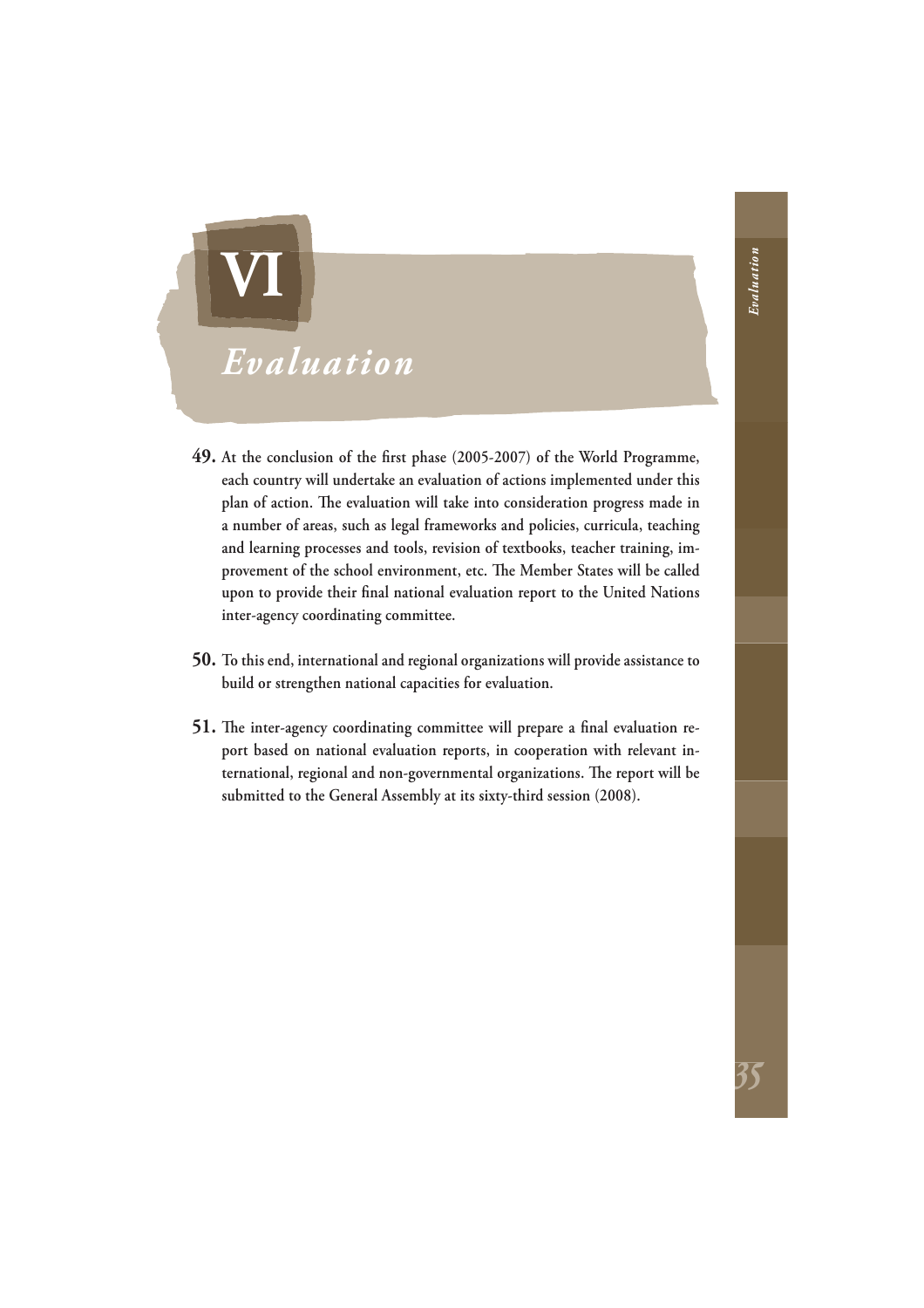## <span id="page-37-0"></span>*Appendix*

#### *Components of human rights education in the primary and secondary school systems*

1. Each country's context has a considerable influence on its possibilities and **strategies for promoting the inclusion and practice of human rights education in the school system. However, beyond the ensuing diversity, common trends**  and approaches can be identified for developing human rights education. The five components set out in the present appendix in a generic fashion are based **on existing worldwide successful experiences as well as studies and research, including consultations carried out in preparation of the present plan of action**  and the midterm (2000) and final (2004) evaluations of the United Nations Decade for Human Rights Education, 1995-2004. The components compile **good practice, which the main actors of this plan of action are invited to strive**  towards gradually and progressively. The components are indicative and not prescriptive. They propose options and recommend possible courses of action, and should serve as a reference tool. They will need to be adapted to each con**text and national education system in line with the national implementation strategy of this plan of action.**

## *A. Policies*

- **2. Education policies are understood as clear and coherent statements of commitments. Prepared at the relevant government level, mainly national, but also regional and municipal, and in cooperation with all stakeholders, they**  include principles, definitions and objectives and serve as a normative refer**ence throughout the education system and for all educational actors.**
- **3. Human rights education, which promotes a rights-based approach to education, is to be stated explicitly in objectives of educational policy development and reform, as well as in quality standards of education.**
- 4. The rights-based approach to education implies that the school system be**comes conscious of human rights and fundamental freedoms. Human rights**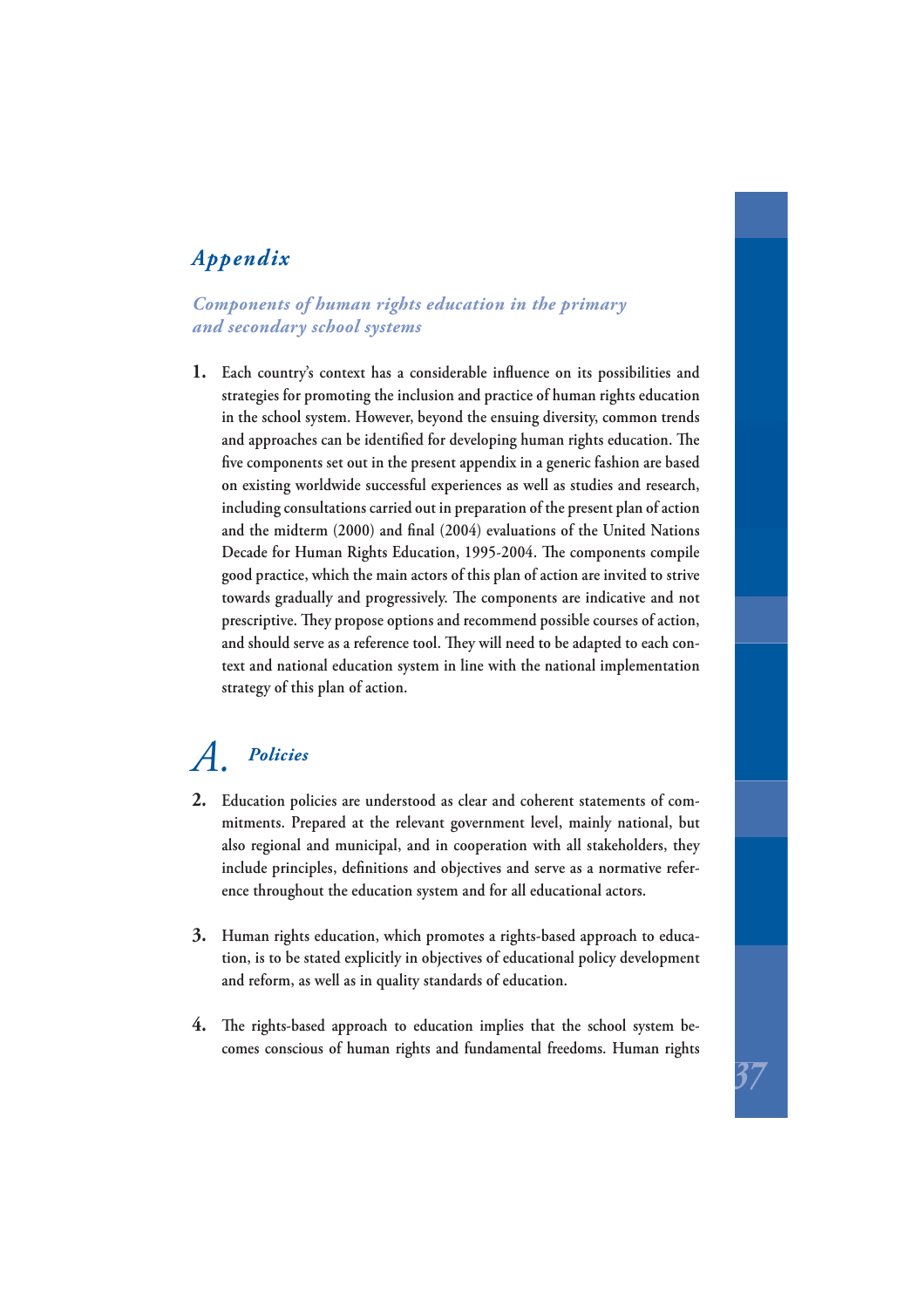**are infused and implemented in the whole education system and in all learning environments. Human rights are included both as an educational aim and as quality criteria of education within key reference texts such as the constitution, educational policy frameworks, educational legislation, and national curricula and programmes.**

- **5. To this end, the following measures correspond to key features of policymaking for human rights education within the school system:**
	- **(a) Adopt a participatory approach to policy development by involving nongovernmental organizations (NGOs), teachers associations and unions, professional and research bodies, civil society organizations and other stakeholders in the preparation of educational policy texts;**
	- (b) Fulfil international obligations on human rights education:<sup>1</sup>
		- (i) Promote the ratification of the international instruments concern**ing the right to education;**
		- **(ii) Include information on human rights education in the national reports to the relevant international monitoring mechanisms, including the Committee on the Rights of the Child and the United Nations Committee on Economic, Social and Cultural Rights;**
		- **(iii) Cooperate with non-governmental organizations, other sectors of civil society and human rights education specialists in preparing the above-mentioned national reports;**
		- **(iv) Publicize and comply with the recommendations made by the international monitoring mechanisms;**
	- **(c) Develop policies and legislation for a rights-based approach to education and human rights education:**
		- **(i) Include human rights education in education laws;**
		- **(ii) Ensure that all legislation is aligned with the principles of human rights education and monitor inconsistency in legislation;**
		- (iii) Adopt specific legislation on human rights education;

<sup>1.</sup> Such as those stemming from the International Covenant on Economic, Social and Cultural Rights, the Convention on the Rights of the Child, the Convention on the Elimination of All Forms of Discrimination against Women, the International Convention on the Elimination of All Forms of Racial Discrimination and the Convention against Discrimination in Education.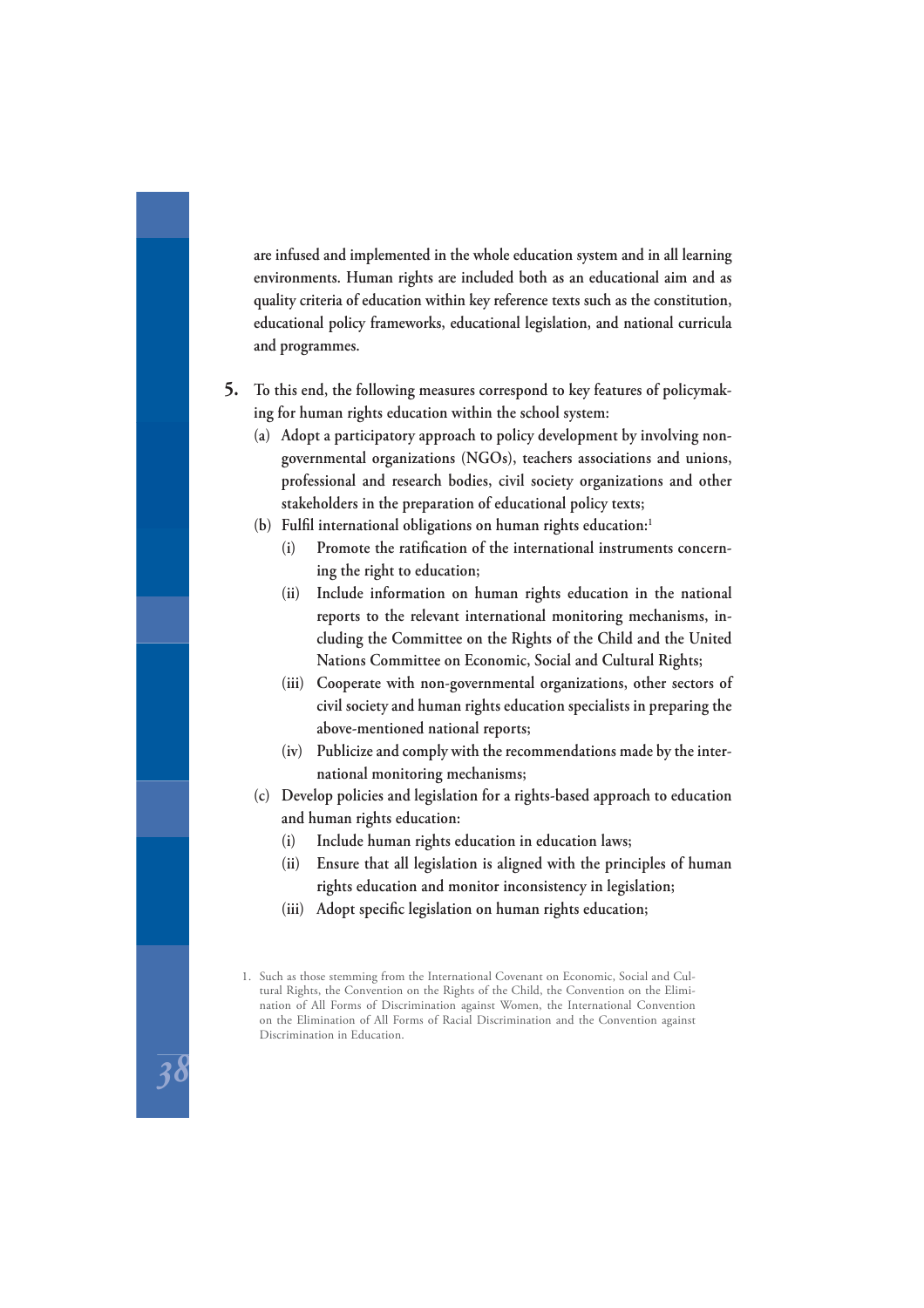- **(iv) Ensure that policies are based on relevant research in human rights education;**
- **(v) Empower schools and schools' leadership to implement autonomy in decision-making and innovation;**
- **(vi) Ensure that policies for reporting educational performance (accountability) are in line with human rights principles and establish**  specific accountability policies for human rights education;
- **(vii) Provide guidelines to local authorities on their roles and responsibilities in implementing and supporting human rights education;**
- **(d) Ensure coherence in policy development:**
	- **(i) Include human rights education in national sectoral plans for primary and secondary education; national plans for Education For All (EFA); and national policy frameworks as part of the Decade on Education for Sustainable Development (2005-2014);**
	- **(ii) Include human rights education in national human rights plans, national action plans against racism, racial discrimination, xenophobia and related intolerance and national poverty reduction strategies;**
	- (iii) Ensure coherence, links and synergies between the different plans **and their respective sections on human rights education;**
	- **(iv) Relate human rights education policies and other sectoral policies (e.g. judicial, social, youth, health);**
- **(e) Include human rights education in the curriculum:**
	- **(i) Ensure that policies are based on relevant research in human rights education;**
	- **(ii) Acknowledge, in the overall national curriculum and educational standards, human rights values, knowledge and attitudes as basic skills and competencies, complementing literacy and numeracy skills and competencies;**
	- (iii) Prepare a national curriculum specifically for human rights educa**tion, setting out concepts and goals, teaching and learning objectives and approaches;**
	- (iv) Define the status of human rights education within the curriculum, **according to the school level, and possibly as obligatory or optional, subject-based and/or cross-curricular (whereby human rights are included in all curriculum subjects);**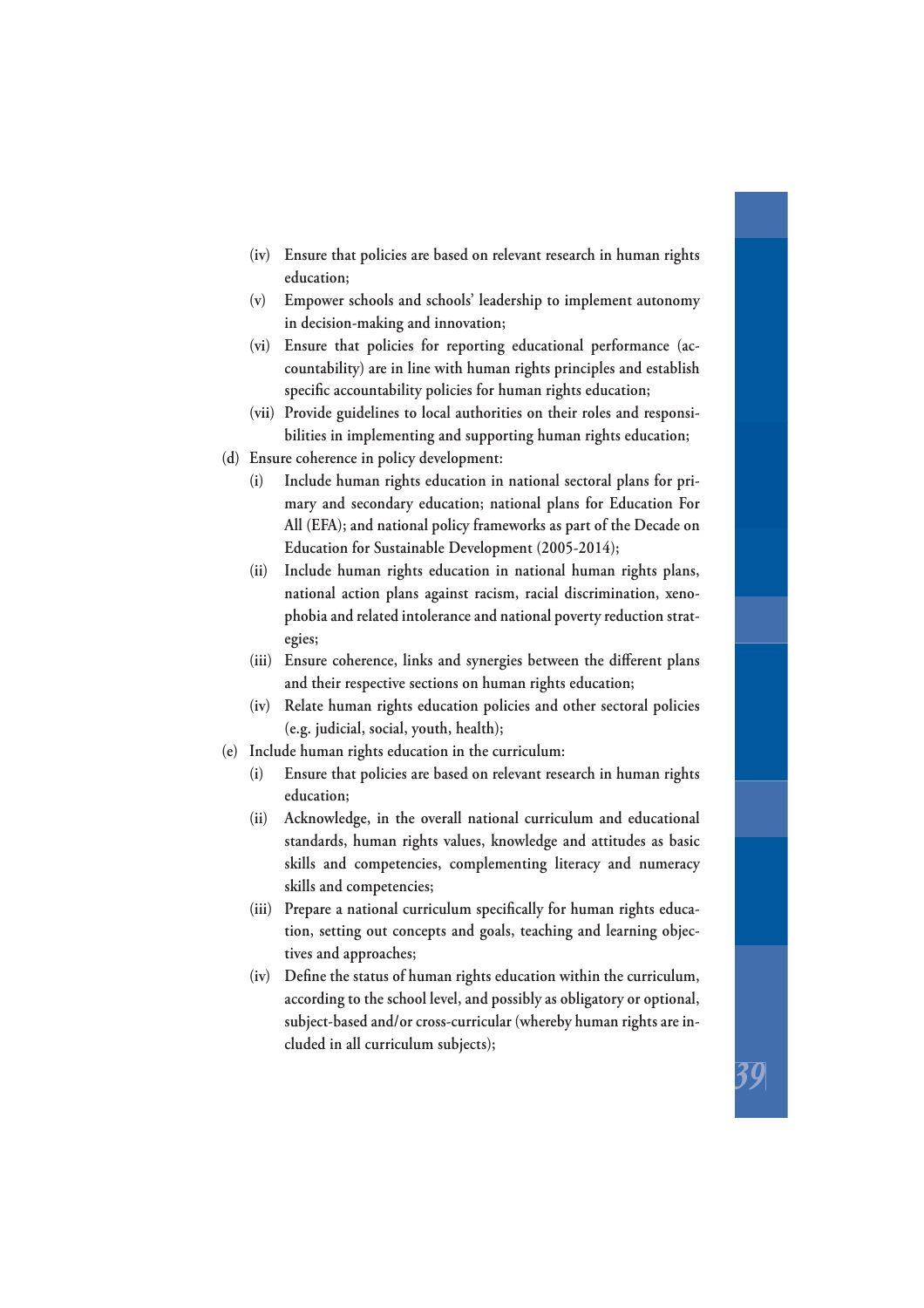- (v) Make the teaching and learning of human rights a full-fledged and **explicit component particularly of citizenship education, social studies and history;**
- (vi) Make the teaching and learning of human rights a full-fledged and **explicit component of the school-based curriculum (teaching and learning programmes decided by schools);**
- **(vii) Include human rights education in vocational education and training;**
- **(viii) Adopt guidelines for revising textbooks so that they are in line with**  human rights principles as well as for developing specific textbooks **for human rights education;**
- **(ix) Promote a human rights-based approach to school governance, management, discipline procedures, inclusion policies and other**  regulations and practices affecting the school culture and access to **education;**
- **(x) Develop appropriate procedures for the assessment of and feedback on students' achievements on human rights values, knowledge and attitudes;**
- **(f) Adopt a comprehensive training policy on human rights education including:**
	- (i) The training of trainers, the training of head teachers, pre-service **and in-service training of teachers, and the training of other educational personnel;**
	- **(ii) Information on the rights, responsibilities and participation of students and teachers in all pre- and in-service teacher training policies and programmes;**
	- **(iii) Recognizing, accrediting and supporting NGOs and other sectors of civil society carrying out training activities in human rights education;**
	- (iv) Considering human rights education as a criterion for the qualifica**tion, accreditation and career development of educational staff and the accreditation of training activities of non-governmental organizations.**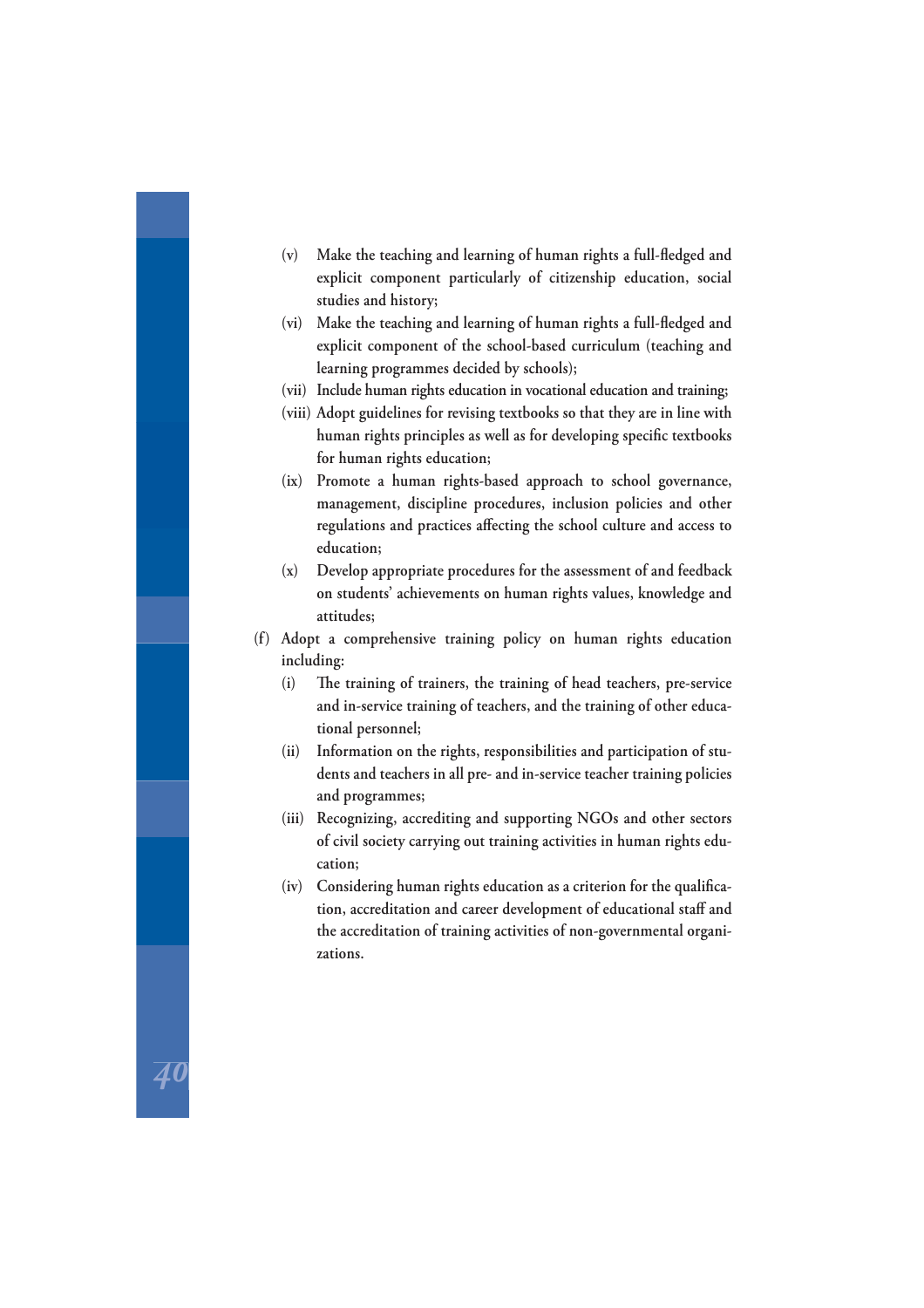## *B. Planning policy implementation*

- **6.** Effective educational policy development and reform requires both explicit **policy statements and a consistent implementation strategy, including clearly**  defined measures, mechanisms, responsibilities and resources. Such an im**plementation strategy is a means of ensuring coherence, monitoring and accountability of policies. It helps avoid a gap between policy and practice, rhetoric and reality, as well as situations where practices are happening, if at all, in a dispersed or inconsistent way, or on an ad hoc or voluntary basis.**
- **7. Human rights education implies changes in the whole education system. But policy statements and commitments per se are not enough to ensure such edu**cational change. Planning policy implementation is a key feature of effective **human rights education.**
- **8.** The implementation of human rights education policies needs to be in line **with current trends in educational governance towards devolution of powers, democratic governance, school autonomy, and sharing of rights and respon**sibilities within the education system. The responsibility for the education **system cannot or should not lie with the Ministry of Education only, given the multiplicity of stakeholders such as the local government and the school**  district; head teachers, teachers and other educational staff, their organiza**tions and unions; students and parents; research bodies and training institutions; non-governmental organizations, other sectors of civil society and communities.**
- **9.** The fact that both national authorities and the local/school level are responsible for education governance, improvement and innovation implies specific **roles for each level: the role of central authorities is to set common policy frameworks and implementation and accountability mechanisms; the role of**  the local/school level is to find ways to take into account and tackle local diversity and needs and develop specific school profiles, including in human **rights. In addition, the ownership of educational goals and the development**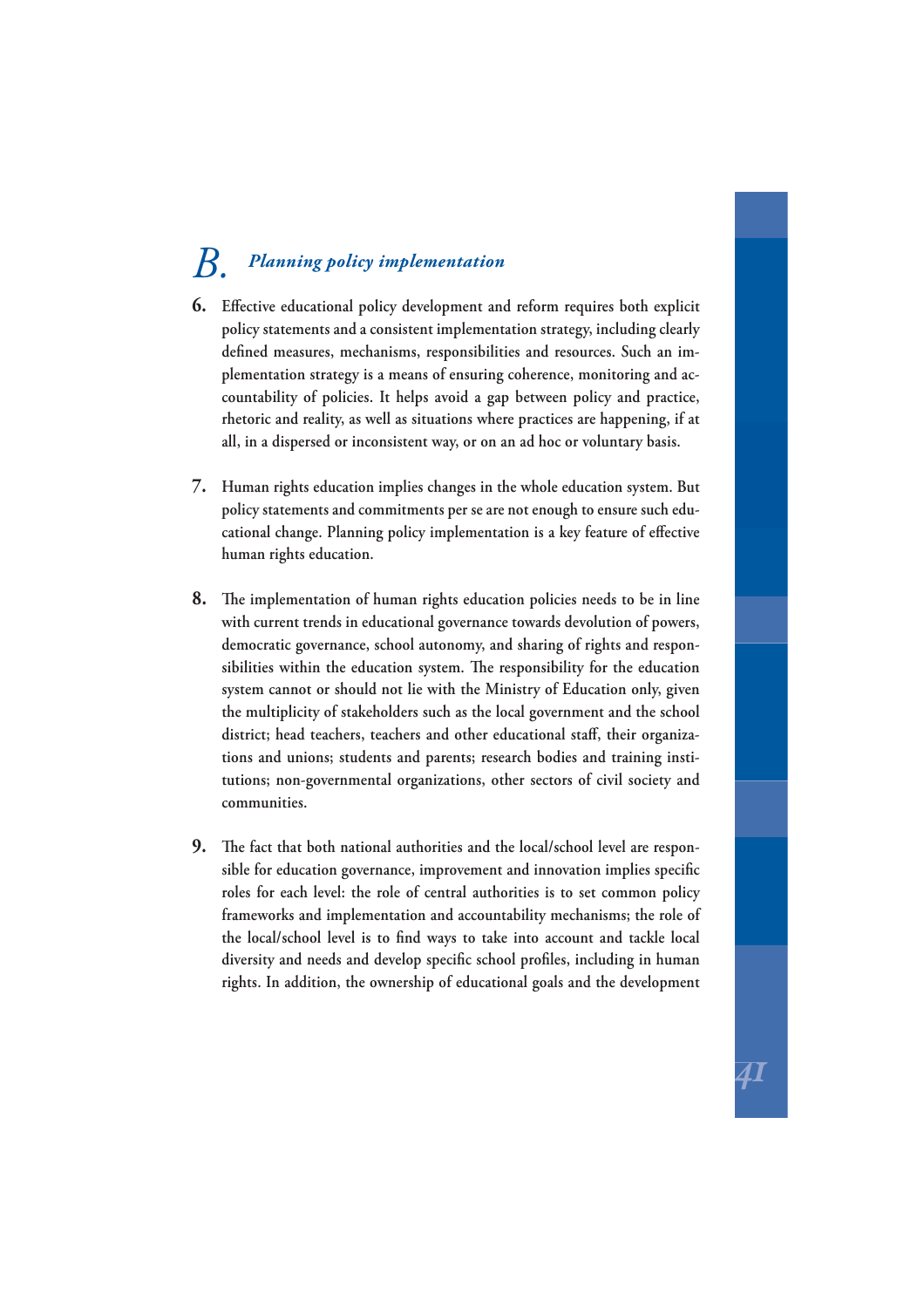of teaching and learning practices by teachers and other educational staff, **parents and students needs to be ensured.**

- **10. In this context, the following aspects are indicative of good practice for the organization of policy implementation and for key implementation measures by national authorities:**
	- **(a) Organization of policy implementation:** 
		- (i) Prepare a national implementation strategy in the field of human **rights education including the type of measures, the division of tasks**  and identification of responsibilities of relevant educational insti**tutions, the communication and cooperation procedures between these institutions, the timeline for the policy implementation with**  identified milestones (see also stage 2 of the national implementa**tion strategy of this plan of action);**
		- **(ii) Assign or strengthen a department/unit within the Ministry of Education responsible for coordinating the national implementation strategy;**
		- (iii) Ensure cooperation between the different sectors and departments **related to human rights and human rights education, including those dealing with social and legal issues, youth, gender, etc.;**
		- **(iv) Facilitate the establishment of a human rights education coalition**  of all relevant actors involved in this field to ensure coherence of **implementation;**
	- **(b) Measures for policy implementation:**
		- (i) Allocate sufficient resources (financial, human, time) for human **rights education;**
		- **(ii) Establish appropriate mechanisms so that stakeholders can be fully**  and effectively involved in policy development and implementation;
		- **(iii) Publish and disseminate the above-mentioned national implementation strategy, and ensure it is debated and endorsed by relevant**  actors, beneficiaries and the public at large;
		- (iv) Organize communication and cooperation between officials responsible for the different plans indicated in section A, paragraph 5 (d), **above;**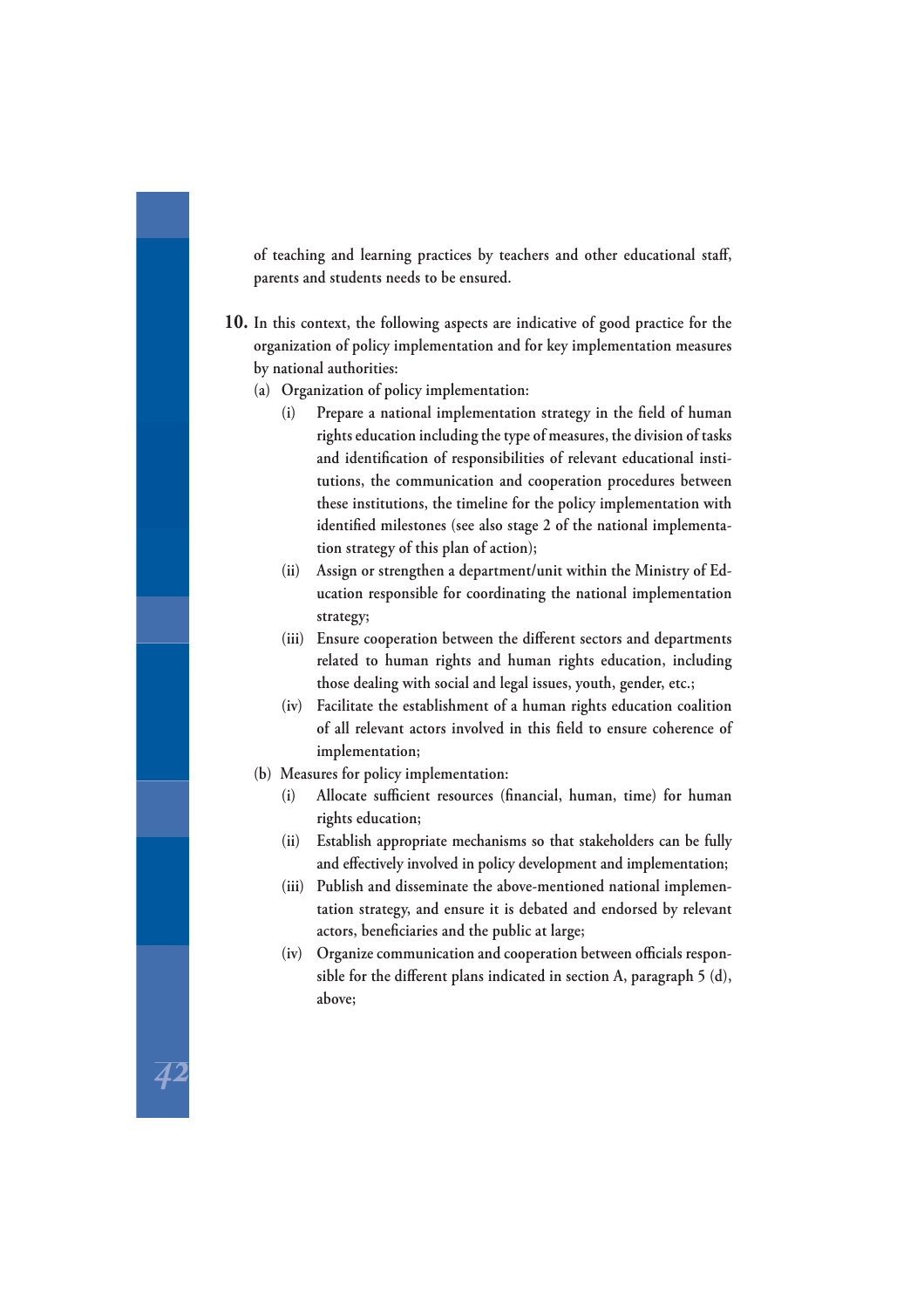- **(v) Consider piloting the human rights education approach in a selection of schools before mainstreaming it into the whole education system;**
- **(vi) Identify and support a resource centre for collecting and disseminating initiatives and information (good practices from diverse contexts and countries, educational materials, events) on human rights education at the national level;**
- **(vii) Support and promote research, for example, on the knowledge of human rights, practices of human rights education in schools, students' learning outcomes and the impact of human rights education;**
- **(viii) Encourage research in human rights education by academic centres**  specifically devoted to human rights education, as well as through **cooperation between schools, research institutes and university faculties;**
- **(ix) Participate in international surveys and comparative studies;**
- **(x) Establish a rights-based quality assurance system (including school self-evaluation and development planning, school inspection, etc.)**  for education in general and create specific quality assurance mecha**nisms for human rights education;**
- **(xi) Involve learners and educators directly in carrying out monitoring and evaluation processes so as to promote empowerment and self**reflection.

## *C. The learning environment2*

- **11. Human rights education goes beyond cognitive learning and includes the social and emotional development of all those involved in the learning and teaching process. It aims at developing a culture of human rights, where human rights are practised and lived within the school community and through interaction with the wider surrounding community.**
- **12. To this end, it is essential to ensure that human rights teaching and learning happen in a human rights-based learning environment. It is essential to en-**

<sup>2.</sup> This section uses the term "Learning environment" mainly to address issues related to school governance and management. It does not include other aspects of the learning environment, such as school supplies, sanitation, health, clean water, food, etc.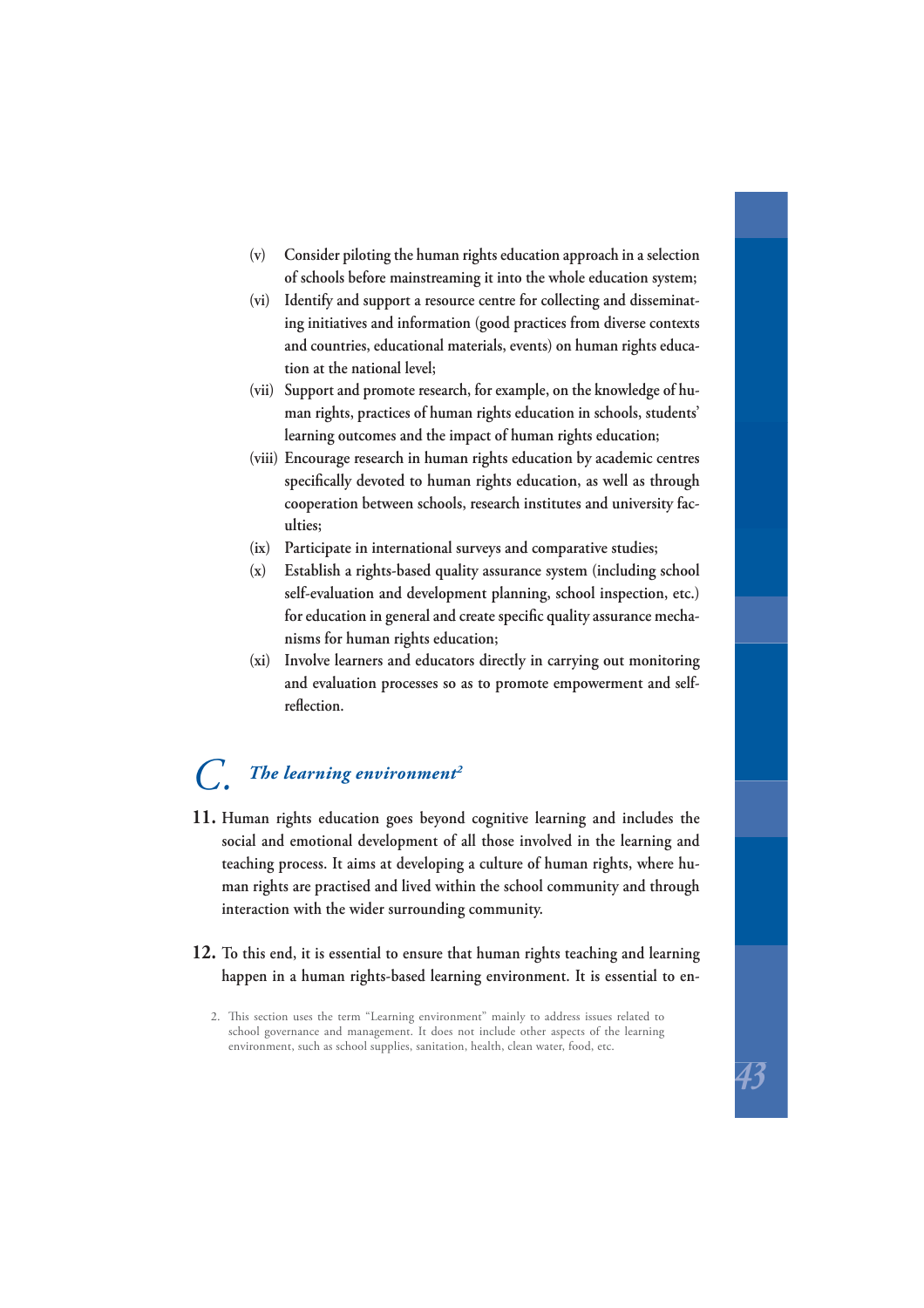**sure that educational objectives, practices and the organization of the schools are consistent with human rights values and principles. Likewise, it is important that the culture and the community within and beyond the school are also embedding those principles.**

- **13. A rights-based school is characterized by mutual understanding, respect and responsibility. It fosters equal opportunities, a sense of belonging, autonomy, dignity and self-esteem for all members of the school community. It is a school that is child- centred, relevant and meaningful, where human rights are**  identified, explicitly and distinctively, for everybody as learning objectives and **as the school philosophy/ethos.**
- **14. A rights-based school is the responsibility of all members of the school community, with the school leadership having the primary responsibility to create favourable and enabling conditions to reach these aims.**
- 15. A rights-based school will ensure the existence and effectiveness of the follow**ing elements:**
	- **(a) Policy statements and implementation provisions for human rights in the school will be explicit and shared and will include:**
		- **(i) A charter on students' and teachers' rights and responsibilities based on a clear distribution of roles and tasks;**
		- **(ii) A code of conduct for a school free of violence, sexual abuse, harassment and corporal punishments, including procedures for resolving confl icts and dealing with violence and bullying;**
		- **(iii) Non-discrimination policies protecting all members of the school community including admissions, scholarships, advancement, promotion, special programmes, eligibility and opportunities;**
		- (iv) The recognition and celebration of human rights achievements **through festivities, awards and prizes;**
	- **(b) Teachers in a rights-based school will have:**

44

- **(i) An explicit mandate from the school leadership concerning human rights education;**
- **(ii) Education and ongoing professional development in human rights education content and methodology;**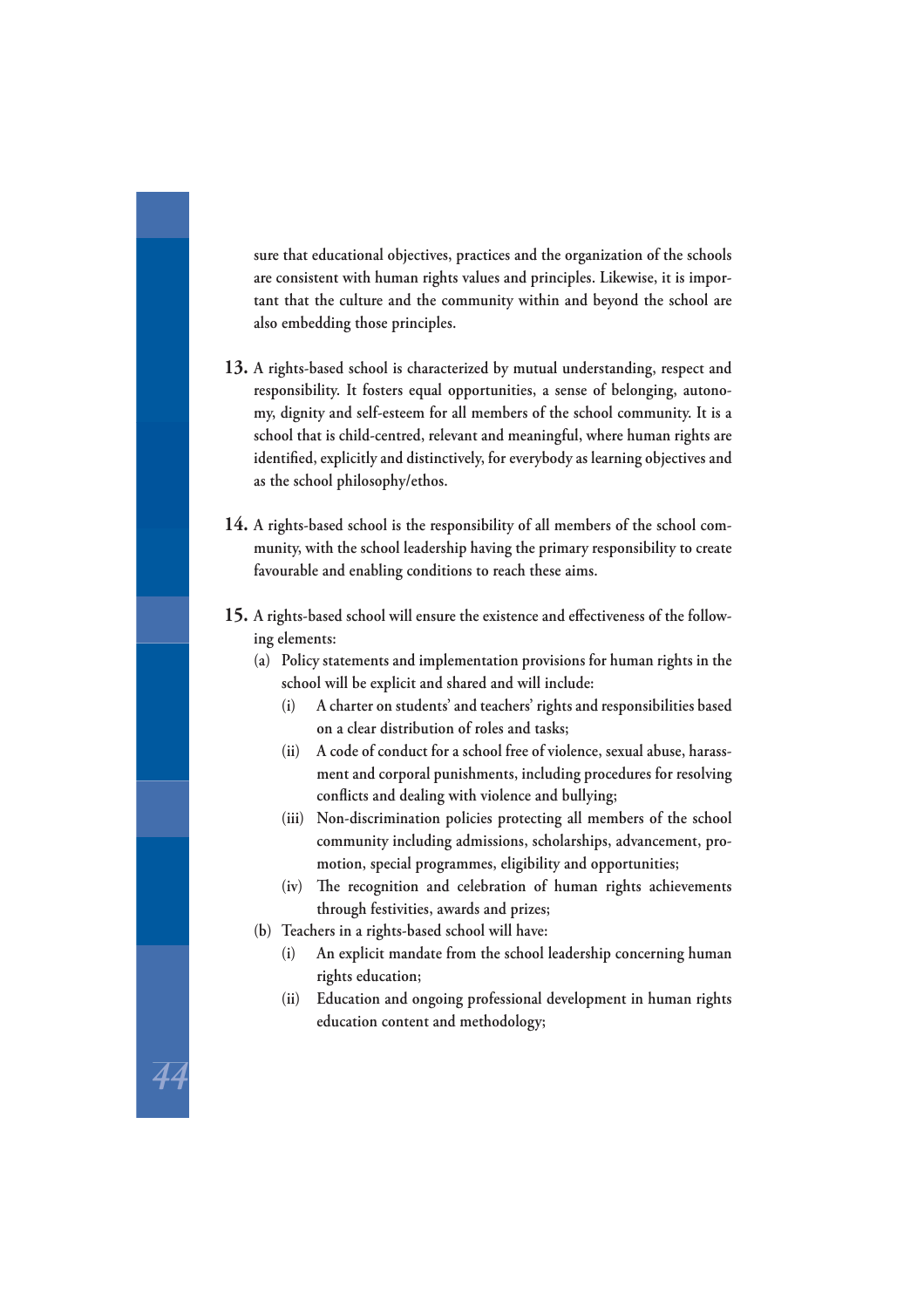- **(iii) Opportunities for developing and implementing new and innovative good practices in human rights education;**
- **(iv) Mechanisms for sharing good practices, including networking of human rights educators at local, national and international levels;**
- **(v) Policies for the recruitment, retention and promotion of teachers**  that reflect human rights principles;
- **(c) Students in a rights-based school will have:**
	- **(i) Opportunities for self-expression, responsibilities and participation in decision-making, in accordance with their age and evolving capacity;**
	- **(ii) Opportunities for organizing their own activities, for representing, mediating and advocating their interests;**
- **(d) Interaction will exist between the school, local government and the wider community, including:**
	- **(i) Awareness-raising of parents and families about children's rights and key principles of human rights education;**
	- **(ii) Involvement of parents in human rights education initiatives and projects;**
	- **(iii) Participation of parents in school decision-making through parents' representative organizations;**
	- **(iv) Extra-curricular student projects and service in the community, particularly on human rights issues;**
	- **(v) Collaboration with youth groups, civil society and local government for awareness-raising and student support opportunities;**
	- **(vi) International exchanges.**

## *D. Teaching and learning*

- **16. Within the school system, teaching and learning are the key processes of human rights education.**
- **17.** The legal and political basis for what these processes entail and how they are **to be organized in primary and secondary education need to be provided by the human rights education policies and through the education and professional development of teachers and other educational staff .**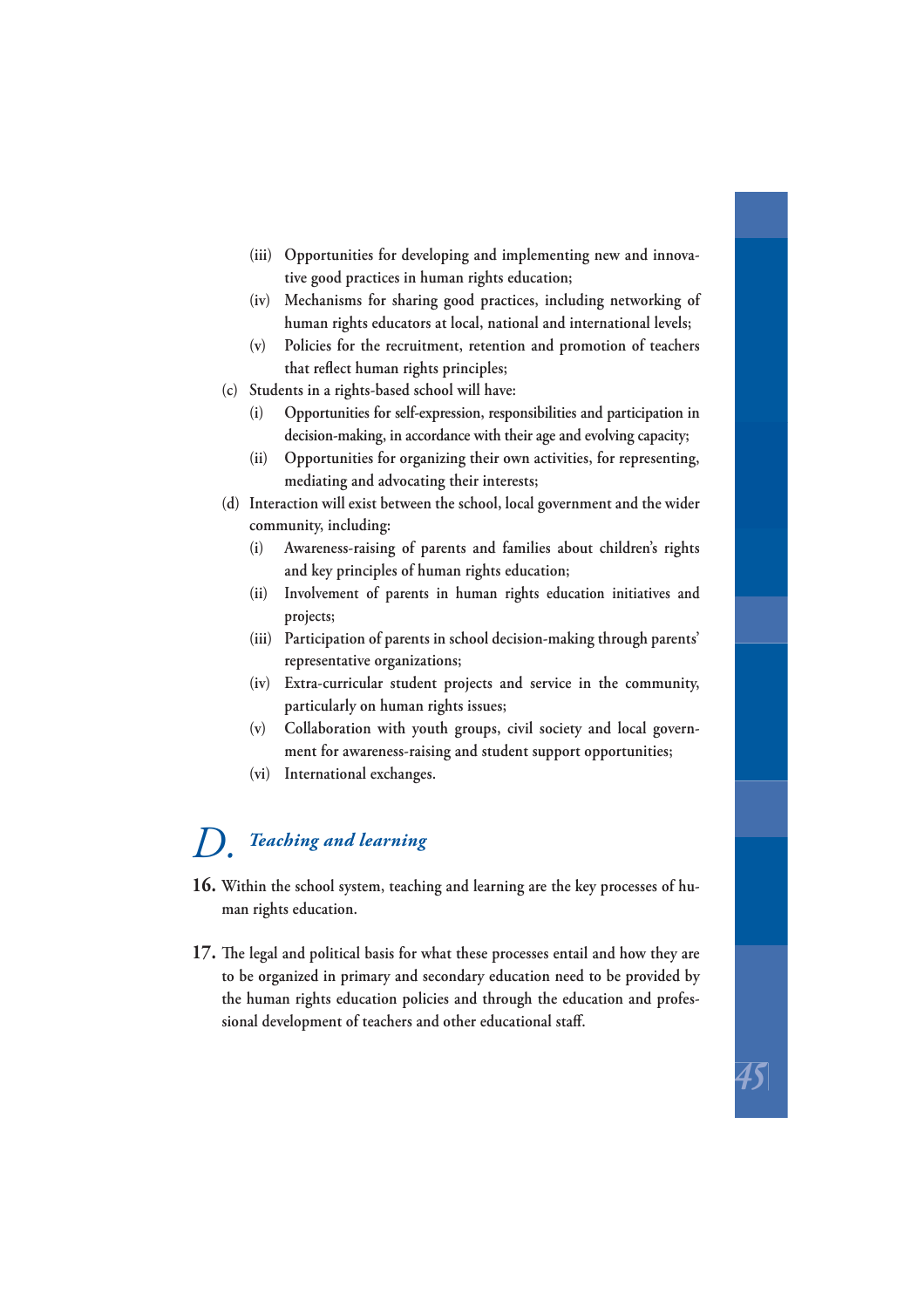- **18. Introducing or improving human rights education in the school system requires adopting a holistic approach to teaching and learning, by integrating programme objectives and content, resources, methodologies, assessment and evaluation; by looking beyond the classroom; and by building partnerships**  between different members of the school community.
- **19.** The following aspects are necessary for achieving quality human rights teaching and learning. They are addressed to policymakers at national and school **levels, teachers and other school personnel:**
	- **(a) Concerning the teaching and learning contents and objectives:**
		- (i) Define the basic human rights skills and competencies to be acquired;
		- **(ii) Include human rights education in all aspects of the curriculum starting as early as possible in primary education;**
		- **(iii) Adapt the learning content and objectives of human rights education to the students' age and evolving capacity;**
		- **(iv) Give equal importance to cognitive (knowledge and skills) and social/aff ective (values, attitudes, behaviours) learning outcomes;**
		- **(v) Relate human rights teaching and learning to the daily lives and concerns of students;**
	- **(b) Concerning teaching and learning practices and methodologies:**
		- **(i) Adopt a teaching style that is coherent in terms of human rights, respect the dignity of each student and provide equal opportunities for them;**
		- **(ii) Create a child-friendly, trustful, secure and democratic atmosphere in the classroom and school community;**
		- **(iii) Adopt learner-centred methods and approaches that empower students and encourage their active participation, cooperative learning, and a sense of solidarity, creativity and self-esteem;**
		- **(iv) Adopt methods appropriate to the students' development level, abilities and learning styles;**
		- **(v) Adopt experience-based learning methods whereby students can learn by doing and put human rights into practice;**
		- **(vi) Adopt experiential teaching methods with the teacher acting as a facilitator, learning guide and adviser;**

46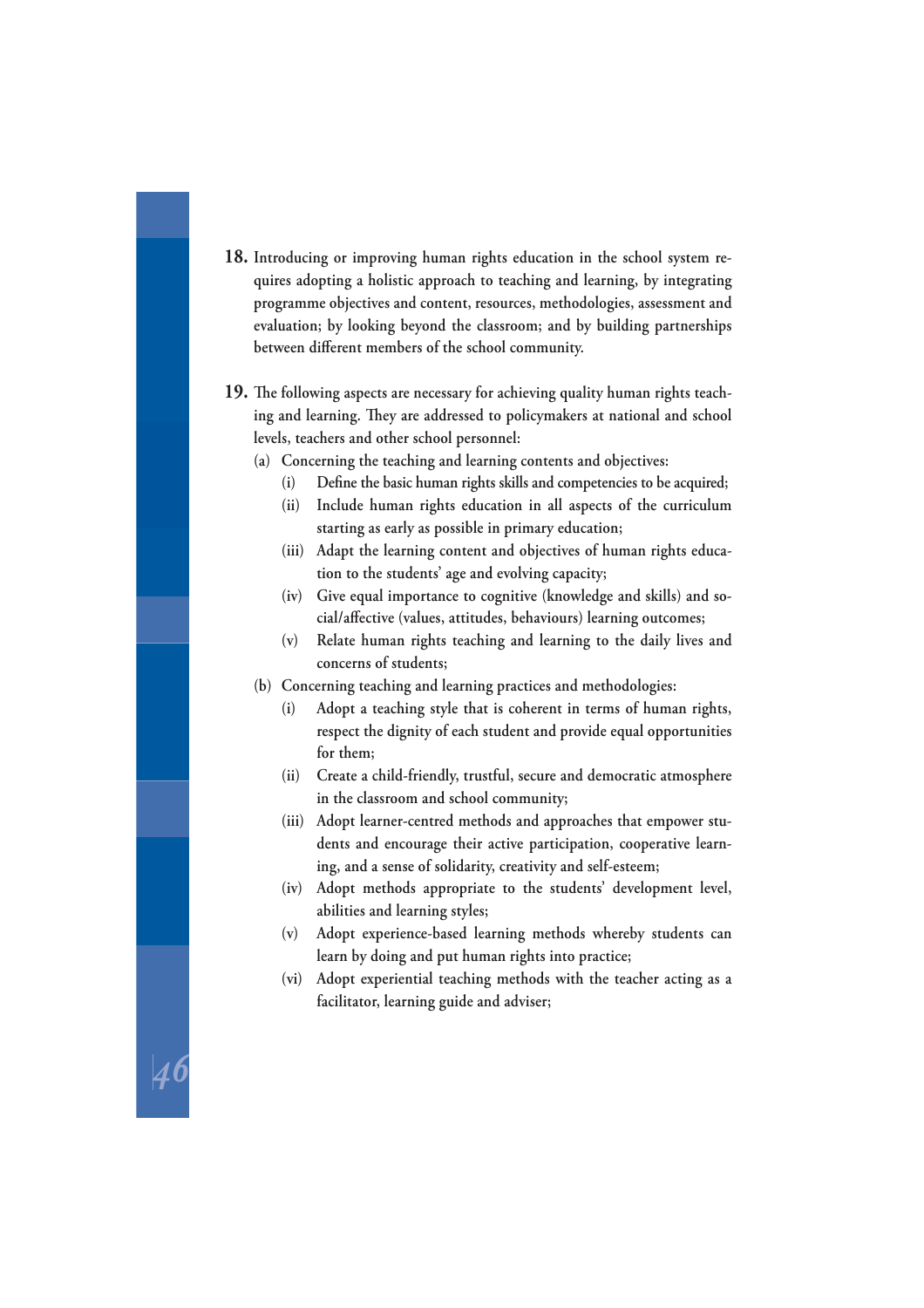- **(vii) Access good practices of relevant non-formal and informal learning activities, resources and methods available with NGOs and in the community;**
- **(c) Concerning teaching and learning materials:**
	- **(i) Make sure that human rights education materials stem from the human rights principles as embedded in the relevant cultural contexts as well as historical and social developments;**
	- **(ii) Encourage the collection, sharing, translation and adaptation of human rights education materials;**
	- **(iii) Review and revise textbooks and other educational materials of the whole curriculum to conform with human rights principles;**
	- (iv) Support the development of different educational materials and re**sources that conform with human rights principles such as teacher guides, manuals, textbooks, comic strips, and audio-visual and creative arts support materials that encourage active participation in the above-mentioned teaching and learning approaches;**
	- (v) Disseminate human rights education materials in sufficient num**bers and in appropriate languages (in multilingual countries a thorough survey of the linguistic diversity in schools has to be done so that materials are developed in languages that are widely understood), and train relevant personnel in their use;**
	- **(vi) Ensure that these resources conform to human rights principles and relate to real-life situations by having them reviewed by a specialized national team prior to publication;**
	- **(vii) Allow the publication, widespread dissemination of and access to a variety of educational resources such as those produced by nongovernmental organizations;**
- **(d) Concerning support to teaching and learning:**
	- **(i) Collect and disseminate examples of good practices in teaching and learning in human rights education;**
	- **(ii) Establish easily accessible resource centres, including libraries and databases, on teaching and learning in human rights education;**
	- **(iii) Facilitate the networking and exchange of human rights education practices among educators and among students;**
	- **(iv) Promote research into the teaching and learning of human rights education;**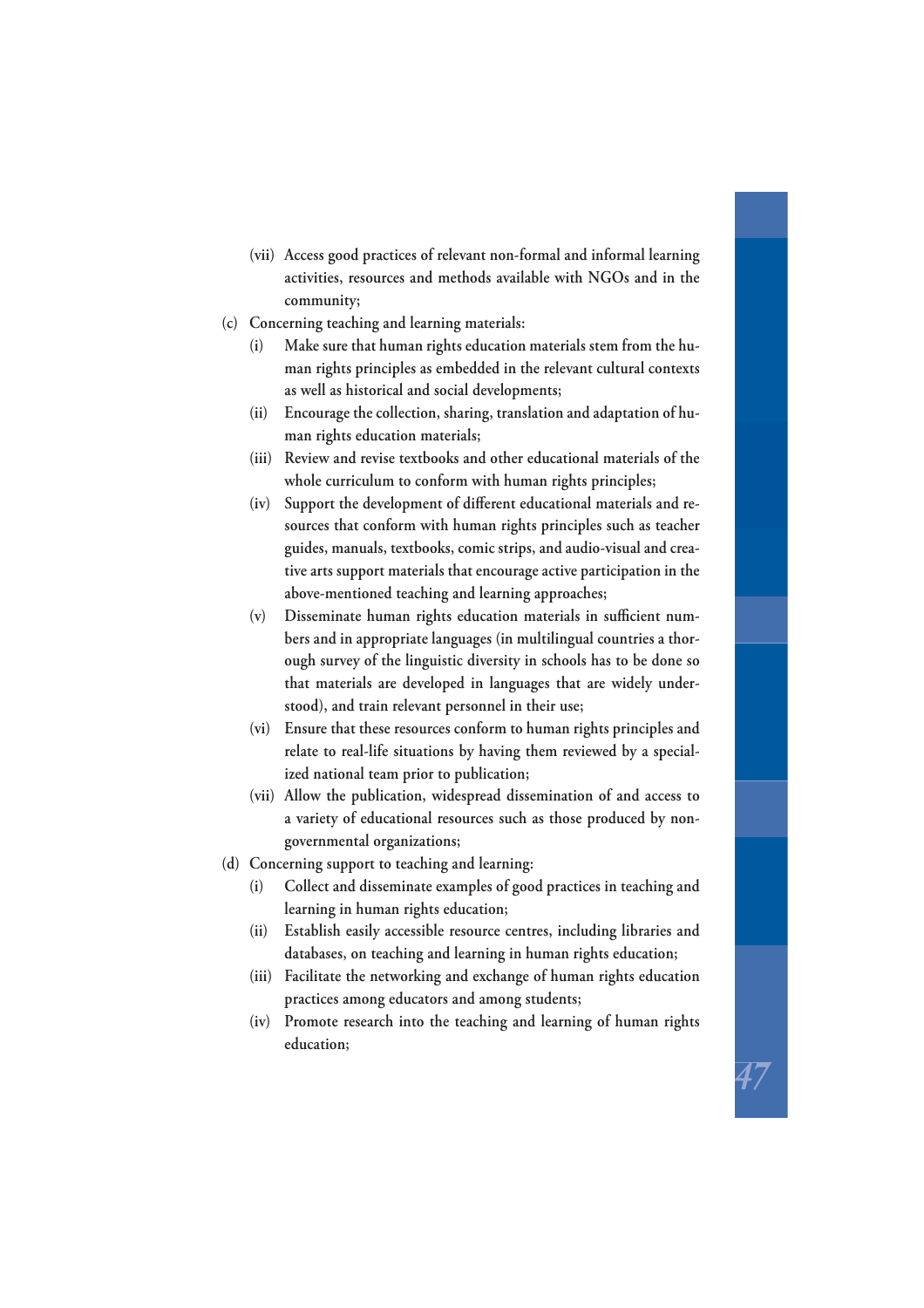- **(e) Concerning the use of new information technologies:**
	- **(i) Establish or make use of websites related to human rights education;**
	- **(ii) Develop distance learning programmes linked to schools;**
	- **(iii) Enable students and teachers to use new information technologies for human rights education;**
	- **(iv) Encourage online discussion groups on human rights topics with students and teachers in other schools locally, nationally and internationally;**
- **(f) Concerning evaluation and assessment:**
	- **(i) Develop indicators, identify adequate methods and design appropriate tools for reviewing, evaluating and measuring the processes, outcomes and impact of human rights education;**
	- **(ii) Use evaluation and assessment methods that are appropriate for human rights education such as observation and reporting by teachers and fellow students; recording students' experience, personal work and acquired skills and competencies (student portfolio); and students' self-assessment;**
	- **(iii) Apply human rights principles to evaluating and assessing students' achievements in the whole curriculum such as transparency (explanation of criteria and reasons for grading; information of students and parents), equality (same criteria used for all students and by all teachers), fairness (lack of abuse of assessment).**

# *E. Education and professional development of teachers and other educational personnel*

- **20. Introducing human rights education in primary and secondary education implies that the school becomes a model of human rights learning and practice. Within the school community, teachers, as the main depositories of the curriculum, play a key role in reaching this aim.**
- **21.** For the teachers to fulfil this major responsibility effectively, a number of **factors need to be considered. Firstly, teachers are themselves rights-holders.**  The recognition of and respect for their professional status and the uphold**ing of their self-esteem are a prerequisite for them to promote human rights**

48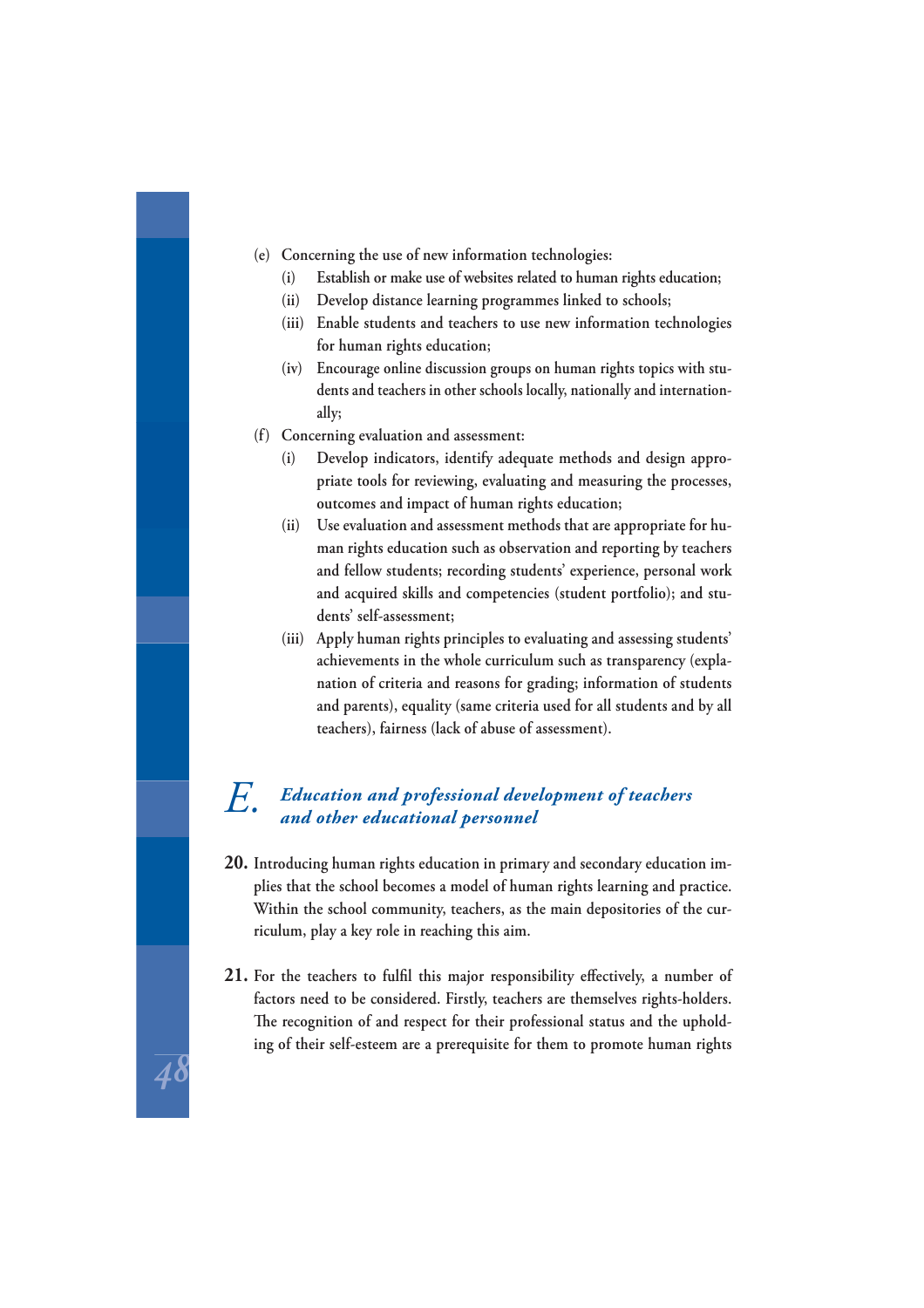education. The school management and leadership, on the one hand, and **educational policymakers on the other must support and empower them to innovate in teaching and learning practices. Appropriate education and professional development of teachers and other educational personnel must be ensured.**

- **22. Within the school community, opportunities for awareness-raising about human rights and for training in human rights education should not exist only for teachers, but also for head teachers and members of the school manage**ment, school inspectors, administrative staff in schools, educational officials **and planners in local and national authorities, and parents.**
- 23. The design and organization of appropriate education and professional de**velopment is shared among multiple actors owing to the complex training**  systems and to the different contexts: the Ministry of Education; universities **through their faculties of education and other departments, including human**  rights institutes and United Nations Educational, Scientific and Cultural Or**ganization (UNESCO) Chairs for human rights education; teacher training institutions; unions and professional organizations of teachers and other personnel; national human rights institutions; non-governmental organizations; and international and regional intergovernmental organizations.**
- **24. Policy and legal guidelines provide the framework for the implementation of**  training activities and, in order to reflect and foster a human rights culture, **the training curriculum, the teaching and learning content and practice, and educational policies must be coherent.**
- 25. Given the role model function of teachers, effective human rights education **implies that they master and transmit relevant values, knowledge, skills, attitudes and practices. Education and professional development must foster their knowledge about, commitment to and motivation for human rights. Similarly, human rights principles need to be essential criteria for the professional performance and conduct of other educational personnel.**
- **26.** The training and professional development of teachers and other personnel **must be tailored according to each contextual need and target group. It in-**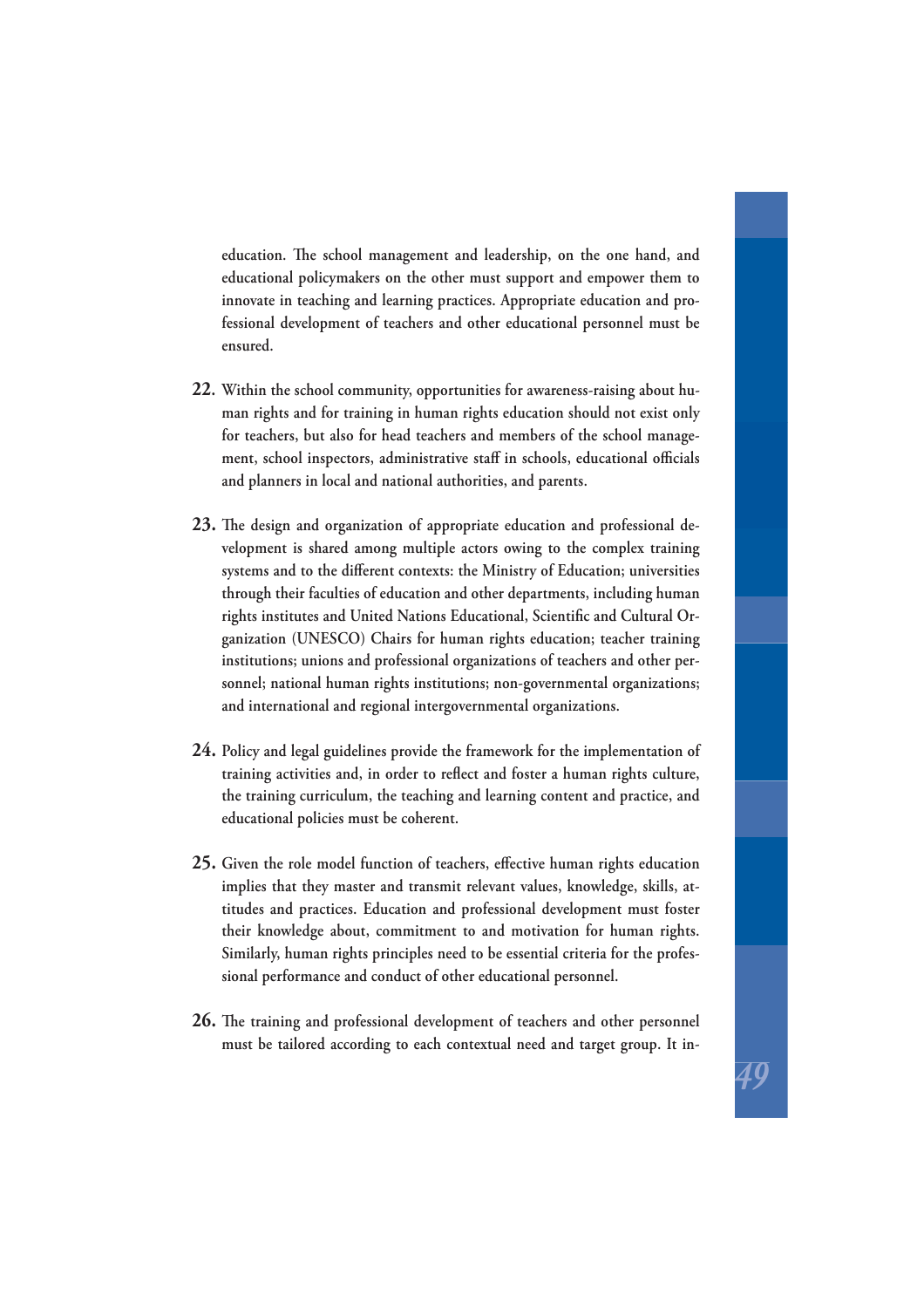**cludes advocacy and awareness-raising of teachers and other educational professionals, training the trainers, initial/pre-service training, regular and continuous development through in-service training, training specialized teachers in human rights education, and the introduction of human rights principles into the training curriculum of all primary and secondary school teachers.**

- **27. Policies and practices of education and professional development of teachers and other personnel should take into account the following elements and approaches:**
	- **(a) Developing training curricula on human rights education, including the following elements:**
		- **(i) Knowledge about human rights, their universality, indivisibility and interdependence and about protection mechanisms;**
		- **(ii) Educational theories underlying human rights education, including links between formal, non-formal and informal education;3**
		- **(iii) Links between human rights education and other similar types of education (such as education for sustainable development, peace education, global education, multicultural education, citizenship and values education);**
		- **(iv) Learning objectives of human rights education, particularly human rights education skills and competencies;**
		- **(v) Teaching and learning methodologies for human rights education and the role of teachers in human rights education;**
		- **(vi) Social skills and leadership styles of teachers and other educational personnel that are democratic and coherent in terms of human rights;**
		- **(vii) Teachers' and students' rights and responsibilities and their participation in school life; identifying and handling human rights abuses in schools;**
		- (viii) The school as a human rights-based community;
		- **(ix) Relations within the classroom and between the classroom, the school and the wider community;**
		- 3. In general, "formal education" refers to school, vocational training and university education; "non-formal education" refers to adult learning and forms of education complementary to the previous one, such as community servicing and extra-curricular activities; and "informal education" refers to activities developed outside the education system, such as those carried out by non-governmental organizations.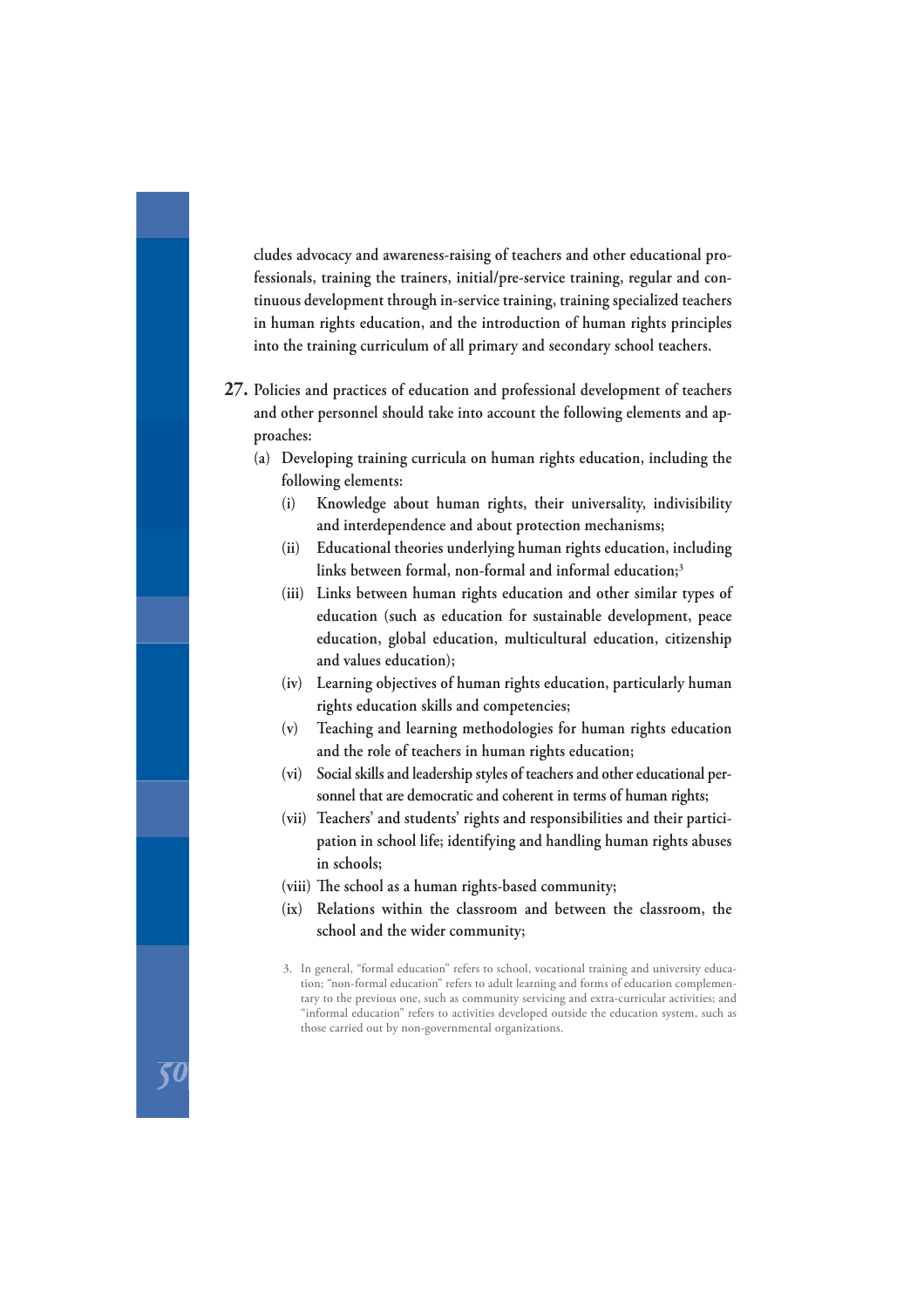- **(x) Collaborative methods and teamwork in the classroom and in the school;**
- **(xi) Evaluation and assessment of human rights education;**
- **(xii) Information on existing educational materials for human rights education and the capacity to review and choose from among them as well as to develop new materials;**
- **(xiii) School self-evaluation and development planning based on human rights principles;**
- **(b) Developing and using appropriate training methodologies:**
	- **(i) Appropriate training methods for the adult learner, in particular learner-centred approaches, and addressing motivation, self-esteem and emotional development leading to awareness-raising on values and behaviour;4**
	- **(ii) Appropriate methods for training in human rights education such as using participatory, interactive, cooperative and experience and practice-based methods; linking theory to practice; testing learned techniques in the work situation, particularly the classroom;**
- **(c) Developing and disseminating appropriate training resources and materials:**
	- **(i) Collection, dissemination and exchange of good practices in training in human rights education;**
	- **(ii) Stocktaking and dissemination of training methodologies developed by non-governmental organizations and other sectors of the civil society;**
	- **(iii) Development of materials as part of in-service training activities;**
	- **(iv) Development of online materials and resources;**
- (d) Networking and cooperation among different education and training **providers;**
- **(e) Promotion and participation in international education and training activities and exchanges;**
- **(f) Evaluation of training activities including self-evaluation and perceptions of trainees' on the relevance, utility and impact of training activities.**

<sup>4.</sup> See the OHCHR publication *Human Rights Training* on basic methodological principles for adult training.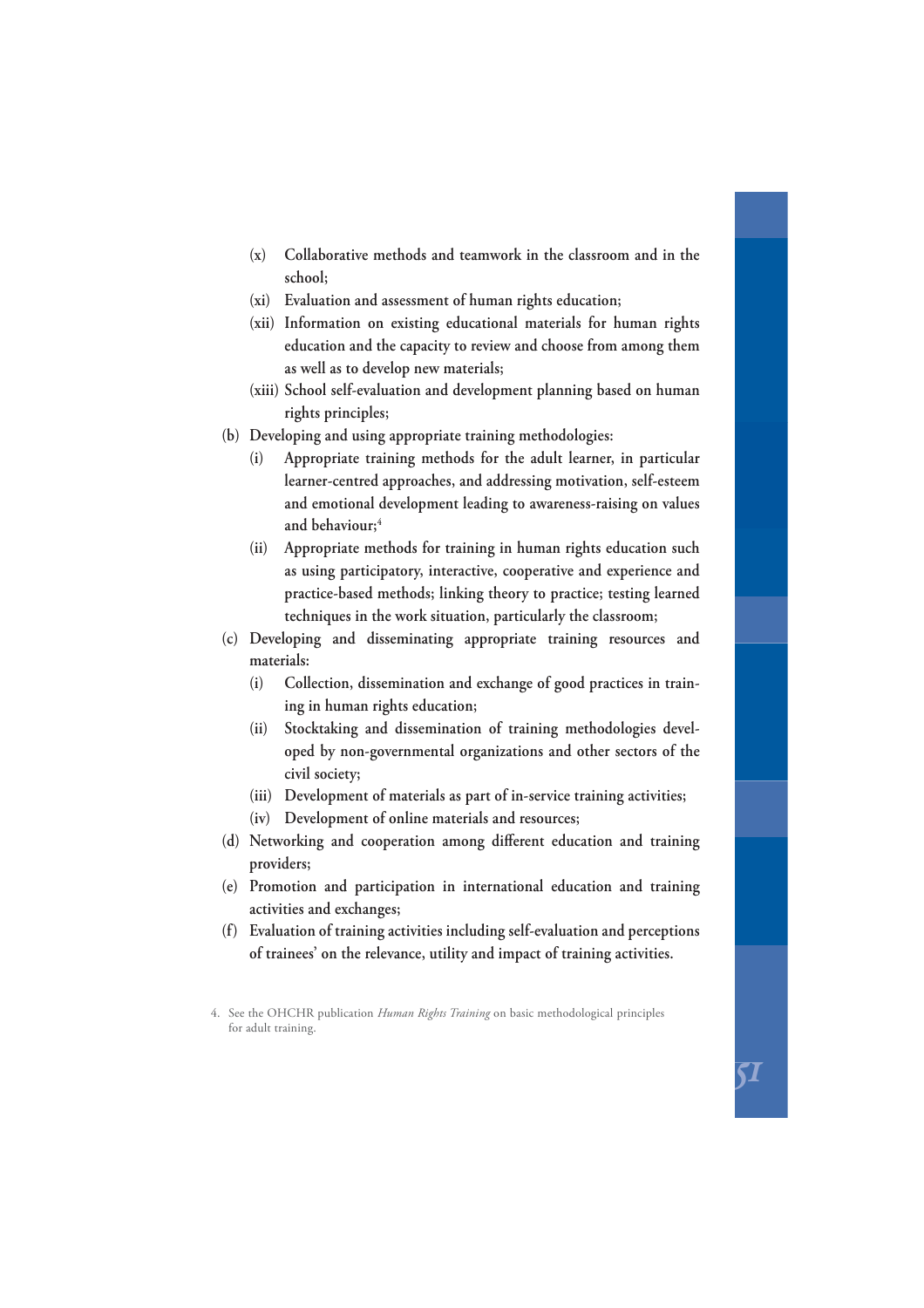### **Annex I**

#### <span id="page-52-0"></span>**General Assembly resolution 59/113 A of 10 December 2004, proclaiming the World Programme for Human Rights Education**

#### 59/113. World Programme for Human Rights Education

#### The General Assembly,

Recalling the relevant resolutions adopted by the General Assembly and the Commission on Human Rights concerning the United Nations Decade for Human Rights Education, 1995-2004,

Recalling also its resolution 58/181 of 22 December 2003, in which it decided to dedicate a plenary meeting during the fifty-ninth session of the General Assembly, on the occasion of Human Rights Day, 10 December 2004, to review the achievements of the Decade and to discuss possible future activities for the enhancement of human rights education,

Taking note of Commission on Human Rights resolution 2004/71 of 21 April  $2004<sup>1</sup>$  in which the Commission recommended that the General Assembly proclaim at its fifty-ninth session a world programme for human rights education, to begin on 1 January 2005,

Reaffirming the need for continued actions at the international level to support national efforts to achieve the internationally agreed development goals, including those contained in the United Nations Millennium Declaration,<sup>2</sup> in particular, universal access to basic education for all, by 2015,

Convinced that human rights education is a long-term and lifelong process by which everyone learns tolerance and respect for the dignity of others and the means and methods of ensuring that respect in all societies,

Believing that human rights education is essential to the realization of human rights and fundamental freedoms and contributes significantly to promoting equality, preventing conflict and human rights violations and enhancing participation and democratic processes, with a view to developing societies in which all human beings are valued and respected, without discrimination or distinction of any kind, such as race, colour, sex, language, religion, political, or other opinion, national or social origin, property, birth or other status,

See Official Records of the Economic and Social Council, 2004, Supplement No. 3 (E/2004/23), chap. II, sect. A.

 $2$  See resolution 55/2.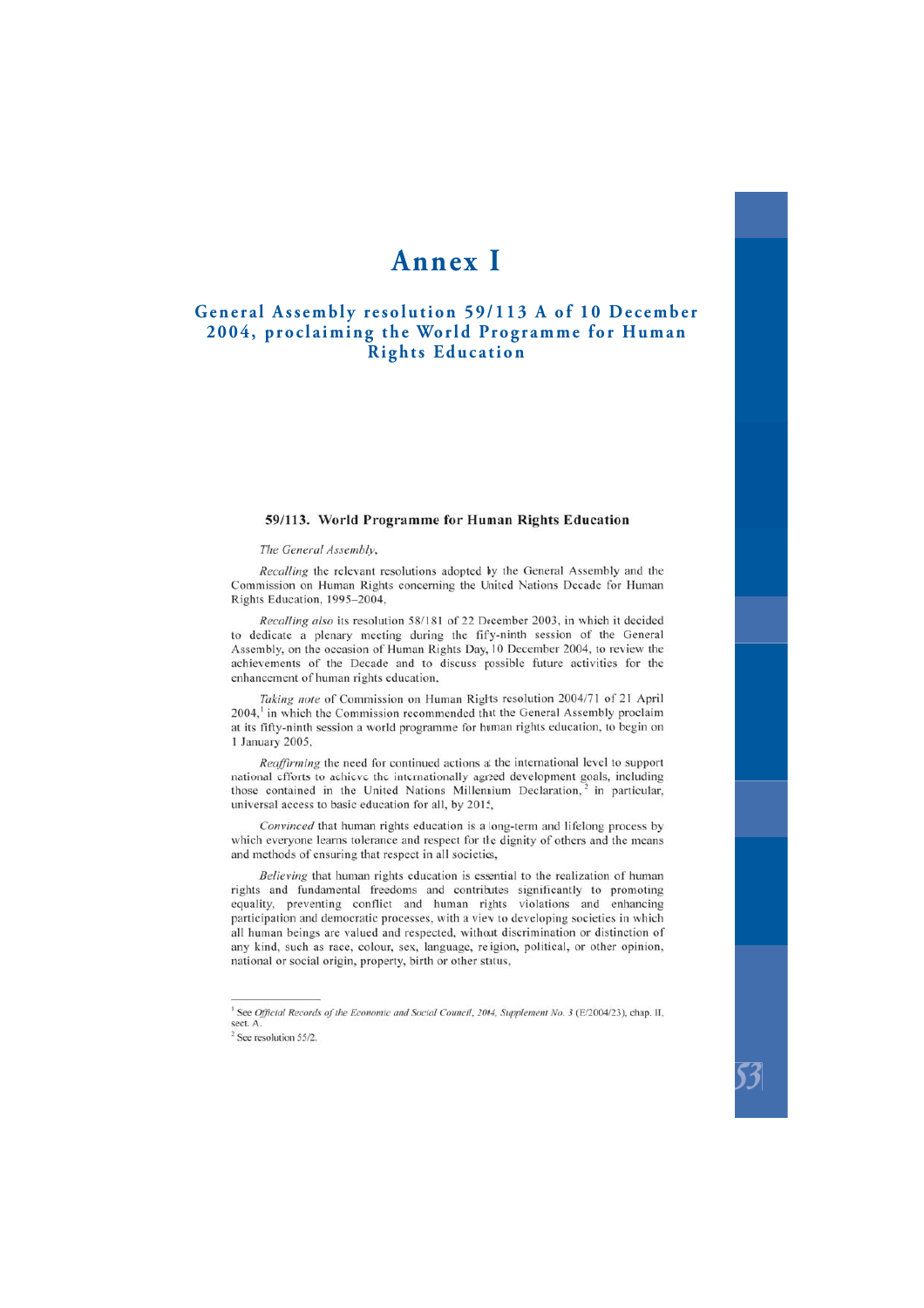Takes note of the views expressed in the report of the United Nations  $1.$ High Commissioner for Human Rights on the achievements and shortcomings of the United Nations Decade for Human Rights Education, 1995-2004, and on future United Nations activities in this area<sup>3</sup> concerning the need to continue a global framework for human rights education beyond the Decade in order to ensure a priority focus on human rights education within the international agenda;

Proclaims the World Programme for Human Rights Education, structured  $2$ in consecutive phases, scheduled to begin on 1 January 2005, in order to advance the implementation of human rights education programmes in all sectors:

Notes with appreciation the draft plan of action for the first phase 3. (2005-2007) of the World Programme for Human Rights Education, prepared jointly by the Office of the United Nations High Commissioner for Human Rights and the United Nations Educational, Scientific and Cultural Organization, as contained in the note by the Secretary-General,<sup>4</sup> and invites States to submit comments thereon to the Office of the High Commissioner, with a view to its early adoption.

> 70th plenary meeting 10 December 2004

<sup>&</sup>lt;sup>3</sup> E/CN.4/2004/93.

 $4$  A/59/525.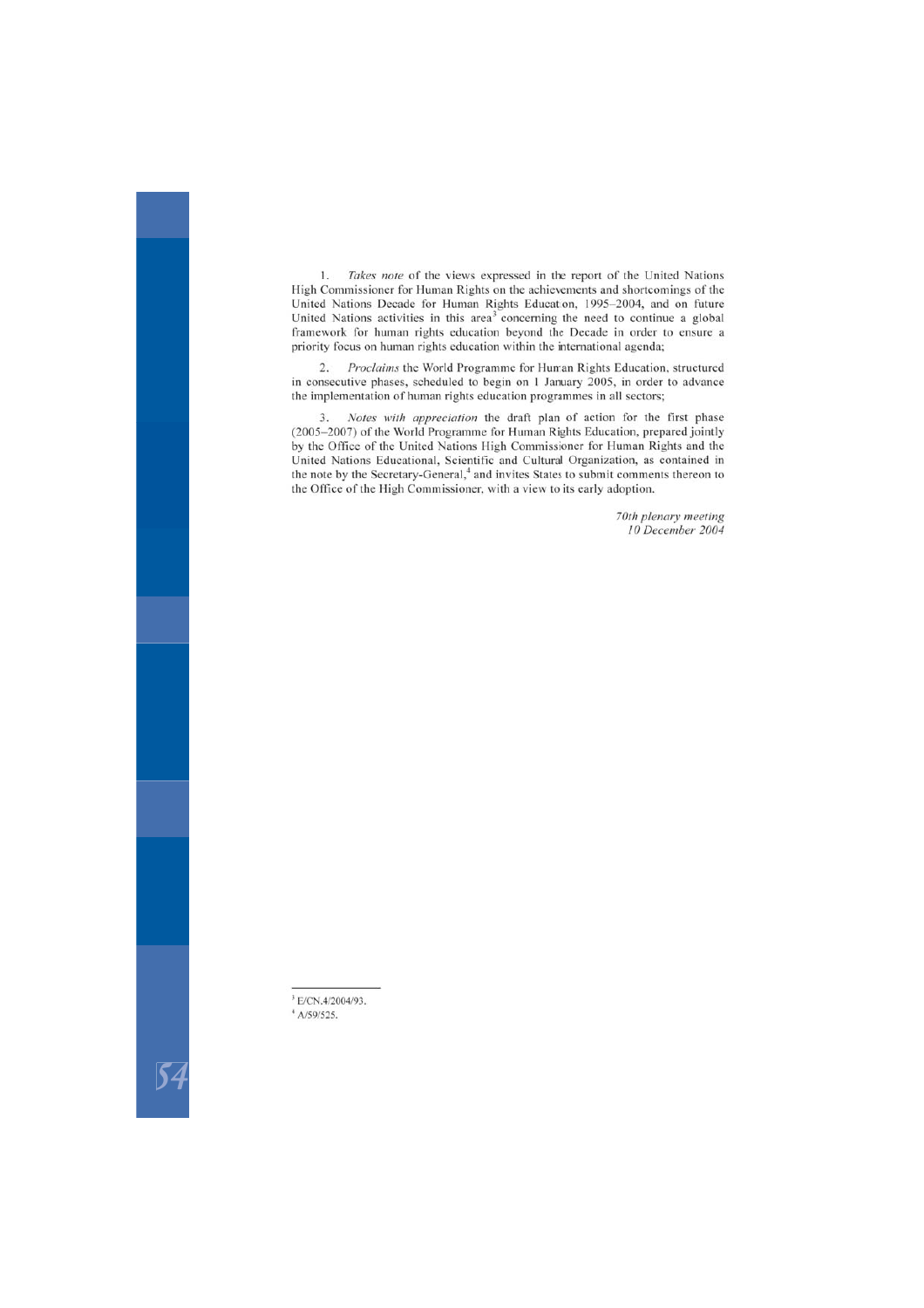## **Annex II**

#### <span id="page-54-0"></span>**General Assembly resolution 59/113 B of 14 July 2005, adopting the revised draft plan of action for the first phase (2005-2007) of the World Programme for Human Rights Education**

#### 59/113. World Programme for Human Rights Education

 $R<sup>1</sup>$ 

The General Assembly,

Recalling the relevant resolutions adopted by the General Assembly and the Commission on Human Rights concerning the United Nations Decade for Human Rights Education, 1995-2004,

Convinced that human rights education is a long-term and lifelong process through which everyone learns tolerance and respect for the dignity of others and the means and methods of ensuring that respect in all societies,

Believing that human rights education is essential to the realization of human rights and fundamental freedoms and contributes significantly to promoting equality, preventing conflict and human rights violations and enhancing participation and democratic processes, with a view to developing societies in which all human beings are valued and respected,

Welcoming the proclamation by the General Assembly on 10 December 2004 of the World Programme for Human Rights Education, structured in consecutive phases, which began on 1 January 2005,

Adopts the revised draft plan of action for the first phase (2005–2007) of  $\mathbf{1}$ the World Programme for Human Rights Education.<sup>2</sup> which focuses on primary and secondary school systems:

 $\overline{2}$ *Encourages* all States to develop initiatives within the World Programme and, in particular, to implement, within their capabilities, the plan of action;

Requests the Office of the United Nations High Commissioner for  $\mathbf{R}$ Human Rights, in close cooperation with the United Nations Educational, Scientific and Cultural Organization, to promote the national implementation of the plan of action, provide relevant technical assistance when requested and coordinate related international efforts:

Resolution 59/113, in section I of the Official Records of the General Assembly, Fifty-ninth Session, Supplement No. 49 (A/59/49), vol. I, becomes resolution 59/113 A.

 $2$  A/59/525/Rev.1.